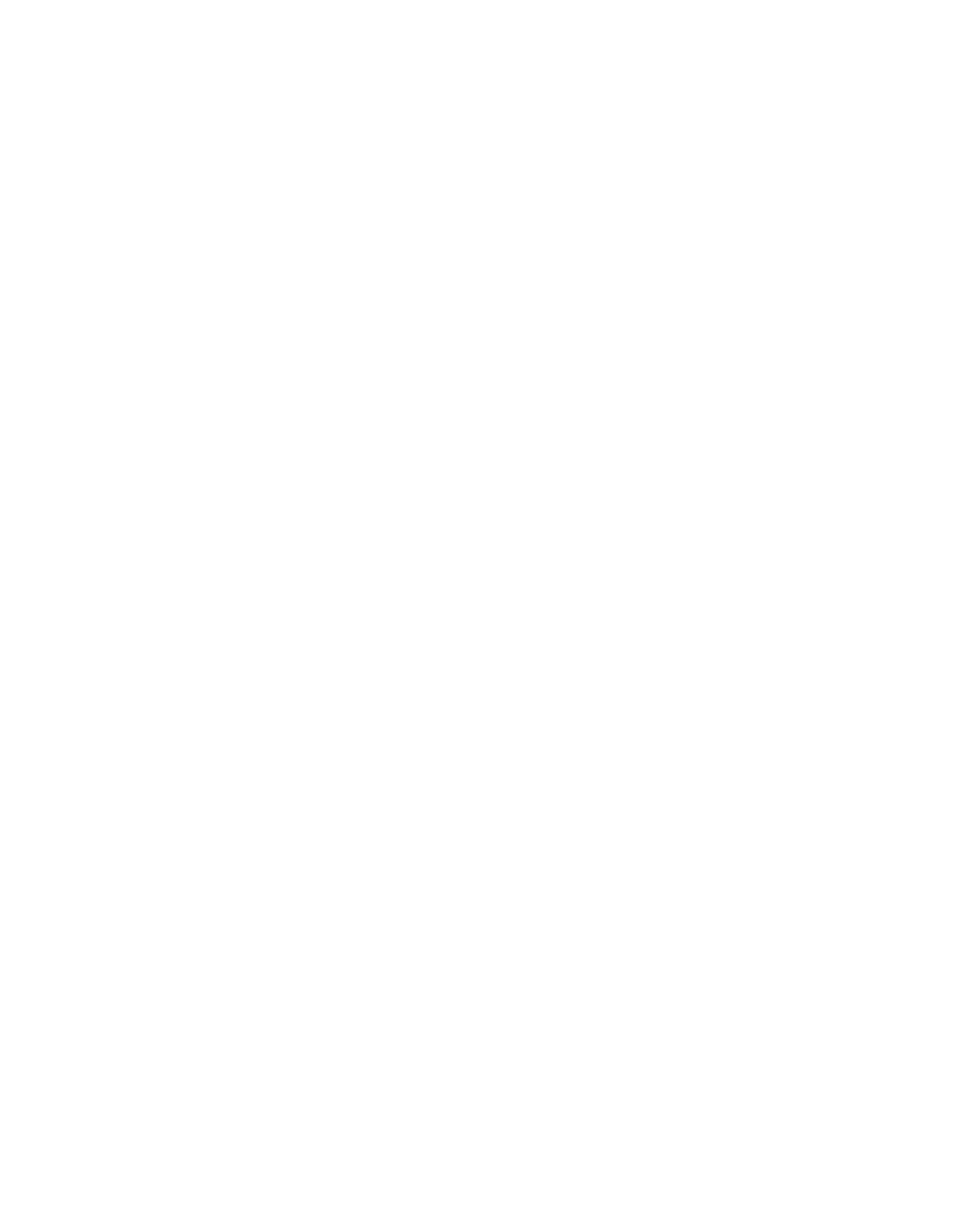

# **TABLE OF CONTENTS**

| 1.0 |      |  |
|-----|------|--|
|     | 1.1  |  |
| 2.0 |      |  |
|     | 2.1  |  |
|     | 2.2  |  |
|     | 2.3  |  |
|     | 2.4  |  |
| 3.0 |      |  |
|     | 3.1  |  |
|     | 3.2  |  |
|     | 3.3  |  |
| 4.0 |      |  |
| 5.0 |      |  |
|     | 5.1  |  |
|     | 5.2  |  |
|     | 5.3  |  |
|     | 5.4  |  |
|     | 5.5  |  |
|     | 5.6  |  |
|     | 5.7  |  |
|     | 5.8  |  |
|     | 5.9  |  |
|     | 5.10 |  |
|     | 5.11 |  |
|     | 5.12 |  |
|     | 5.13 |  |
|     | 5.14 |  |
|     | 5.15 |  |
|     | 5.16 |  |
|     | 5.17 |  |
|     | 5.18 |  |
| 6.0 |      |  |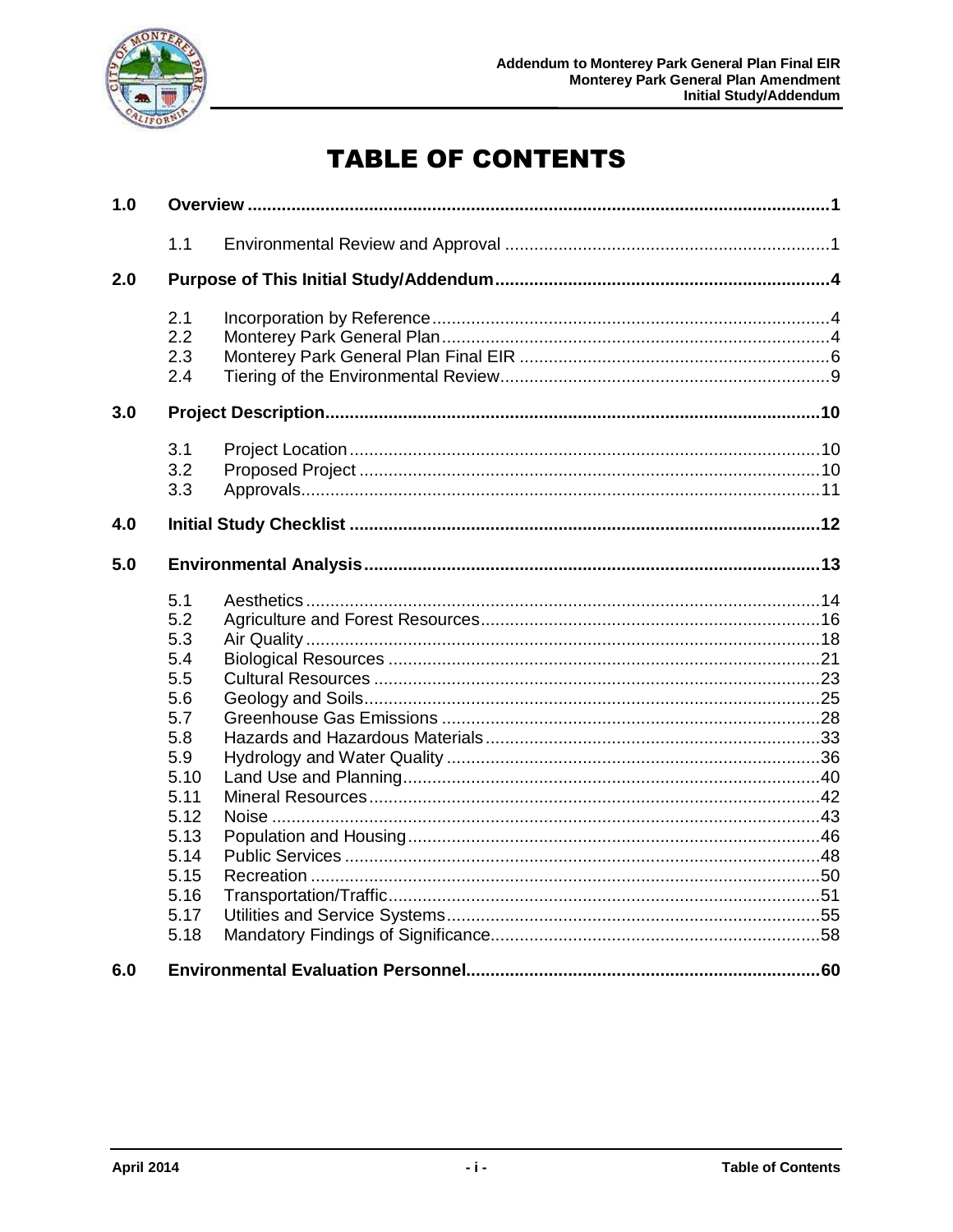

This page intentionally left blank.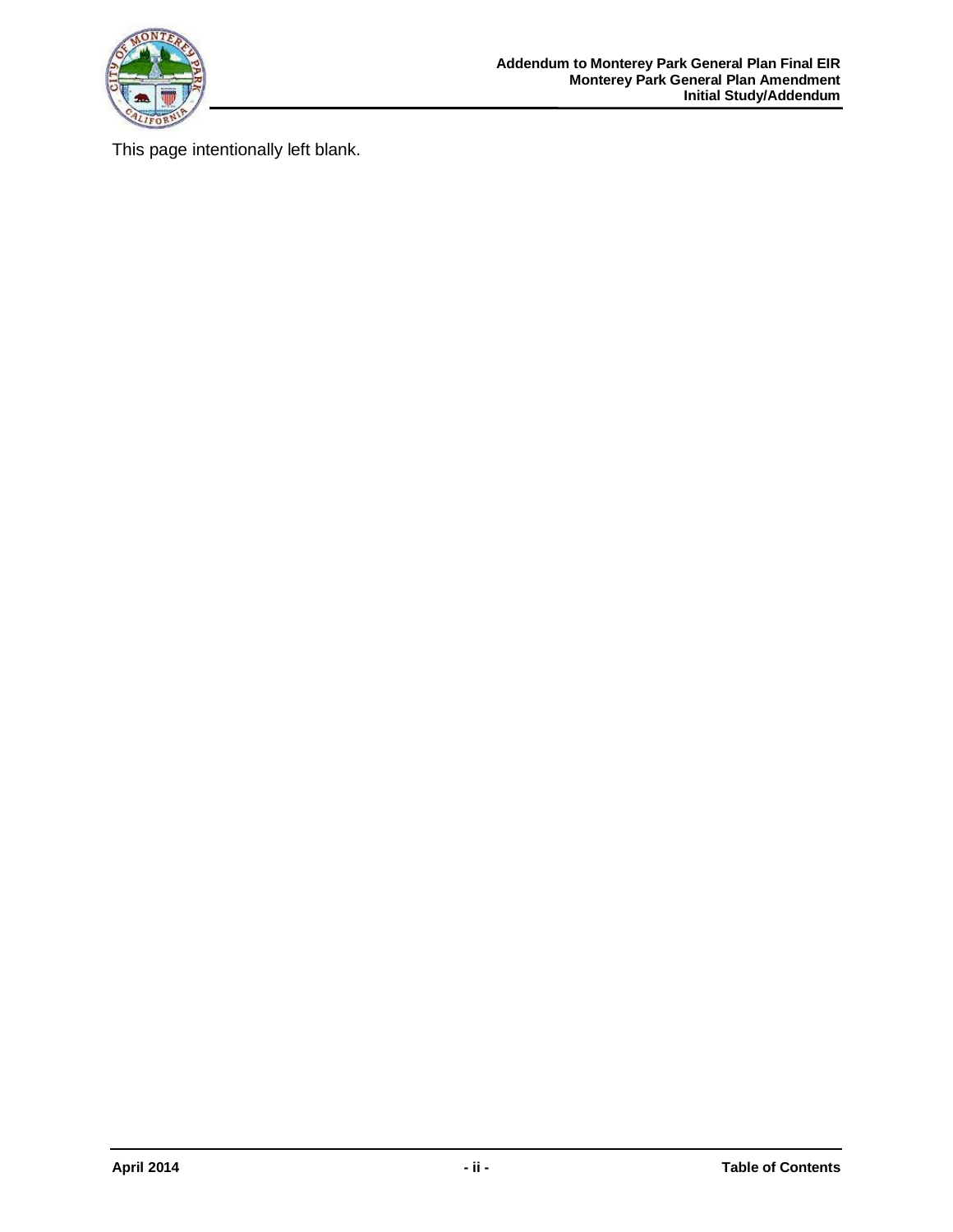

# 1.0 OVERVIEW

# 1.1 ENVIRONMENTAL REVIEW AND APPROVAL

This document was prepared pursuant to the California Environmental Quality Act (CEQA) (Public Resources Code §§ 21000, *et seq*.) and *CEQA Guidelines* (California Code of Regulations, Title 14, §§ 15000, *et seq*.). The City of Monterey Park ("City") prepared this addendum to the Certified Final Environmental Impact Report for the Monterey Park General Plan (the "General Plan") certified on July 18, 2001 (the "FEIR"). The City is the project applicant.

The FEIR analyzes implementation and buildout of the General Plan over a 20-year planning period. Although there were no specific development projects proposed in conjunction with the General Plan, the FEIR analyzes a maximum development potential of approximately 3,030 new dwelling units and 5.0 million square feet of non-residential development in the General Plan area at buildout of properties citywide pursuant to the proposed land use policy.<sup>1</sup>

In 2008, the Monterey Park City Council directed staff to initiate the "greening" of the City. The City's first step in this process is to create two new General Plan Elements: the Sustainable Community and Healthy Community Elements. In September 2010, the Monterey Park City Council adopted Resolution No. 11366 approving the application for grant funds for the Sustainable Communities Planning Grant and Incentives Program under the Safe Drinking Water, Water Quality and Supply, Flood Control, River and Coastal Protection Bond Act of 2006 (Proposition 84) for preparation of these Elements. The Healthy Community and Sustainable Community Elements form the foundation from which "Green planning" can occur. The Sustainable Community Element facilitates future development aligned with sustainability principles and smart growth concepts and the Healthy Community Element addresses the health of residents, providing guidance on topics that promote health and initiates programs to regularly monitor health data.

The project analyzed by this Addendum involves the addition of the Healthy Community and Sustainable Community Elements and associated Implementation Program. These Elements establish goals and policies to guide City efforts to support and promote a healthier and more sustainable community. Once adopted, these optional Elements would have the same legal status as the mandatory Elements.

The proposed amendment would not modify the Land Use Policy Map or intensities/densities identified within the General Plan Land Use Element. No changes to the maximum development potential approved for the General Plan and analyzed in the FEIR would occur with the proposed amendment.

Under CEQA, once an EIR is certified for a project, there is a strong presumption against requiring further environmental review. Public Resources Code §21166 provides that once an EIR has been completed, the lead agency may not require a subsequent or supplemental EIR unless:

 $\overline{\phantom{a}}$ 

 $1$  The development projections identified for the General Plan represent a development level of approximately 75 to 80 percent of the maximum theoretical buildout (FEIR, page 7).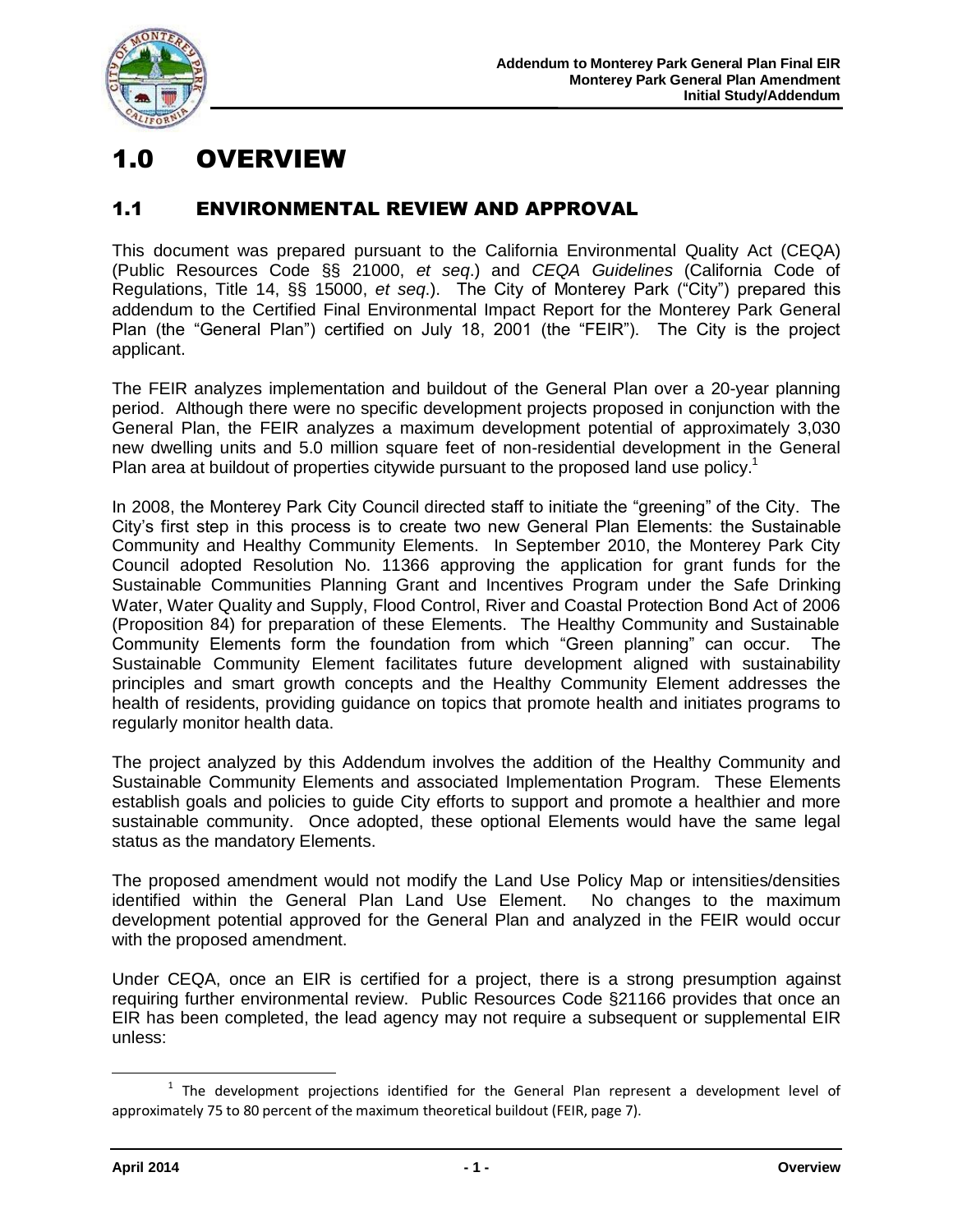

- Substantial changes are proposed in the project that will require major revisions of the EIR;
- Substantial changes have occurred in the circumstances under which the project is being undertaken that will require major revisions in the EIR; or
- New information of substantial importance to the project that was not known and could not have been known at the time the EIR was certified as complete becomes available.

The *CEQA Guidelines* provide that further environmental review is required only if proposed changes to the project will require "major revisions" to the previously certified EIR because of new significant environmental impacts or a substantial increase in the severity of previously identified significant impacts (*CEQA Guidelines* § 15162). Therefore, once an EIR has been certified, no subsequent EIR should be prepared for that project unless the lead agency determines, on the basis of substantial evidence in the light of the whole record, one or more of the following:

- Substantial changes are proposed in the project which will require major revisions of the previous EIR due to the involvement of new significant environmental effects or a substantial increase in the severity of previously identified significant effects.
- Substantial changes occur with respect to the circumstances under which the project is undertaken which will require major revisions of the previous EIR due to the involvement of new significant environmental effects or a substantial increase in the severity of previously identified significant effects.
- New information of substantial importance, which was not known and could not have been known with the exercise of reasonable diligence at the time the previous EIR was certified as complete, shows any of the following:
	- *a) The project will have one or more significant effects not discussed in the previous EIR;*
	- *b) Significant effects previously examined will be substantially more severe than shown in the previous EIR;*
	- *c) Mitigation measures or alternatives previously found not to be feasible would in fact be feasible and would substantially reduce one or more significant effects of the project, but the project proponents decline to adopt the mitigation measure or alternative; or*
	- *d) Mitigation measures or alternatives which are considerably different from those analyzed in the previous EIR would substantially reduce one or more significant effects on the environment, but the project proponents decline to adopt the mitigation measure or alternative.*

The Initial Study concludes that the environmental impacts of the General Plan, as modified by the proposed amendment, does not require substantial changes to the FEIR, will not create any form of significant environmental impacts that were not previously analyzed in the FEIR, nor will the impacts of the modified project be more severe than those already analyzed in the FEIR. Therefore, the City has determined that the proposed project requires an Addendum to the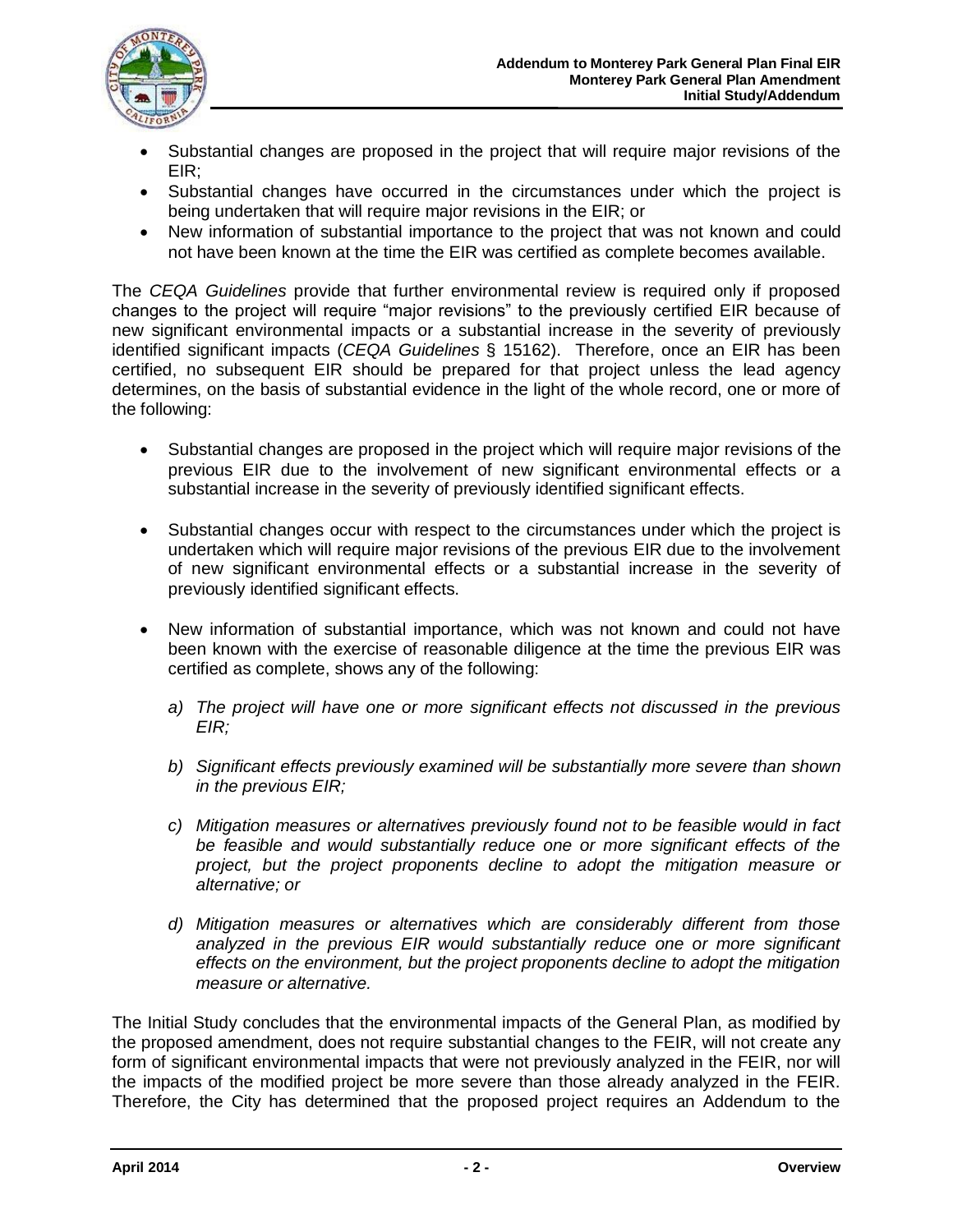

FEIR. *CEQA Guidelines* § 15164(a) states the following with respect to an Addendum to an EIR:

*(a) The lead agency or responsible agency shall prepare an addendum to a previously certified EIR if some changes or additions are necessary but none of the conditions described in Section 15162 calling for preparation of a subsequent EIR have occurred.* 

An Addendum is appropriate if the minor technical changes or modifications do not result in any new significant impacts or a substantial increase in the severity of previously identified significant impacts. The Addendum is not required to be circulated for public review; however, an Addendum is to be considered by the decision-making body prior to making a decision on the project.

This Initial Study comprises the Addendum to the Monterey Park General Plan FEIR associated with the proposed amendment.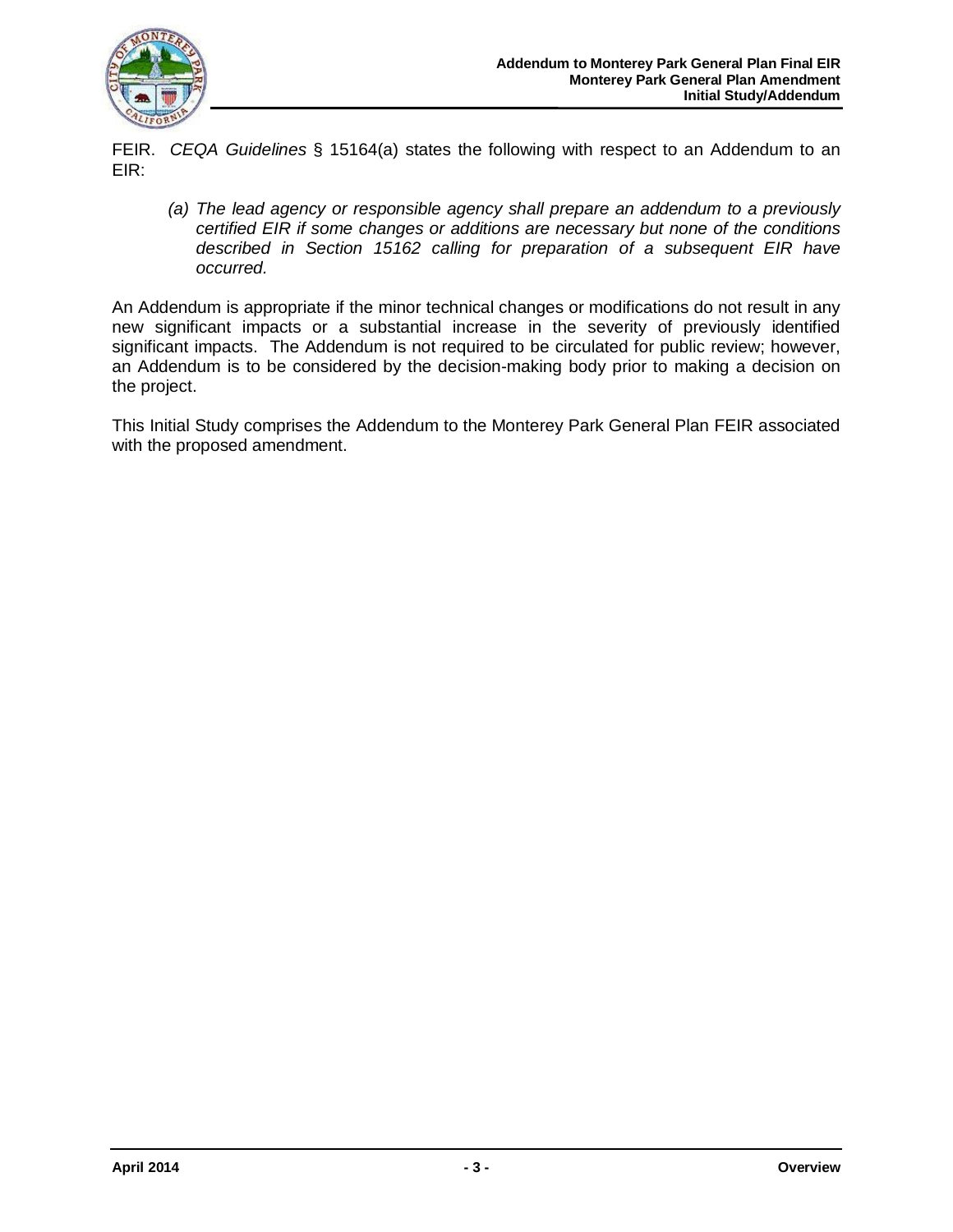

# 2.0 PURPOSE OF THIS INITIAL STUDY/ADDENDUM

In accordance with CEQA, this Initial Study/Addendum was prepared to determine potentially significant impacts upon the environment resulting from the proposed amendments to the Monterey Park General Plan. An Initial Study is normally a preliminary analysis prepared by a Lead Agency, in consultation with other jurisdictional agencies, to determine whether a Negative Declaration, Mitigated Negative Declaration, or an Environmental Impact Report is required for the proposed project, in accordance with *CEQA Guidelines* § 15063. The purpose of this Initial Study is to inform the decision makers, affected agencies, and the public of potential environmental impacts associated with implementation of the proposed project and to determine whether an Addendum, Subsequent EIR, or a Supplement to an EIR is required for the proposed project, in accordance with *CEQA Guidelines*, §§ 15164, 15162, or 15163.

The environmental process being undertaken as part of the proposed project began with the initial project and environmental research. The results of this Initial Study document that an Addendum to the FEIR is the appropriate CEQA document for the proposed amendment to the General Plan. As noted, pursuant to the *CEQA Guidelines*, an Addendum to a previously certified EIR is not required to be circulated for public review. However, the City chose to make the Addendum available to the public for a period of 20 days. An Addendum is to be considered by the decision-making body before making a decision on the project. If the City determines that the proposed project will have no significant long-term, unmitigatable environmental effects, an Addendum will be incorporated into the file for the project.

## 2.1 INCORPORATION BY REFERENCE

The following documents were utilized during preparation of this Initial Study and are incorporated by reference in accordance with *CEQA Guidelines* Sections 15148 and 15150.

- City of Monterey Park General Plan, July 2001.
- Monterey Park General Plan Final Environmental Impact Report, July 2001.

These documents are available at the City of Monterey Park Community Development Department, 320 West Newmark Avenue, Monterey Park.

## 2.2 MONTEREY PARK GENERAL PLAN

The Monterey Park General Plan is a long-range plan for the physical development of the incorporated City and its Sphere of Influence (SOI). The General Plan guides the City to the year 2020 by establishing goals and policies for land use, circulation, economic development, and related issues. There are no specific development projects proposed in conjunction with the General Plan.

The General Plan currently consists of the following Elements:

- Land Use
- **Economic Development**
- Circulation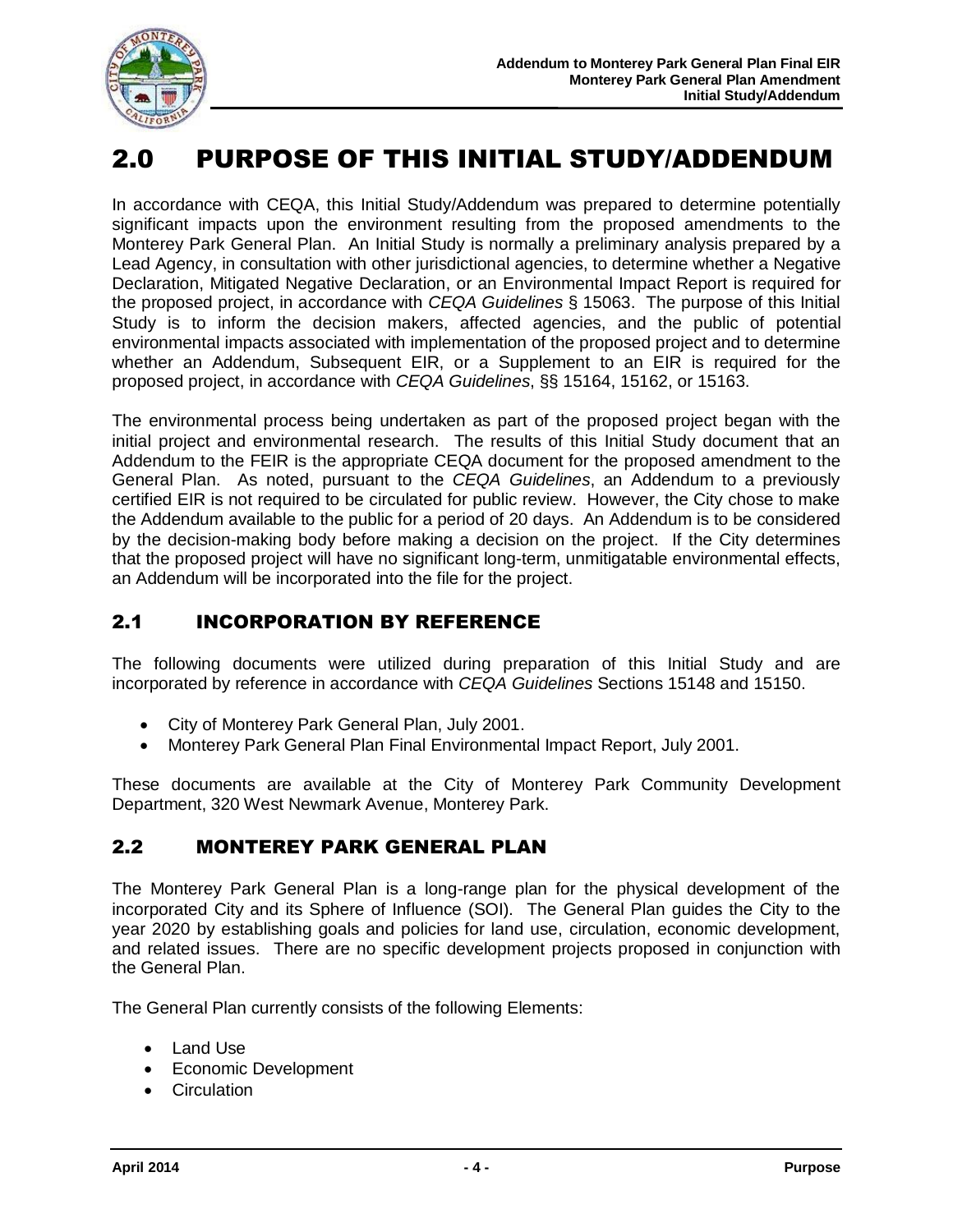

- **Housing**
- Safety and Community Services
- Resources

## **LAND USE**

Through maps and text, the Land Use Element defines the distribution and intensity of development of residential neighborhoods, commercial and employment districts, parks and other open spaces, and governmental and institutional uses of property in Monterey Park. The Land Use Element includes the Land Use Policy Map, which graphically illustrates the land use policy. The Land Use Plan identifies a series of focus areas throughout the community where specific policies are implemented to guide the City toward its land use goals. The Land Use Element also includes the Urban Design Plan in order to enhance the visual character of the community.

### **ECONOMIC DEVELOPMENT**

The Economic Development Element establishes goals and policies to guide City efforts to maintain an economically viable community. The Element is primarily connected to the Land Use and Housing Elements. The Economic Development Element provides the overall framework for decision making that affects economic development in the City. The Economic Development Strategy Plan presents a set of strategies and actions to maintain the economic health of Monterey Park.

### **CIRCULATION**

The purpose of the Circulation Element is to provide a safe, efficient, and adequate circulation system that responds to all circulation needs. The Element addresses the physical circulation system consisting of freeways, streets, bicycle routes, sidewalks, and trails, as well as modes of transportation, including cars, buses, trucks, trains, bicycles, ridesharing, and walking. Goals and policies are provided to respond to a diverse population with a variety of transportation needs.

### **HOUSING**

The Housing Element represents the City's efforts to provide housing opportunities for all segments of the community. The Element identifies housing needs in the City and sets forth the policies to guide future housing development consistent with the policies in the General Plan. The Housing Element specifies ways in which the housing needs of existing and future resident populations can be met. The City's current Housing Element covers a period extending from July 1, 2008 to June 30, 2014.

### **SAFETY AND COMMUNITY SERVICES**

The Safety and Community Services Element addresses hazards in the physical and built environments and provides goals and policies focused on reducing the potential risk of death, injuries, property damage, and economic and social dislocation from hazards. Hazards include earthquakes, dam or reservoir failure, excessive noise and hazardous materials associated with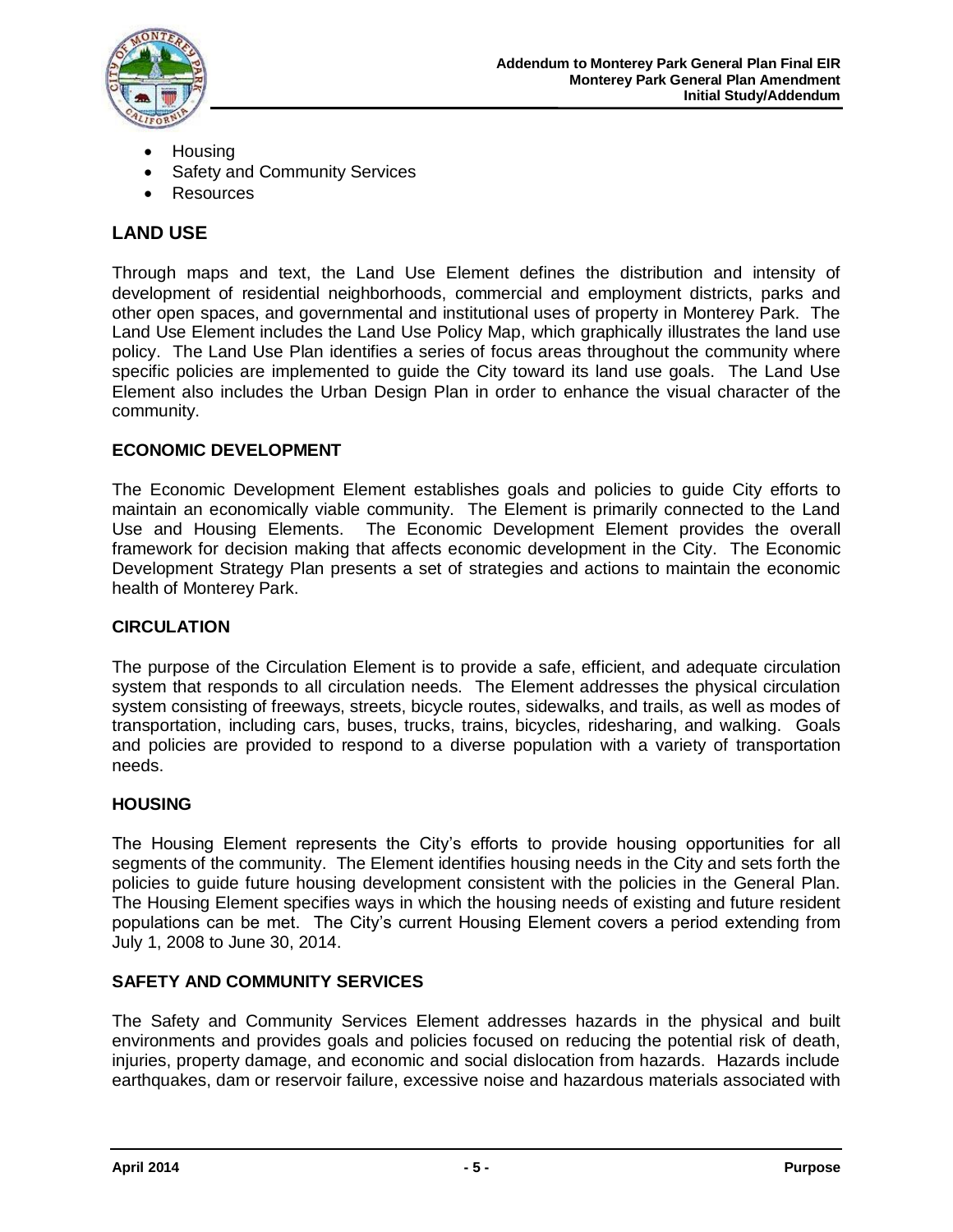

commercial and industrial business activity. The Element also addresses the fire and law enforcement services needed to safeguard the community.

#### **RESOURCES**

The Resources Element focuses on the conservation and enhancement of resources within the City. Because the City offers few "natural" resources such as forests or wildlife habitat or agricultural land, the Element directs policy toward preserving those resources important in the urban environment and critical to preserving the City's heritage for future generations. Resources include City parks and other improved open space areas, historic resources, water resources, and air quality.

#### **IMPLEMENTATION PROGRAM**

The General Plan includes an Implementation Program that identifies programs the City will undertake to implement General Plan goals and policies. Individual implementation programs serve as a guide to City decision makers regarding future programming decisions related to assignment of staff and the expenditure of City funds. The program identifies individual program responsibility, funding sources, and time frame for completion.

#### **GENERAL PLAN BUILDOUT**

The General Plan establishes density and intensity limits for all land use areas. However, existing development has not been built to these maximum limits. The development projections established for the General Plan represent a development level of approximately 75 to 80 percent of the maximum theoretical buildout. The General Plan assumes approximately 3,030 new housing units and 5.0 million square feet of new commercial, office, entertainment, and other nonresidential development could be accommodated by the proposed land use policy. The General Plan assumes this buildout will occur by year 2020, the General Plan horizon year.

## 2.3 MONTEREY PARK GENERAL PLAN FINAL EIR

#### **IMPACTS AND MITIGATION MEASURES**

The following impacts and mitigation measures were adopted by the City Council as part of its CEQA Findings in connection with approving the General Plan. Each will be implemented, as applicable, and are included as part of the project analyzed in this document.

| Impact                                                                                                                                                                                                                  | <b>Mitigation</b>                                                                                                                                                                                         |
|-------------------------------------------------------------------------------------------------------------------------------------------------------------------------------------------------------------------------|-----------------------------------------------------------------------------------------------------------------------------------------------------------------------------------------------------------|
| <b>Transportation /Circulation</b>                                                                                                                                                                                      |                                                                                                                                                                                                           |
| <b>Project Level and Cumulative</b>                                                                                                                                                                                     |                                                                                                                                                                                                           |
| While the Circulation Element identifies roadway<br>improvements and other measures to minimize the level<br>of impact, significant, unavoidable impacts are<br>anticipated at the following intersections in the City: | 1. The City will monitor traffic volumes at the Atlantic<br>Boulevard/Garvey Avenue and Garfield Avenue/Garvey<br>Avenue intersections in effort to continually review<br>innovative ways to improve LOS. |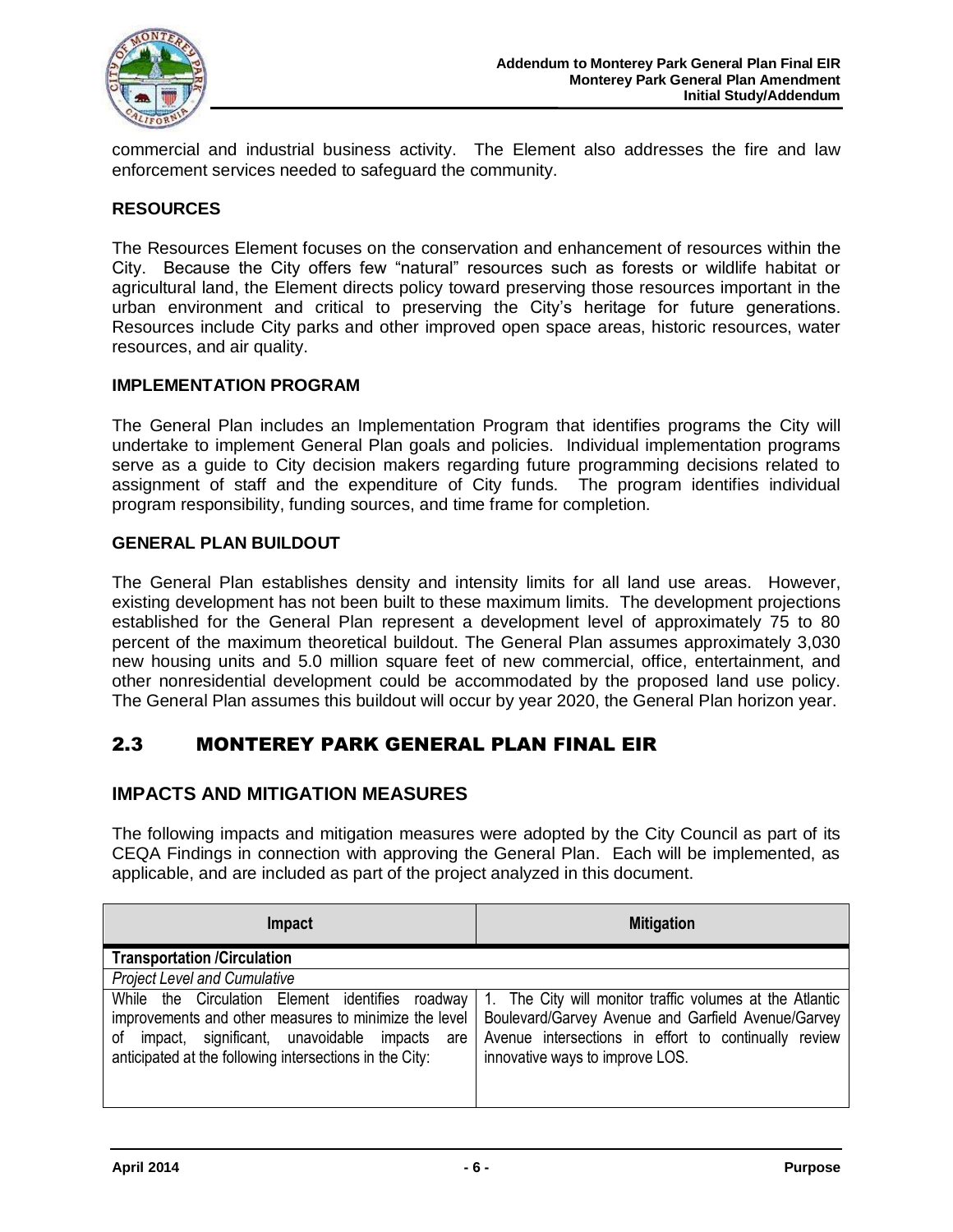

| Impact                                                                                                                                                                                                                                                                                                                                                                                            | <b>Mitigation</b>                                                                                                                                                                                                                                                                                                                                                                                                                        |
|---------------------------------------------------------------------------------------------------------------------------------------------------------------------------------------------------------------------------------------------------------------------------------------------------------------------------------------------------------------------------------------------------|------------------------------------------------------------------------------------------------------------------------------------------------------------------------------------------------------------------------------------------------------------------------------------------------------------------------------------------------------------------------------------------------------------------------------------------|
| Atlantic Boulevard/Garvey Avenue - Level of<br>$\bullet$<br>Service F<br>Garfield Avenue/Garvey Avenue - Level of                                                                                                                                                                                                                                                                                 | 2. The City shall coordinate with the City of Montebello<br>to implement improvements at the Garfield Avenue/Via<br>Campo intersection to improve LOS to acceptable levels.                                                                                                                                                                                                                                                              |
| Service F<br>Significant, unavoidable impacts are anticipated at the<br>following locations immediately adjacent in the City of<br>Montebello:                                                                                                                                                                                                                                                    | 3. The City shall coordinate with the City of Montebello<br>and Caltrans to implement improvements at the Garfield<br>Avenue/Pomona Boulevard intersection to improve LOS<br>to acceptable levels.                                                                                                                                                                                                                                       |
| Garfield Avenue/Via Campo<br>$\bullet$<br>Garfield Avenue/Pomona Boulevard<br>$\bullet$                                                                                                                                                                                                                                                                                                           | 4. Mitigation measures 1 through 3 will be incorporated<br>into the final General Plan as policy and implementing<br>programs.                                                                                                                                                                                                                                                                                                           |
| Significant cumulative impacts due to the project and<br>ambient growth will occur on Interstate 10 (San<br>Bernardino freeway), Interstate 710 (Long Beach<br>freeway), and State Route 60 (Pomona freeway).                                                                                                                                                                                     |                                                                                                                                                                                                                                                                                                                                                                                                                                          |
| <b>Air Quality</b>                                                                                                                                                                                                                                                                                                                                                                                |                                                                                                                                                                                                                                                                                                                                                                                                                                          |
| CO Hot Spot<br>Traffic associated with project implementation over the<br>long term could create carbon monoxide "hot spots" at<br>Garfield Avenue/Garvey Avenue<br>and<br><b>New</b><br>the<br>Avenue/Garvey Avenue intersections, affecting<br>any<br>future residential or similar sensitive uses.                                                                                             | 1. If a sensitive receptor locates within approximately<br>150 feet of the intersection, the property owner shall be<br>responsible for ensuring air-tight construction.<br>Air<br>conditioning must be provided so that open windows will<br>not be relied upon for cooling in the summer.                                                                                                                                              |
| <b>Noise</b>                                                                                                                                                                                                                                                                                                                                                                                      |                                                                                                                                                                                                                                                                                                                                                                                                                                          |
| Interior Noise Levels along Potrero Grande Drive                                                                                                                                                                                                                                                                                                                                                  |                                                                                                                                                                                                                                                                                                                                                                                                                                          |
| Over the long term, increasing traffic volumes along<br>Potrero Grande Drive, between Markland Drive and<br>Arroyo Drive will result in an approximate 8 decibel<br>increase in the ambient sound environment.<br>This<br>increase will result in sound levels exceeding the levels<br>considered appropriate for residential land uses and will<br>impact residences along Potrero Grande Drive. | 1. Existing exterior noise levels along Potrero Grande<br>Drive between Markland Drive and Arroyo Drive currently<br>exceed 65 dB(A) CNEL. The City will conduct an<br>analysis of interior noise levels at residences and other<br>sensitive receptors along this roadway segment to<br>establish a baseline for future monitoring.                                                                                                     |
|                                                                                                                                                                                                                                                                                                                                                                                                   | The City will establish a monitoring program to<br>2.<br>monitor interior noise levels at the identified sensitive<br>receptors. If, over time, the interior noise levels increase<br>by 3 dB(A) or more over the baseline, and such increase<br>can be attributed to increased traffic volumes on Potrero<br>Grande Drive, the City will engage in a retrofitting<br>program to return interior noise levels to baseline<br>conditions. |
|                                                                                                                                                                                                                                                                                                                                                                                                   | 3. The retrofitting program may include undertaking the<br>following:<br>Installation of sound-rated windows<br>$\bullet$<br>Installation of weather/sound installation<br>$\bullet$                                                                                                                                                                                                                                                     |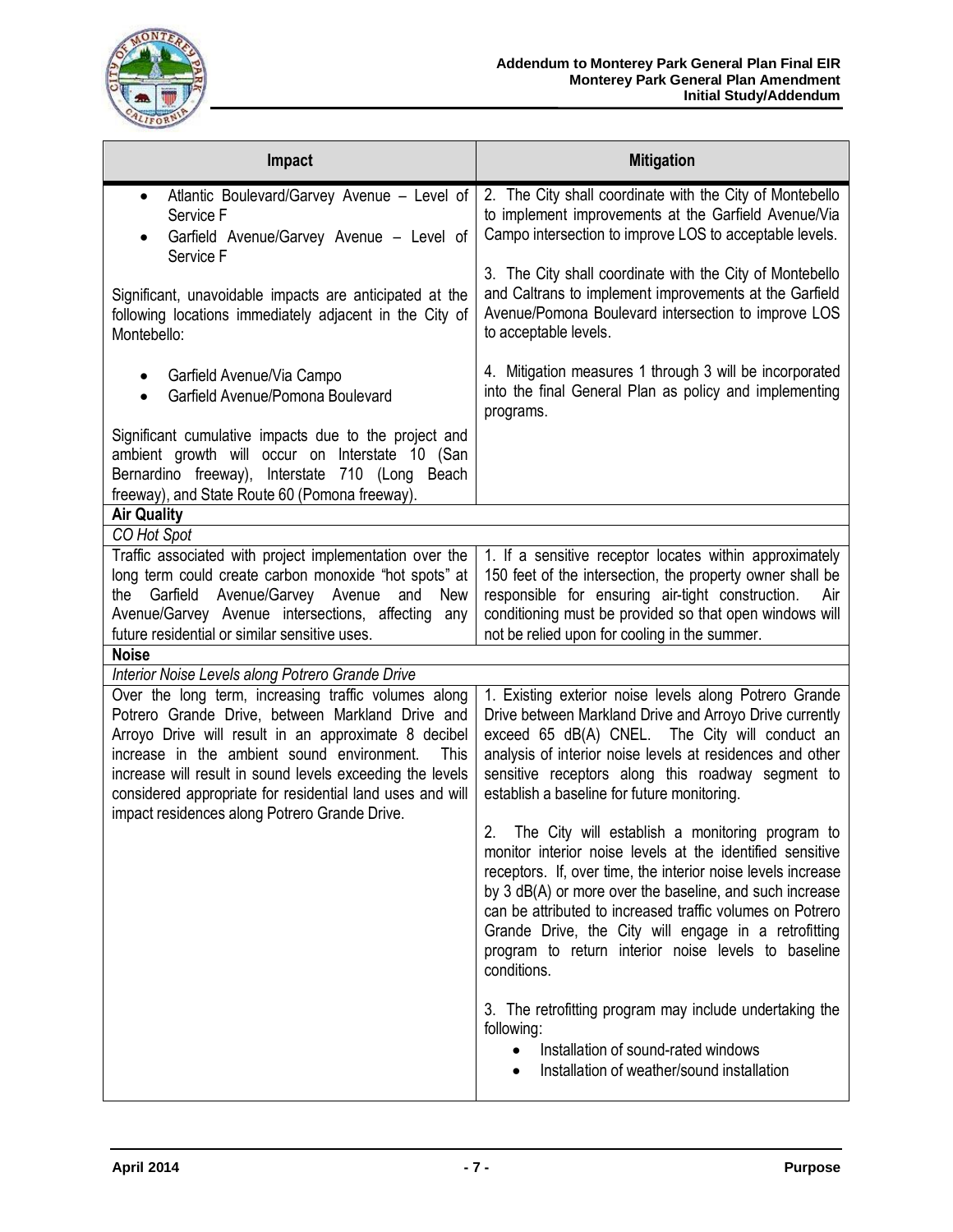

| <b>Impact</b> | <b>Mitigation</b>                                                                                                                                                                                                          |
|---------------|----------------------------------------------------------------------------------------------------------------------------------------------------------------------------------------------------------------------------|
|               | Construction of sound walls, if can feasibly be<br>$\bullet$<br>accomplished without blocking access<br>Other structural modifications, features, or<br>$\bullet$<br>measures determined appropriate by the City           |
|               | 4. To fund the retrofitting program, the City will establish<br>a program whereby major development projects that<br>contribute to traffic volumes on Potrero Grande Drive pay<br>their fair-share of the program's costs. |
|               | This monitoring and retrofitting program will be<br>5.<br>incorporated into the final General Plan as a policy and<br>an implementing program.                                                                             |

#### **SIGNIFICANT UNAVOIDABLE IMPACTS**

The FEIR concluded that implementation of the General Plan will result in significant unavoidable project-level and cumulative impacts to Transportation/Circulation, Air Quality, Noise, and Solid Waste, which cannot be fully mitigated. The City Council adopted a Statement of Overriding Considerations for these impacts on July 18, 2001 when it certified the FEIR.

The following are the specific significant, unavoidable, adverse impacts that were identified as resulting from General Plan implementation. A detailed discussion of each of the impacts can be found in Section 3.0, *Environmental Impacts*, of the FEIR.

#### **Transportation/Circulation**

While the Circulation Element identifies roadway improvements and other measures to minimize the level of the impact, significant unavoidable impacts are anticipated at the following intersections in the City:

- Atlantic Boulevard/Garvey Avenue
- Garfield Avenue/Garvey Avenue

Significant unavoidable impacts are anticipated at the following locations immediately adjacent in the City of Montebello:

- Garfield Avenue/Via Campo
- Garfield Avenue/Pomona Boulevard

Significant cumulative impacts resulting from traffic volume increases due to the project and ambient growth will occur on Interstate 10, Interstate 710, and State Route 60.

#### **Air Quality**

Air pollutant emissions associated with new vehicle trips and stationary sources will result in emissions levels that exceed the thresholds established by the South Coast Air Quality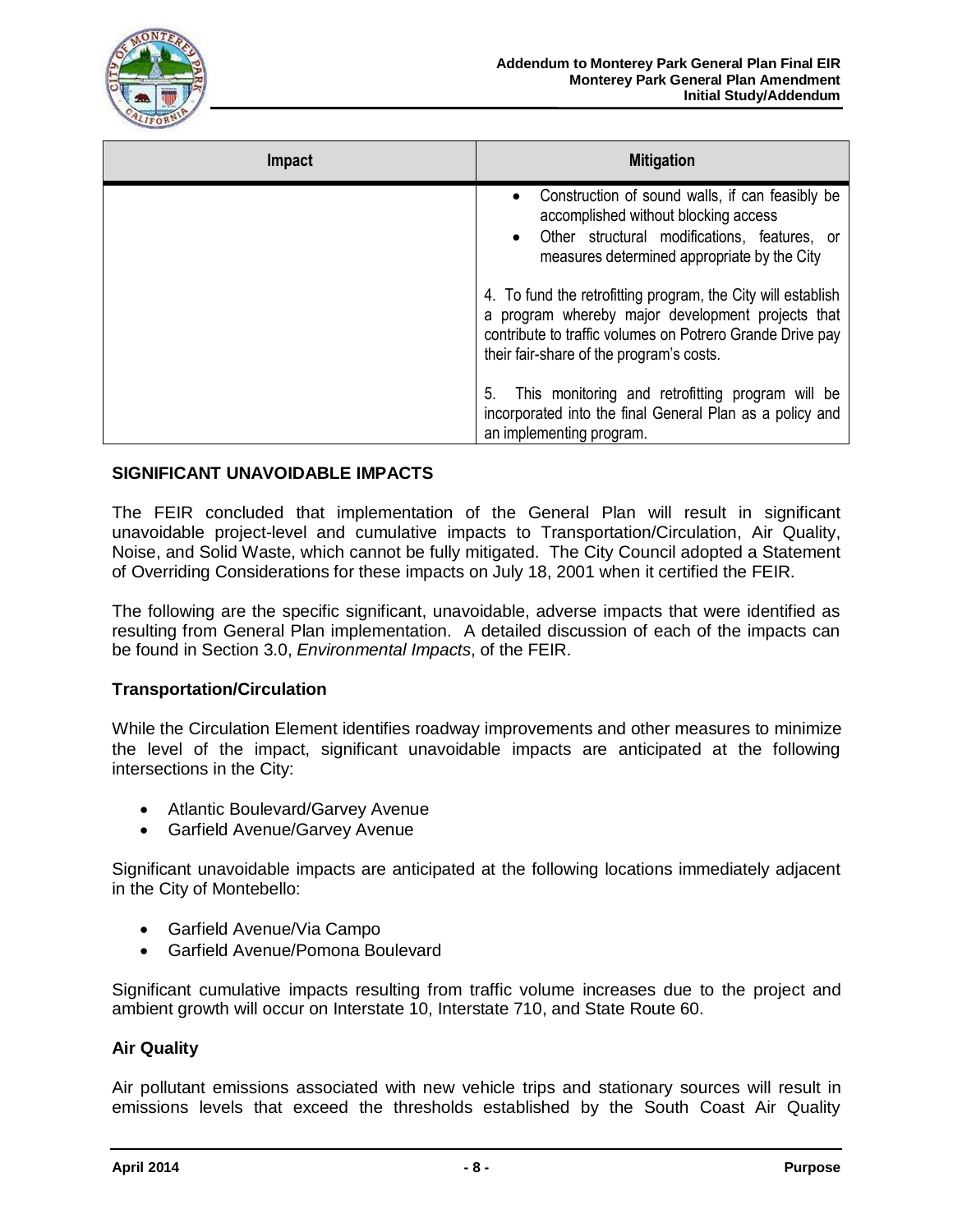

Management District (SCAQMD) for reactive organic compounds (ROC) and particulate matter  $(PM_{10})$ . Despite efforts on the part of the City to reduce vehicle trips, including establishment of mixed-use land use districts, and to participate in regional efforts to improve air quality, impacts relative to these pollutants will be significant and unavoidable.

Development associated with General Plan implementation, together with growth in surrounding cities and unincorporated areas, will result in air pollutant emissions that exceed SCAQMD standards.

#### **Noise**

Increasing traffic volumes along Potrero Grande Drive, between Markland Drive and Arroyo Drive will result in an approximate eight decibel increase in the ambient sound environment. This increase will result in sound levels exceeding the levels considered appropriate for residential land uses and will impact residences along Potrero Grande Drive.

#### **Solid Waste**

New development has the potential to generate up to an additional 22.8 tons of solid waste (maximum) per day at buildout, despite City programs referenced in the General Plan that are designed to comply with AB 939 requirements to reduce the waste stream. Given the fact that regional landfills are nearing capacity, this impact is considered significant and unavoidable.

## 2.4 TIERING OF THE ENVIRONMENTAL REVIEW

CEQA § 21093(b) states that "environmental impact reports shall be tiered whenever feasible, as determined by the lead agency." "Tiering" refers to using the analysis of general matters contained in a broader Environmental Impact Report (EIR) (such as one prepared for a general plan or policy statement) in subsequent EIRs or Initial Studies/Negative Declarations on narrower projects; and concentrating the later environmental review on the issues specific to the later project [*CEQA Guidelines* § 15152(a)].

Tiering is appropriate when it helps a public agency to focus on issues at each level of environmental review and to avoid or eliminate duplicative analysis of environmental effects examined in previous environmental impact reports [CEQA § 21093(a)].

Subsequent projects should be tiered off the original Program EIR and this Addendum to the greatest extent feasible in accordance with *CEQA Guidelines* § 15168.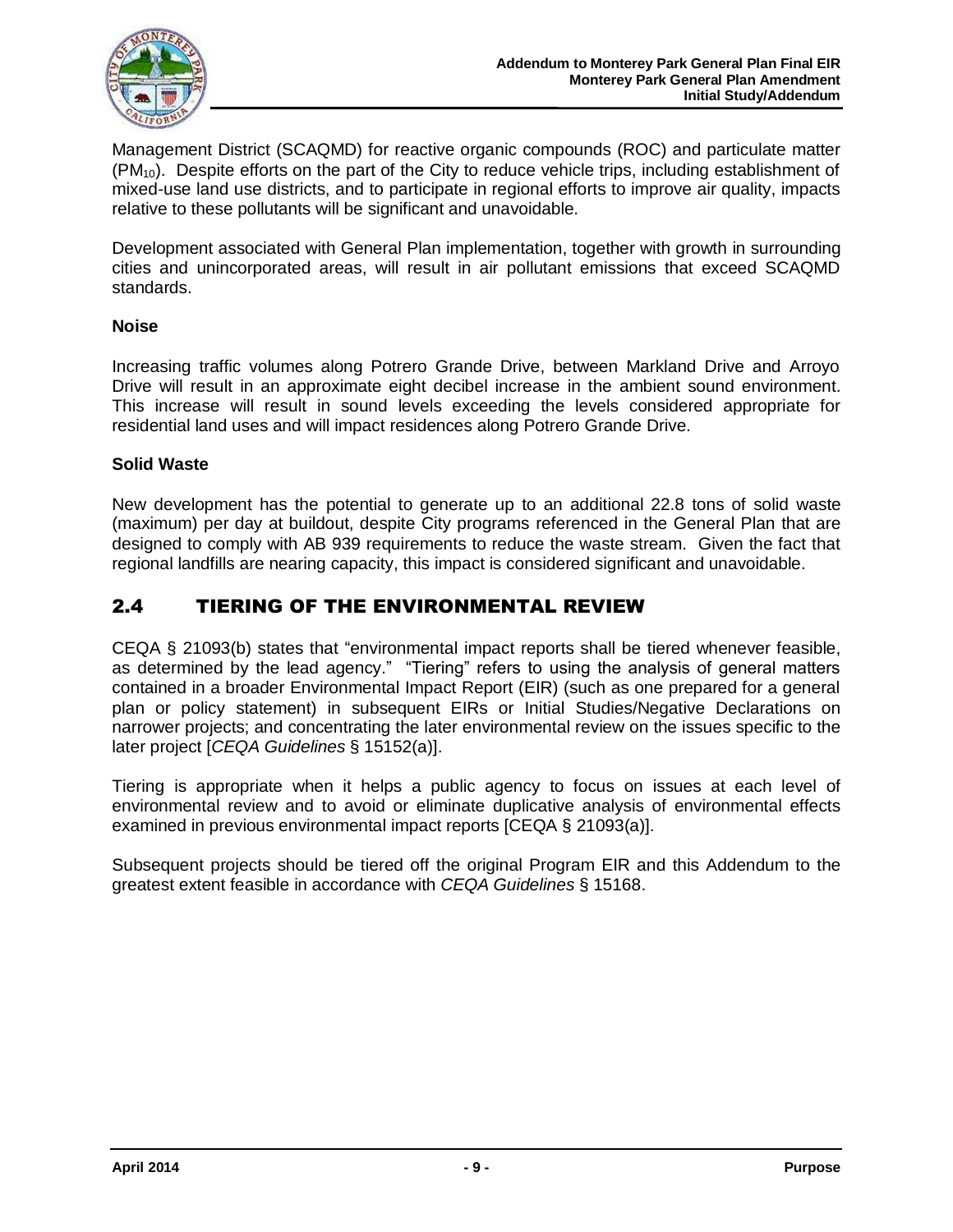

# 3.0 PROJECT DESCRIPTION

# 3.1 PROJECT LOCATION AND SETTING

Monterey Park is located approximately seven miles east of downtown Los Angeles in the San Gabriel Valley. The City is bordered by the City of Alhambra on the north, City of Rosemead and the unincorporated community of South San Gabriel to the east, Montebello to the south, and the unincorporated community of East Los Angeles to the west. Three major freeways bound the City: the Pomona Freeway (SR-60) on the south, the San Bernardino Freeway (I-10) to the north, and the Long Beach Freeway (I-710) to the west.

The Monterey Park General Plan planning area consists of the City's corporate limits and the City's Sphere of Influence (SOI). The entire planning area encompasses 5,834 acres, with approximately 5,256 acres within the City and 579 acres within the SOI.

## 3.2 PROPOSED PROJECT

The City of Monterey Park is proposing to amend the General Plan. The amendment involves the addition of two General Plan Elements: Healthy Community and Sustainable Community and associated Implementation Program. The Elements establish goals and policies to guide City efforts to support and promote a healthier and more sustainable community. Once adopted, these optional Elements would have the same legal status as the mandatory Elements.

The proposed amendment would not modify the Land Use Policy Map or intensities/densities identified within the General Plan Land Use Element. No changes to the maximum development potential approved for the General Plan that was analyzed in the FEIR would occur with the proposed amendment.

#### **HEALTHY COMMUNITY ELEMENT**

The Healthy Community Element establishes goals and policies to guide City efforts to support and promote a healthier community by "making the healthy choice the easy choice" for every community member. These efforts are designed to make it easier to eat well, be physically active, access health care, reverse unhealthy habits, and avoid exposure to toxins and disease. This Element addresses a number of topics, including:

- Health at Home
- Active Livina
- Healthy Eating
- Community Life
- Health Care and Communicable Disease Prevention
- Alcohol and Tobacco Use

The conditions for creating a healthy community are addressed by a number of other General Plan Elements, such as the Land Use Element, Circulation Element, and Safety and Community Services Element, as well as the proposed Sustainable Community Element. These Elements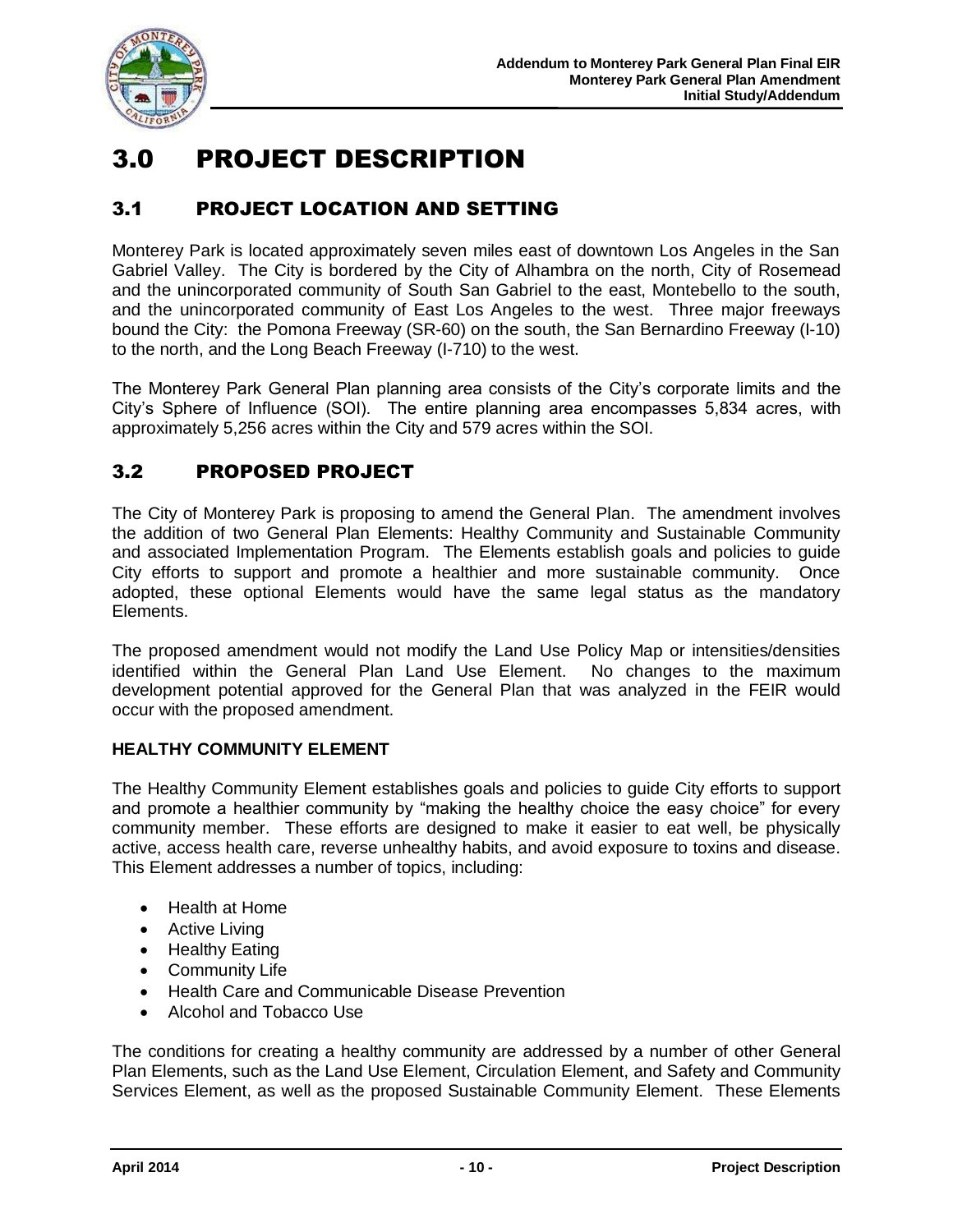

contribute to the framework that supports a healthy community by directing where different types of land uses are located, how streets are designed, where parks are provided, and what types of services are offered to community members. Opportunities for physical activity are supported by the goals and policies promoting a walkable and bikeable community in the Sustainable Community Element, Circulation Element, and Land Use Element.

The Healthy Community Element complements these other Elements by providing additional guidance on topics that have particular importance for promoting health, such as recreation and air quality, and introducing topics not addressed elsewhere, namely food, tobacco, alcohol, and health care.

#### **SUSTAINABLE COMMUNITY ELEMENT**

The Sustainable Community Element establishes goals and policies to guide City efforts to become a more sustainable and resilient community through changes to municipal operations and by promoting and supporting sustainable behaviors of individual community members. These efforts are designed to reduce private automobile dependency, increase conservation of natural resources, reduce waste, and increase community resiliency by preparing for emergencies.

This Element addresses a number of topics, including:

- Land Use and Transportation
- Natural Resources
- Waste Reduction and Diversion
- **Emergency Preparedness and Resiliency**
- Community Participation and Communications

There is overlap between this Element and other Elements of the General Plan, including the Land Use Element, Circulation Element, Economic Development Element, and Resources Element, as well as the Healthy Community Element. For example, Land Use Element goals and policies encourage a stable economic base and provide for social needs while mitigating environmental impacts and providing for open space. The Circulation Element addresses multiple modes of transportation, including opportunities for non-vehicular travel. The Resources Element includes policies regarding water conservation and improving air quality.

The Sustainable Community Element complements these other Elements, with a focus on the environmental aspects of sustainability. Economic vibrancy is addressed in the Economic Development Element; and social equity is supported throughout the General Plan, most directly in the proposed Healthy Community Element. The Sustainable Community Element addresses topics not already included in other Elements, and expands upon or reinforces other goals and policies to create a comprehensive plan to become a more sustainable community.

### 3.3 APPROVALS

The proposed project would require the following City approvals:

- California Environmental Quality Act (CEQA) review approval of Addendum
- Amendment to the Monterey Park General Plan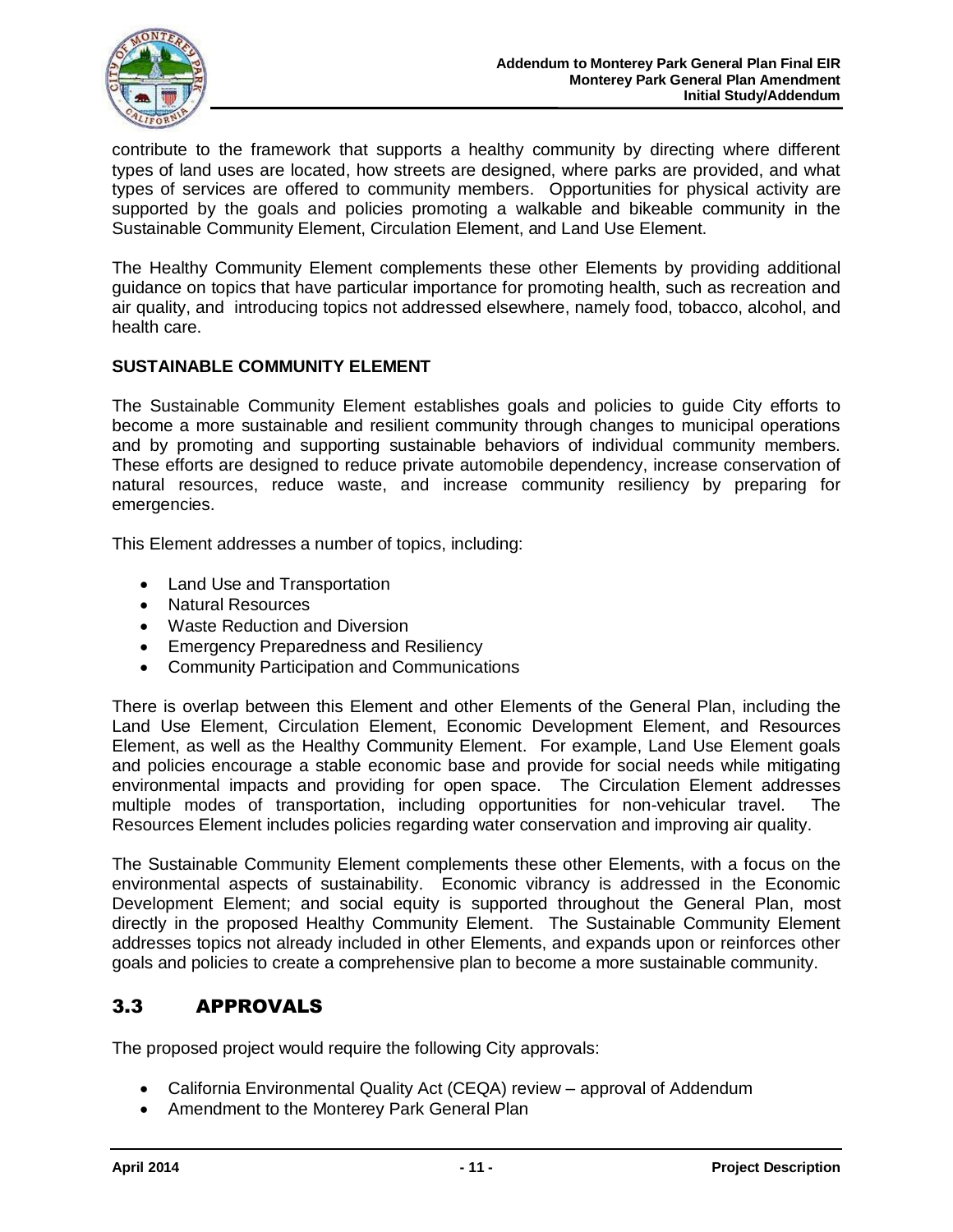

# 4.0 INITIAL STUDY CHECKLIST

The environmental analysis in Section 5.0 is patterned after the Initial Study Checklist recommended by the *CEQA Guidelines* and used by the City of Monterey Park in its environmental review process. This Initial Study has been prepared to determine if the proposed changes to the General Plan will trigger any new or more severe significant environmental impacts as compared to those analyzed in the context of the FEIR.

The issue areas evaluated in this Initial Study include:

- 
- Agriculture and Forestry Resources Mineral Resources
- Air Quality **Air Quality Air Quality Noise Noise**
- 
- Cultural Resources Public Services
- Geology and Soils **Communist Communist Communist Communist Communist Communist Communist Communist Communist Communist Communist Communist Communist Communist Communist Communist Communist Communist Communist Communist C**
- Greenhouse Gas Emissions Transportation/Traffic
- Hazards and Hazardous Materials Utilities and Service Systems
- 
- Aesthetics **Land Use and Planning** 
	-
	-
- Biological Resources **Constanting Constructs** Population and Housing
	-
	-
	-
	-
- Hydrology and Water Quality **•** Mandatory Findings of Significance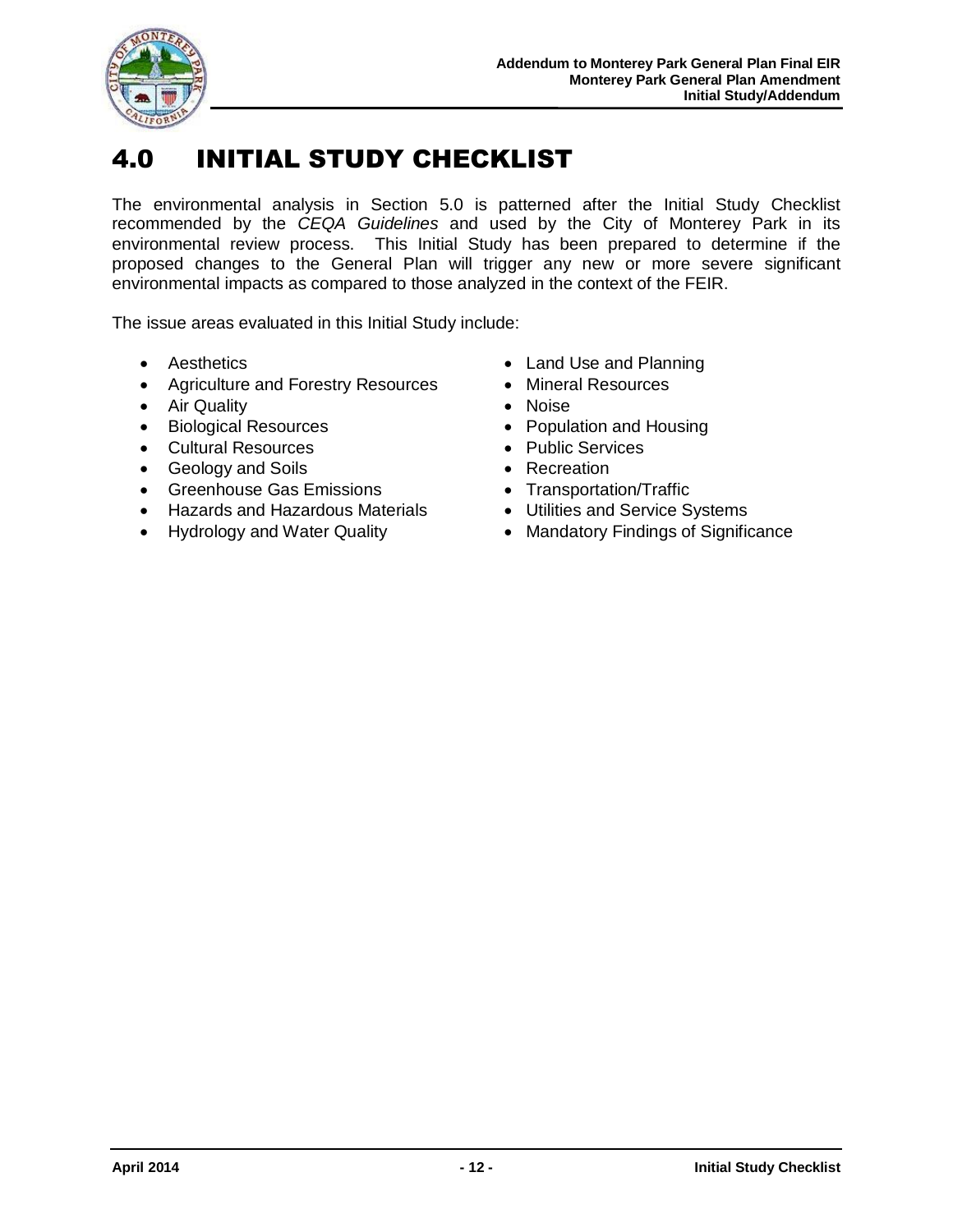

# 5.0 ENVIRONMENTAL ANALYSIS

An Initial Study is normally a preliminary analysis prepared by a Lead Agency, in consultation with other jurisdictional agencies, to determine whether a Negative Declaration, Mitigated Negative Declaration, or an Environmental Impact Report is required for the proposed project, in accordance with *CEQA Guidelines* § 15063. The purpose of this Initial Study is to inform the decision makers, affected agencies, and the public of potential environmental impacts associated with implementation of the proposed project.

A Final Program EIR was previously certified for the Monterey Park General Plan; therefore, this Initial Study is being prepared by the Lead Agency, the City of Monterey Park, to determine whether an Addendum, Subsequent EIR or a Supplement to an EIR is required for the proposed project, in accordance with *CEQA Guidelines*, §§ 15164, 15162, or 15163. Pursuant to *CEQA Guidelines* §§ 15164(a), 15162(a)(1), 15162(a)(2), and 15162(a)(3), if the proposed action/revisions to the previous project do not cause "new significant environmental effects or a substantial increase in the severity of previously identified significant effects," then an addendum to the previously certified EIR may be prepared.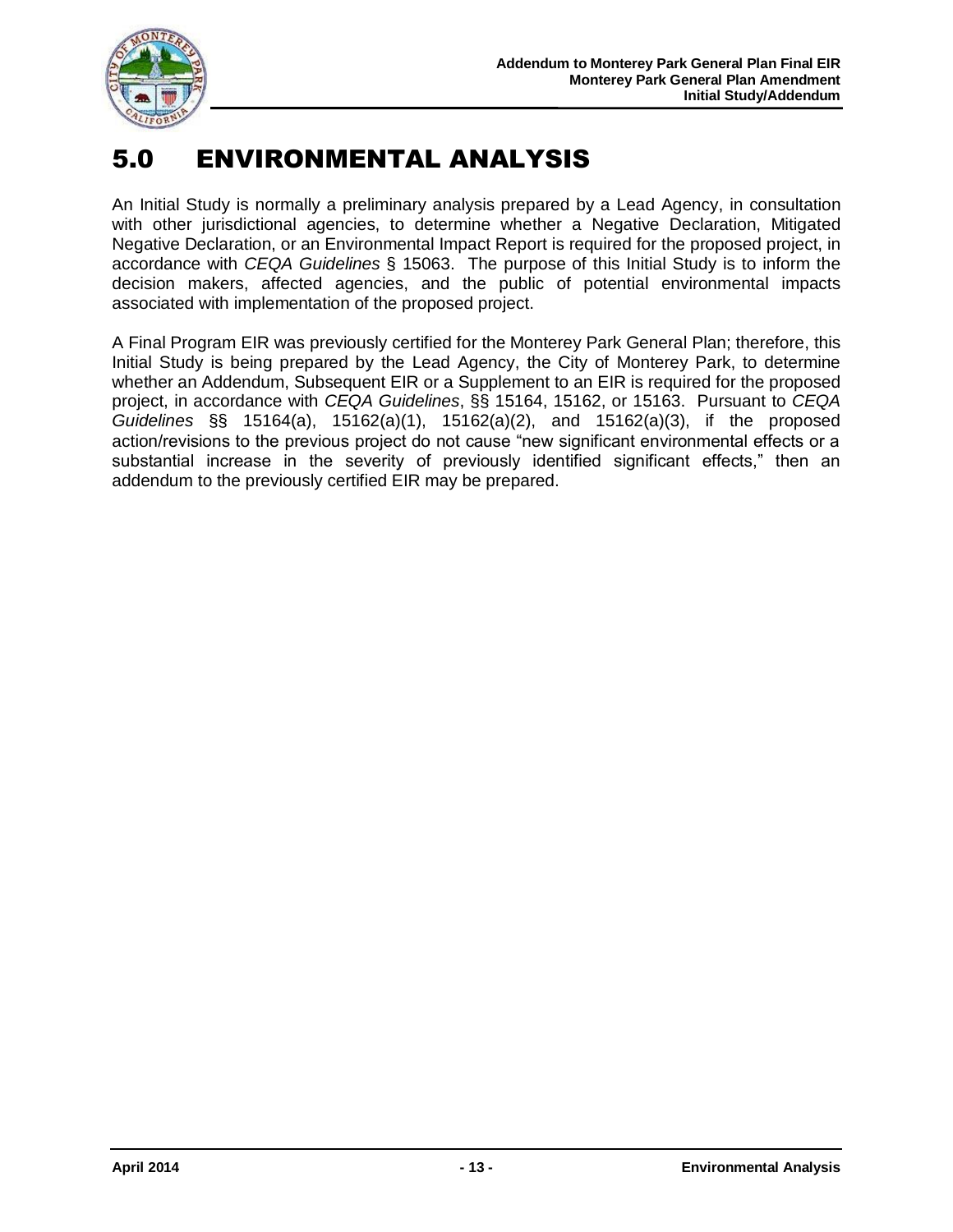

# 5.1 AESTHETICS

|    | <b>Would the project:</b>                                                                                                                                   | Do Proposed<br><b>Changes</b><br><b>Involve New</b><br><b>Significant</b><br>Impacts or<br>Substantially<br><b>More Severe</b><br>Impacts? | <b>Any New</b><br><b>Circumstances</b><br><b>Involving</b><br>Significant<br>Impacts or<br><b>Substantially</b><br><b>More Severe</b><br>Impacts? | <b>Any New</b><br><b>Information</b><br>Requiring<br><b>New</b><br>Analysis or<br><b>Verification?</b> | <b>Same</b><br>Impact as<br>"Approved<br>Project" | <b>Less</b><br>Impact<br><b>Than</b><br>"Approved<br>Project" |
|----|-------------------------------------------------------------------------------------------------------------------------------------------------------------|--------------------------------------------------------------------------------------------------------------------------------------------|---------------------------------------------------------------------------------------------------------------------------------------------------|--------------------------------------------------------------------------------------------------------|---------------------------------------------------|---------------------------------------------------------------|
| a. | Have a substantial adverse effect on a scenic vista?                                                                                                        | No                                                                                                                                         | No                                                                                                                                                | <b>No</b>                                                                                              |                                                   |                                                               |
| b. | Substantially damage scenic resources, including, but<br>not limited to, trees, rock outcroppings, and historic<br>buildings within a state scenic highway? | <b>No</b>                                                                                                                                  | No.                                                                                                                                               | N <sub>o</sub>                                                                                         |                                                   |                                                               |
| C. | Substantially degrade the existing visual character or<br>quality of the site and its surroundings?                                                         | <b>No</b>                                                                                                                                  | No                                                                                                                                                | No                                                                                                     | ✓                                                 |                                                               |
| d. | Create a new source of substantial light or glare, which<br>would adversely affect day or nighttime views in the<br>area?                                   | No                                                                                                                                         | No                                                                                                                                                | N <sub>o</sub>                                                                                         |                                                   |                                                               |

### Impact Analysis

#### *a) Have a substantial adverse effect on a scenic vista?*

The FEIR concluded that no impact to scenic vistas would occur with implementation of the General Plan, as the Urban Design Plan in the Land Use Element contains goals and policies that will minimize impacts on these views.

The proposed project is the addition of the Healthy Community and Sustainability Elements to the General Plan. These Elements establish goals and policies to guide City efforts to support and promote a healthier and more sustainable community. The proposed amendment would not modify the Urban Design Plan or allow for development at a greater density/intensity than previously considered in the FEIR. Further, no specific development projects are proposed in conjunction with the General Plan Amendment. Thus, the proposed project would not involve a substantial adverse effect on a scenic vista not previously considered in the FEIR.

**Conclusion: Same Impact as "Approved Project."** The proposed project would be consistent with the analysis and conclusions presented in the FEIR; thus no impacts would occur.

#### *b) Substantially damage scenic resources, including, but not limited to, trees, rock outcroppings, and historic buildings within a state scenic highway?*

The FEIR concluded that no impact to scenic resources within a state scenic highway would occur with implementation of the General Plan, as no roadways within the City are designated scenic highways.

The proposed amendment to the General Plan would involve the addition of the Healthy Community and Sustainability Elements. The proposed amendment would not involve changes to the General Plan Planning Area, potentially resulting in a state scenic highway being located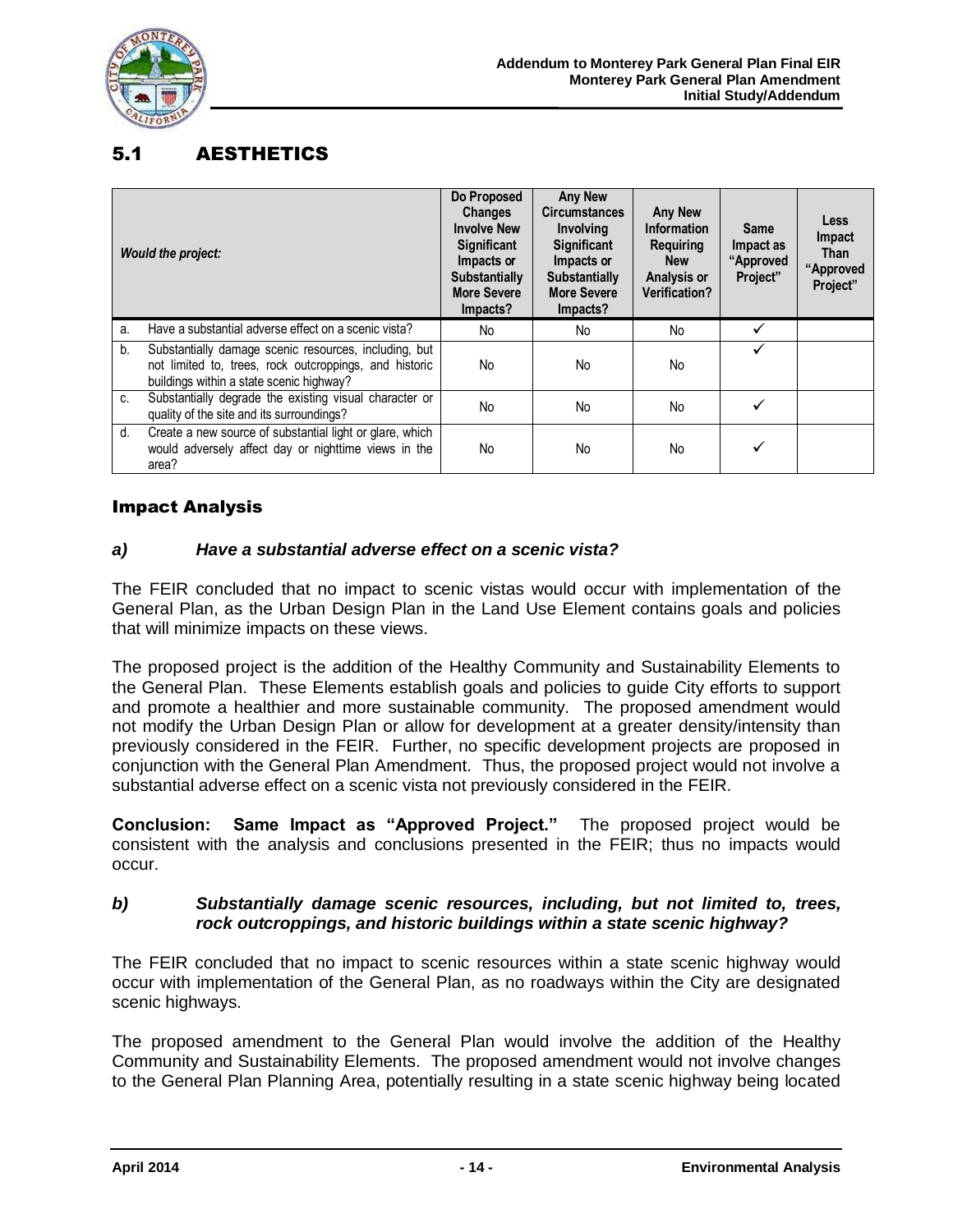

within the project area. Thus, the proposed project would not involve scenic resources within a state scenic highway not previously considered within the FEIR.

**Conclusion: Same Impact as "Approved Project."** The proposed project would be consistent with the analysis and conclusions presented in the FEIR; thus no impacts would occur.

#### *c) Substantially degrade the existing visual character or quality of the site and its surroundings?*

The FEIR concluded that the Urban Design Plan will guide the relationship between new development and its surroundings, thus enhancing the visual character of the City. General Plan policies will work to enhance the overall aesthetic quality of streetscapes and development.

The proposed amendment to the General Plan would involve the addition of the Healthy Community and Sustainability Elements. The proposed amendment would not modify the Urban Design Plan or goals and policies intended to enhance the overall aesthetic quality and character of the City. Further, no specific development projects are proposed in conjunction with the General Plan Amendment. Thus, the proposed project would not involve substantial impacts to the existing visual character or quality of a site and its surroundings not previously considered within the FEIR.

**Conclusion: Same Impact as "Approved Project."** The proposed project would be consistent with the analysis and conclusions presented in the FEIR; thus impacts would remain less than significant.

#### *d) Create a new source of substantial light or glare which would adversely affect day or nighttime views in the area?*

The FEIR concluded that the City standard development procedures and the Urban Design Plan, including specific policies to enhance the quality and character of public areas and private development in the City, would reduce potential impacts associated with light and glare to a less than significant level.

The proposed amendment to the General Plan would involve the addition of the Healthy Community and Sustainability Elements. The proposed amendment would not modify the Urban Design Plan or goals and policies intended to reduce potential impacts associated with light and glare. Further, no specific development projects are proposed in conjunction with the General Plan Amendment. Thus, the proposed project would not create a new source of substantial light or glare not previously considered within the FEIR.

**Conclusion: Same Impact as "Approved Project."** The proposed project would be consistent with the analysis and conclusions presented in the FEIR; thus impacts would remain less than significant.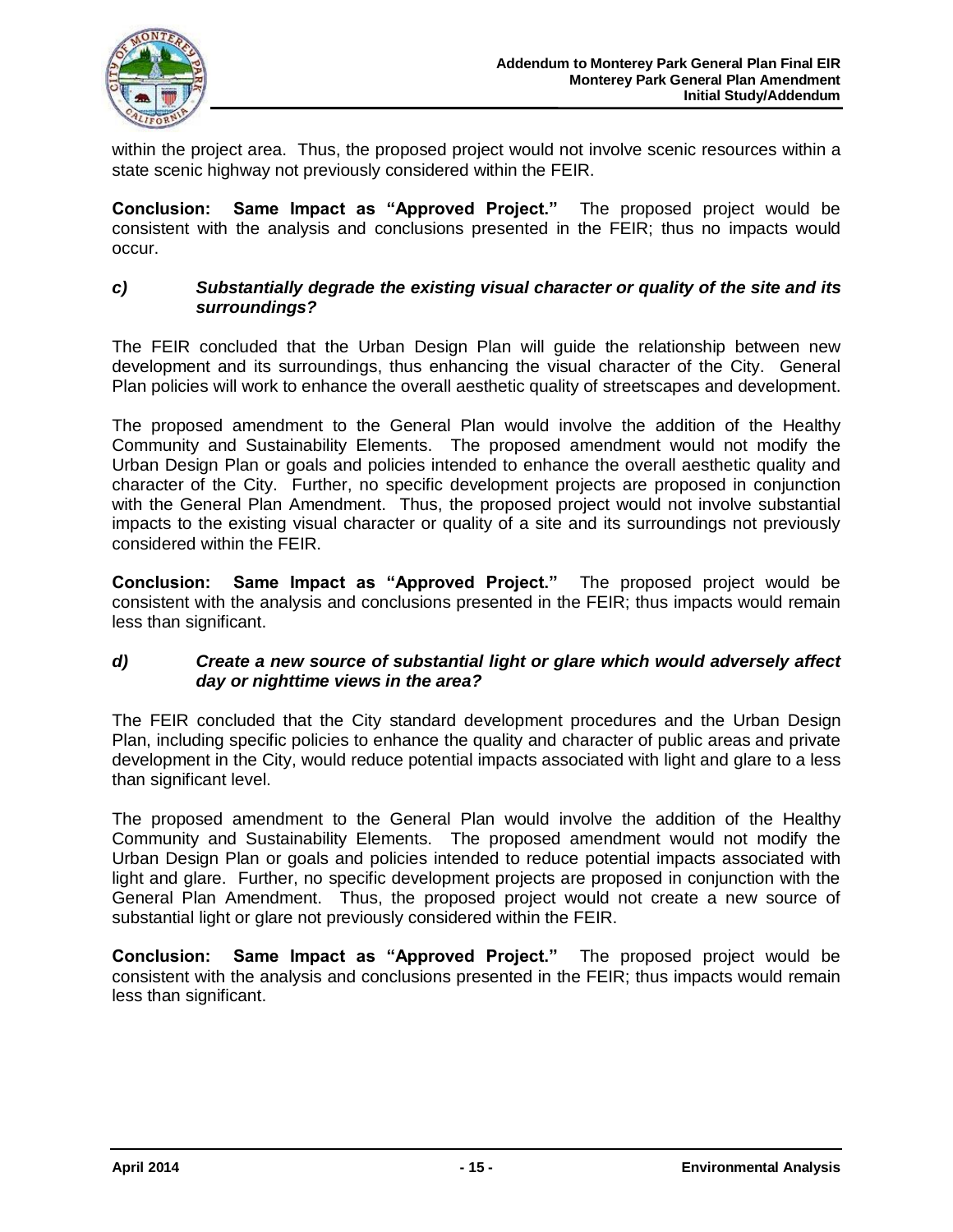

## 5.2 AGRICULTURE AND FOREST RESOURCES

|    | In determining whether impacts to agricultural resources<br>are significant environmental effects, lead agencies may<br>refer to the California Agricultural Land Evaluation and<br>Site Assessment Model (1997) prepared by the California<br>Department of Conservation as an optional model to use<br>in assessing impacts on agriculture and farmland. In<br>determining whether impacts to forest resources,<br>including timberland, are significant environmental<br>effects, lead agencies may refer to information compiled<br>by the California Department of Forestry and Fire<br>Protection regarding the state's inventory of forest land,<br>including the Forest and Range Assessment Project and<br>the Forest Legacy Assessment project; and forest<br>carbon measurement methodology provided in Forest<br>Protocols adopted by the California Air Resources<br>Board. Would the project: | Do Proposed<br><b>Changes</b><br><b>Involve New</b><br><b>Significant</b><br>Impacts or<br><b>Substantially</b><br><b>More Severe</b><br>Impacts? | <b>Any New</b><br><b>Circumstances</b><br><b>Involving</b><br><b>Significant</b><br>Impacts or<br><b>Substantially</b><br><b>More Severe</b><br>Impacts? | <b>Any New</b><br><b>Information</b><br><b>Requiring</b><br><b>New</b><br>Analysis or<br><b>Verification?</b> | <b>Same</b><br>Impact as<br>"Approved<br>Project" | <b>Less</b><br>Impact<br><b>Than</b><br>"Approved<br>Project" |
|----|-------------------------------------------------------------------------------------------------------------------------------------------------------------------------------------------------------------------------------------------------------------------------------------------------------------------------------------------------------------------------------------------------------------------------------------------------------------------------------------------------------------------------------------------------------------------------------------------------------------------------------------------------------------------------------------------------------------------------------------------------------------------------------------------------------------------------------------------------------------------------------------------------------------|---------------------------------------------------------------------------------------------------------------------------------------------------|----------------------------------------------------------------------------------------------------------------------------------------------------------|---------------------------------------------------------------------------------------------------------------|---------------------------------------------------|---------------------------------------------------------------|
| a. | Convert Prime Farmland, Unique Farmland, or<br>Farmland of Statewide Importance (Farmland), as<br>shown on the maps prepared pursuant to the Farmland<br>Mapping and Monitoring Program of the California<br>Resources Agency, to non-agricultural use?                                                                                                                                                                                                                                                                                                                                                                                                                                                                                                                                                                                                                                                     | <b>No</b>                                                                                                                                         | No                                                                                                                                                       | <b>No</b>                                                                                                     | ✓                                                 |                                                               |
| b. | Conflict with existing zoning for agricultural use, or a<br>Williamson Act contract?                                                                                                                                                                                                                                                                                                                                                                                                                                                                                                                                                                                                                                                                                                                                                                                                                        | <b>No</b>                                                                                                                                         | No                                                                                                                                                       | No                                                                                                            | ✓                                                 |                                                               |
| C. | Conflict with existing zoning for, or cause rezoning of,<br>forest land (as defined in Public Resources Code<br>section 12220(g)), timberland (as defined by Public<br>Resources Code section 4526), or timberland zoned<br>Timberland Production (as defined by Government<br>Code section $51104(q)$ ?                                                                                                                                                                                                                                                                                                                                                                                                                                                                                                                                                                                                    | N <sub>o</sub>                                                                                                                                    | <b>No</b>                                                                                                                                                | Yes                                                                                                           | ✓                                                 |                                                               |
| d. | Result in the loss of forest land or conversion of forest<br>land to non-forest use?                                                                                                                                                                                                                                                                                                                                                                                                                                                                                                                                                                                                                                                                                                                                                                                                                        | <b>No</b>                                                                                                                                         | <b>No</b>                                                                                                                                                | Yes                                                                                                           | $\checkmark$                                      |                                                               |
| е. | Involve other changes in the existing environment<br>which, due to their location or nature, could result in<br>conversion of Farmland, to non-agricultural use or<br>conversion of forest land to non-forest use?                                                                                                                                                                                                                                                                                                                                                                                                                                                                                                                                                                                                                                                                                          | No                                                                                                                                                | No                                                                                                                                                       | <b>No</b>                                                                                                     | ✓                                                 |                                                               |

### Impact Analysis

*a) Convert Prime Farmland, Unique Farmland, or Farmland of Statewide Importance (Farmland), as shown on the maps prepared pursuant to the Farmland Mapping and Monitoring Program of the California Resources Agency, to non-agricultural use?*

#### *b) Conflict with existing zoning for agricultural use, or a Williamson Act contract?*

The FEIR concluded that no impact to farmland or land zoned for agricultural use or a Williamson Act contract would occur with implementation of the General Plan, as no agricultural lands or uses occur within Monterey Park.

The proposed amendment to the General Plan would not involve changes to the boundaries of the General Plan study area. Thus, the proposed project would not involve lands identified as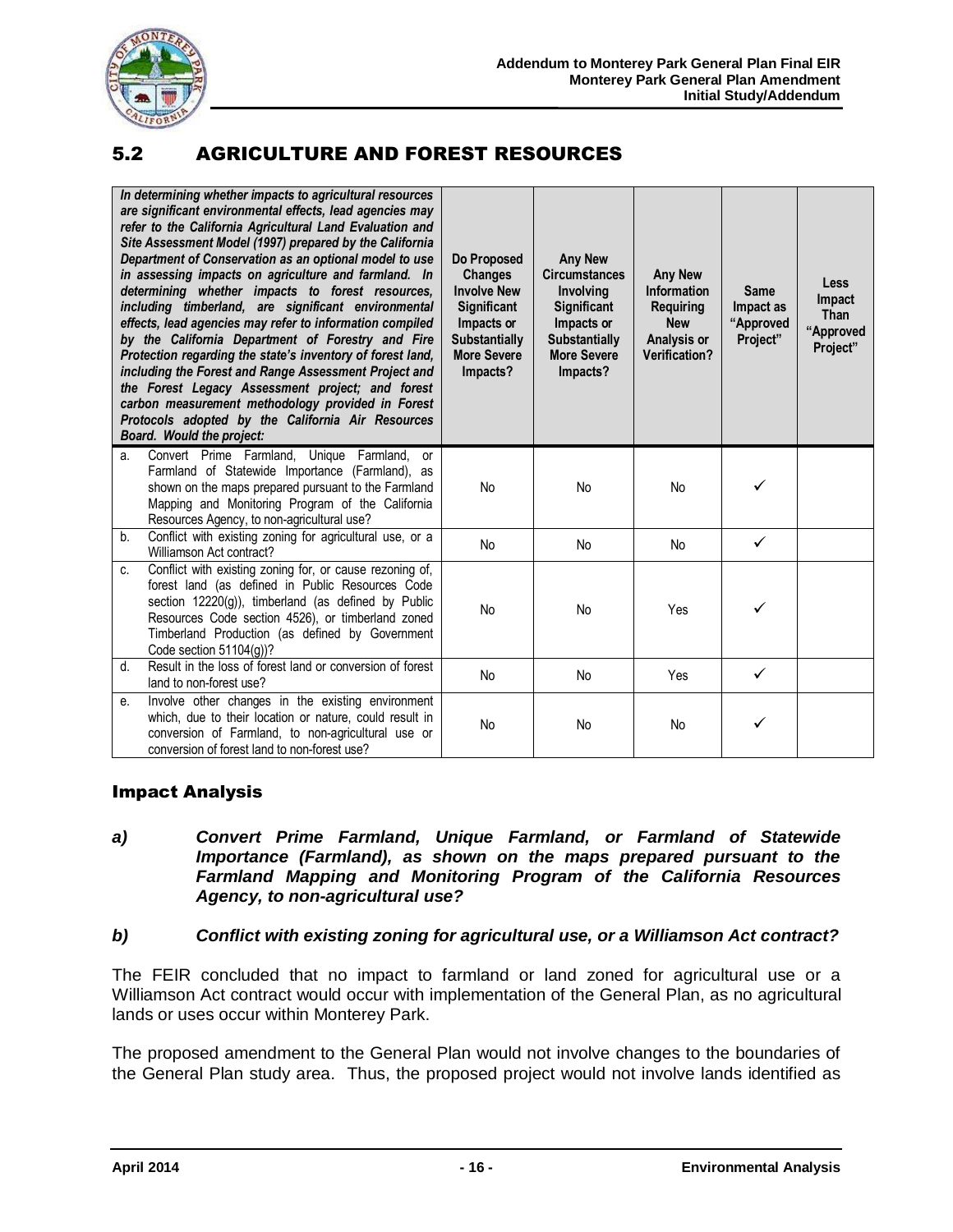

Prime Farmland, Unique Farmland, or Farmland of Statewide Importance or land zoned for agricultural use or a Williamson Act contract not previously considered in the FEIR.

**Conclusion: Same Impact as "Approved Project."** The proposed project would be consistent with the analysis and conclusions presented in the FEIR; thus no impact would occur.

*c) Conflict with existing zoning for, or cause rezoning of, forest land (as defined in Public Resources Code section 12220(g)), timberland (as defined by Public Resources Code section 4526), or timberland zoned Timberland Production (as defined by Government Code section 51104(g))?*

#### *d) Result in the loss of forest land or conversion of forest land to non-forest use?*

The FEIR did not address forestland resources. Subsequent to adoption of the FEIR, amendments to the *CEQA Guidelines* resulted in the addition of forestry resources as a topical area to be addressed within *CEQA Guidelines* Appendix G. There are no forest lands located within the General Plan study area. Additionally, the General Plan area is not designated or zoned as forest land. No impacts related to this environmental topic were anticipated as a result of implementation of the General Plan, and no mitigation measures were required.

**Conclusion: Same Impact as "Approved Project."** The proposed project would be consistent with the analysis and conclusions presented in the FEIR; thus, no impact would occur.

#### *e) Involve other changes in the existing environment, which, due to their location or nature, could result in conversion of Farmland to non-agricultural use or conversion of forest land to non-forest use?*

Refer to Impact Statements 4.2(a), 4.2(c), and 4.2(d), which concluded no impacts.

**Conclusion: Same Impact as "Approved Project."** The proposed project would be consistent with the analysis and conclusions presented in the FEIR; thus, no impact would occur.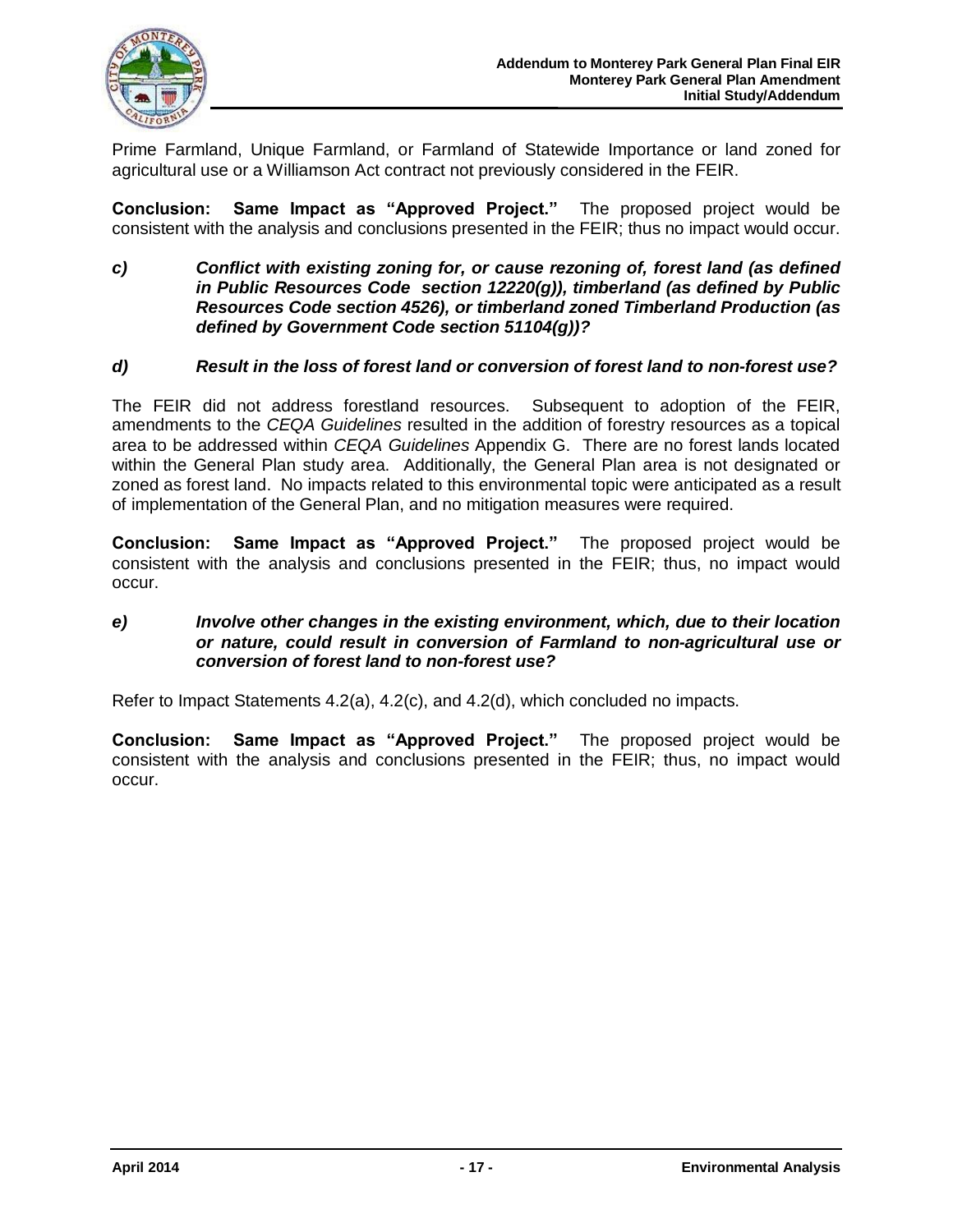

# 5.3 AIR QUALITY

|    | Where available, the significance criteria established by<br>the applicable air quality management or air pollution<br>control district may be relied upon to make the following<br>determinations. Would the project:                                                                                   | Do Proposed<br><b>Changes</b><br><b>Involve New</b><br><b>Significant</b><br>Impacts or<br><b>Substantially</b><br><b>More Severe</b><br>Impacts? | <b>Any New</b><br><b>Circumstances</b><br>Involving<br><b>Significant</b><br>Impacts or<br><b>Substantially</b><br><b>More Severe</b><br>Impacts? | <b>Any New</b><br><b>Information</b><br><b>Requiring</b><br><b>New</b><br>Analysis or<br><b>Verification?</b> | Same<br>Impact as<br>"Approved<br>Project" | <b>Less</b><br>Impact<br><b>Than</b><br>"Approved<br>Project" |
|----|----------------------------------------------------------------------------------------------------------------------------------------------------------------------------------------------------------------------------------------------------------------------------------------------------------|---------------------------------------------------------------------------------------------------------------------------------------------------|---------------------------------------------------------------------------------------------------------------------------------------------------|---------------------------------------------------------------------------------------------------------------|--------------------------------------------|---------------------------------------------------------------|
| a. | implementation<br>with<br>or obstruct<br>of<br>Confiict<br>the<br>applicable air quality plan?                                                                                                                                                                                                           | No                                                                                                                                                | No.                                                                                                                                               | No                                                                                                            |                                            |                                                               |
| b. | standard or<br>Violate any air quality<br>contribute<br>substantially to an existing or projected air quality<br>violation?                                                                                                                                                                              | No.                                                                                                                                               | No.                                                                                                                                               | No                                                                                                            |                                            |                                                               |
| C. | Result in a cumulatively considerable net increase of<br>any criteria pollutant for which the project region is non-<br>attainment under an applicable federal or state ambient<br>air quality standard (including releasing emissions<br>which exceed quantitative thresholds for ozone<br>precursors)? | No.                                                                                                                                               | <b>No</b>                                                                                                                                         | <b>No</b>                                                                                                     |                                            |                                                               |
| d. | Expose sensitive receptors to substantial pollutant<br>concentrations?                                                                                                                                                                                                                                   | <b>No</b>                                                                                                                                         | <b>No</b>                                                                                                                                         | <b>No</b>                                                                                                     | ✓                                          |                                                               |
| e. | Create objectionable odors affecting a substantial<br>number of people?                                                                                                                                                                                                                                  | No                                                                                                                                                | No                                                                                                                                                | No                                                                                                            |                                            |                                                               |

## Impact Analysis

#### *a) Conflict with or obstruct implementation of the applicable air quality plan?*

The FEIR concluded that the General Plan Resources Element, which addresses compliance with the Air Quality Management Plan (AQMP), is designed to ensure City land-use decisions work to implement and comply with Federal, State, and location regulations pertaining to air quality. The General Plan would not conflict or obstruct implementation of the AQMP and impacts were concluded to be less than significant.

The proposed amendment to the General Plan involves the addition of the Healthy Community and Sustainability Elements. These elements would not result in any new types of land uses or increased development densities/intensities beyond what was previously analyzed in the FEIR. The amendment to the General Plan would not lead to any activities that would result in shortor long-term emissions. The Sustainable Community Element would help reduce overall emissions levels by promoting and supporting conservation of natural resources, reductions in automobile dependency, and reductions in waste generation. As a result, the proposed General Plan amendment has the potential to reduce emissions and would not conflict with the AQMP.

**Conclusion: Same Impact Than "Approved Project."** The proposed project would be consistent with the analysis and conclusions presented in the FEIR; thus, impacts would remain less than significant.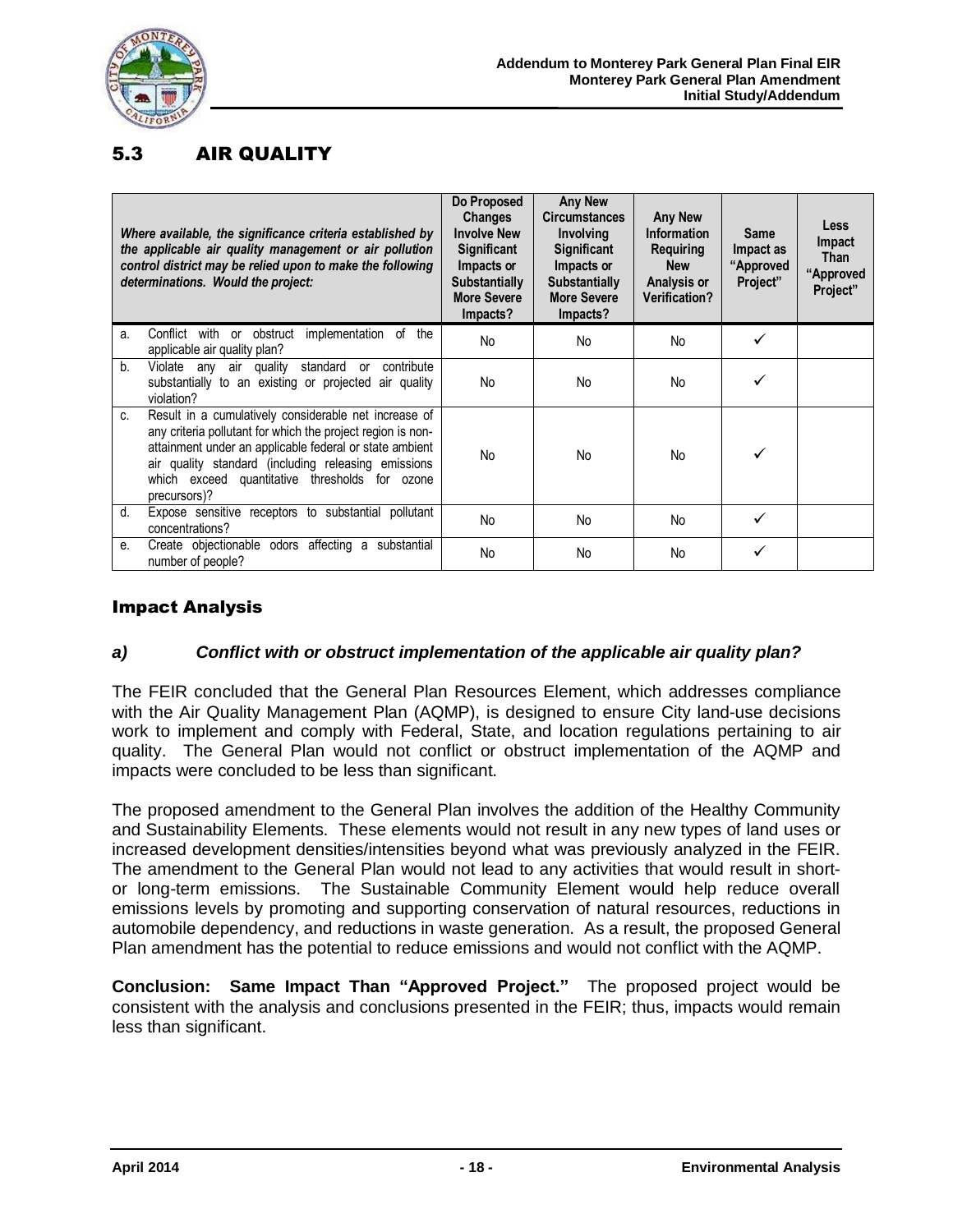

#### *b) Violate any air quality standard or contribute substantially to an existing or projected air quality violation?*

The FEIR concluded that construction-related impacts would be temporary and can be reduced to a less than significant level through compliance with existing City, State, and SCAQMD regulations. However, the FEIR concluded that long-term impacts associated with new development in the City would contribute to a relative increase in emissions from mobile and stationary sources. Therefore, long-term air quality impacts associated with implementation of the General Plan were considered significant and unavoidable despite the implementation of goals and policies from the Resources Element.

The proposed General Plan Healthy Community and Sustainability Elements establish goals and policies to guide City efforts to support and promote a healthier and more sustainable community. As described above, the Sustainable Community Element would help reduce overall emissions levels by promoting and supporting conservation of natural resources, reductions in automobile dependency, and reductions in waste generation. Neither the Healthy Community Element nor the Sustainability Element would lead to activities that would result in short- or long-term emissions that would contribute to an existing or projected air quality violation. Further, no specific development projects are proposed in conjunction with the proposed General Plan Amendment. Thus, the proposed project would not involve substantial impacts not previously considered within the FEIR.

**Conclusion: Same Impact as "Approved Project."** The proposed project would be consistent with the analysis and conclusions presented in the FEIR; thus impacts would remain significant and unavoidable.

#### *c) Result in a cumulatively considerable net increase of any criteria pollutant for which the project region is non-attainment under an applicable federal or state ambient air quality standard (including releasing emissions which exceed quantitative thresholds for ozone precursors)?*

The FEIR concluded that as the combined emissions from uses in the City and other cities in the San Gabriel Valley subregion and the South Coast Air Basin (Basin) would continue to exceed State and federal standards, cumulative impacts were concluded to be significant and unavoidable.

The proposed amendment to the General Plan would not result in any new types of land uses or increased development densities/intensities beyond that permitted under the General Plan. Additionally, the General Plan amendment would not involve any changes to the development densities/intensities permitted under the Monterey Park Municipal Code ("MPMC"). The proposed amendment would not lead to any activities that would result in short- or long-term emissions. The Sustainable Community Element would help reduce overall emissions levels by promoting and supporting conservation of natural resources, reductions in automobile dependency, and reductions in waste generation. Additionally, no specific development projects are proposed in conjunction with the General Plan Amendment. The proposed project would be consistent with the analysis and conclusions presented in the FEIR and would result in no greater impacts than previously identified.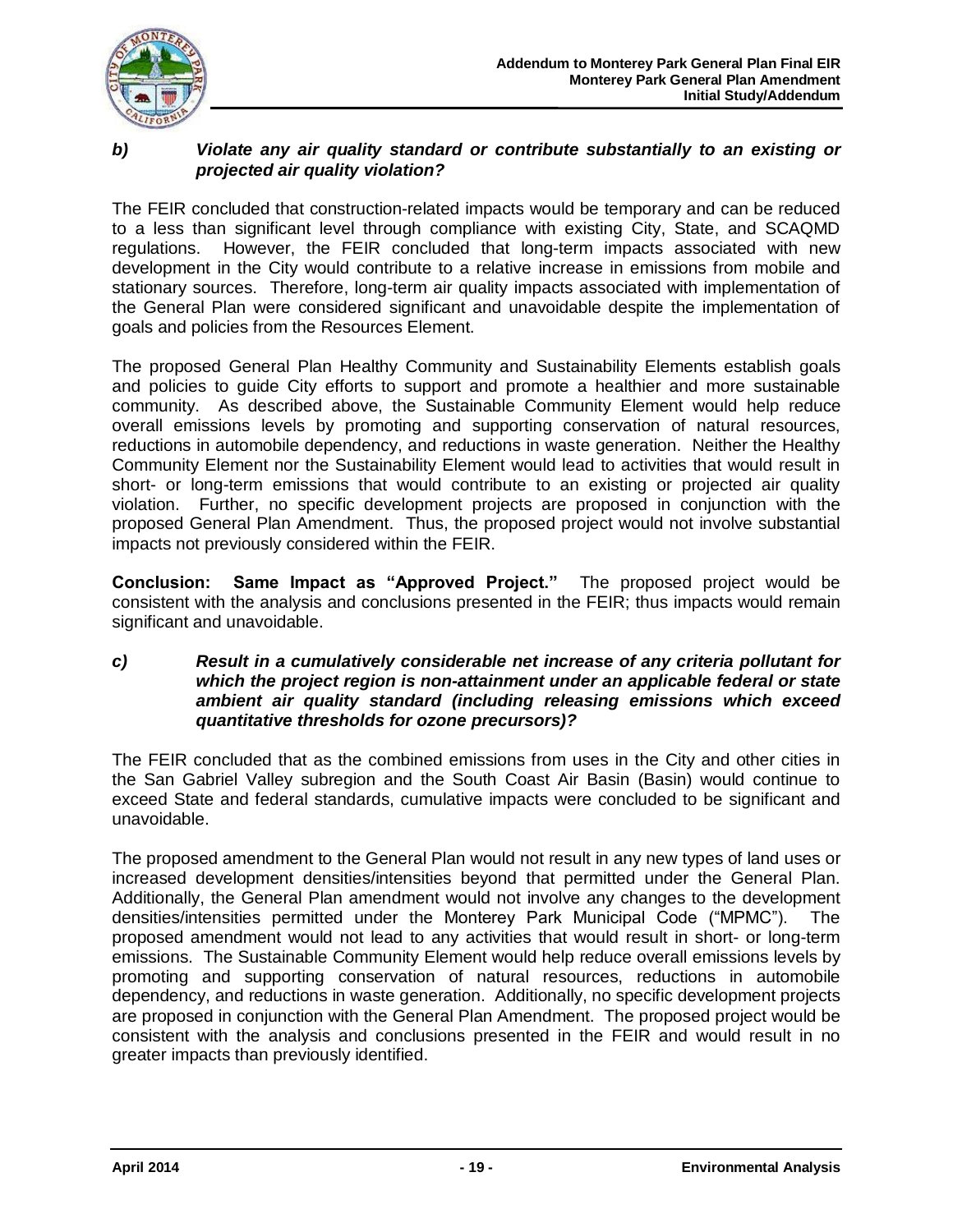

**Conclusion: Same Impact as "Approved Project."** The proposed project would be consistent with the analysis and conclusions presented in the FEIR; thus impacts would remain significant and unavoidable.

#### *d) Expose sensitive receptors to substantial pollutant concentrations?*

The FEIR concluded that carbon monoxide (CO) concentrations exceed the State 8-hour standard of 9 parts per million (ppm) at two intersections. Impacts at the Garfield Avenue/Garvey Avenue and New Avenue/Garvey Avenue intersections were concluded to be significant. The FEIR included mitigation to reduce exposure of sensitive receptors to CO hotspots to a less than significant level. The mitigation requires air conditioning for new residences that would be located within approximately 150 feet of the impacted intersections.

The proposed General Plan amendment would not allow for additional growth beyond what was identified and analyzed in the FEIR. The proposed amendment would not lead to any new development nor would it result in any activities that would result in any significant impacts on sensitive receptors. The Sustainable Community Element includes policies to reduce private automobile dependence; thereby reducing vehicle trips and potentially reducing CO hotspot impacts at intersections.

**Conclusion: Same Impact Than "Approved Project."** The proposed project would be consistent with the analysis and conclusions presented in the FEIR; thus, impacts would remain less than significant.

#### *e) Create objectionable odors affecting a substantial number of people?*

The FEIR concluded that development that would occur under the General Plan would be similar to current uses in the City and would not generate unusual or noxious odors. Any new uses would be required to comply with SCAQMD and local City regulations regarding odor control. Impacts were concluded to be less than significant.

The proposed General Plan Amendment would involve the addition of the Healthy Community and Sustainability Elements. The SCAQMD has identified land uses that are typically associated with odor complaints. These uses include activities involving livestock, rendering facilities, food processing plants, chemical plants, composting activities, refineries, landfills, and businesses involved in fiberglass molding. The Healthy Community and Sustainability Elements would not result in any new types of land uses, including uses identified by the SCAQMD that are associated with odor complaints.

**Conclusion: Same Impact Than "Approved Project."** The proposed project would be consistent with the analysis and conclusions presented in the FEIR; thus, impacts would remain less than significant.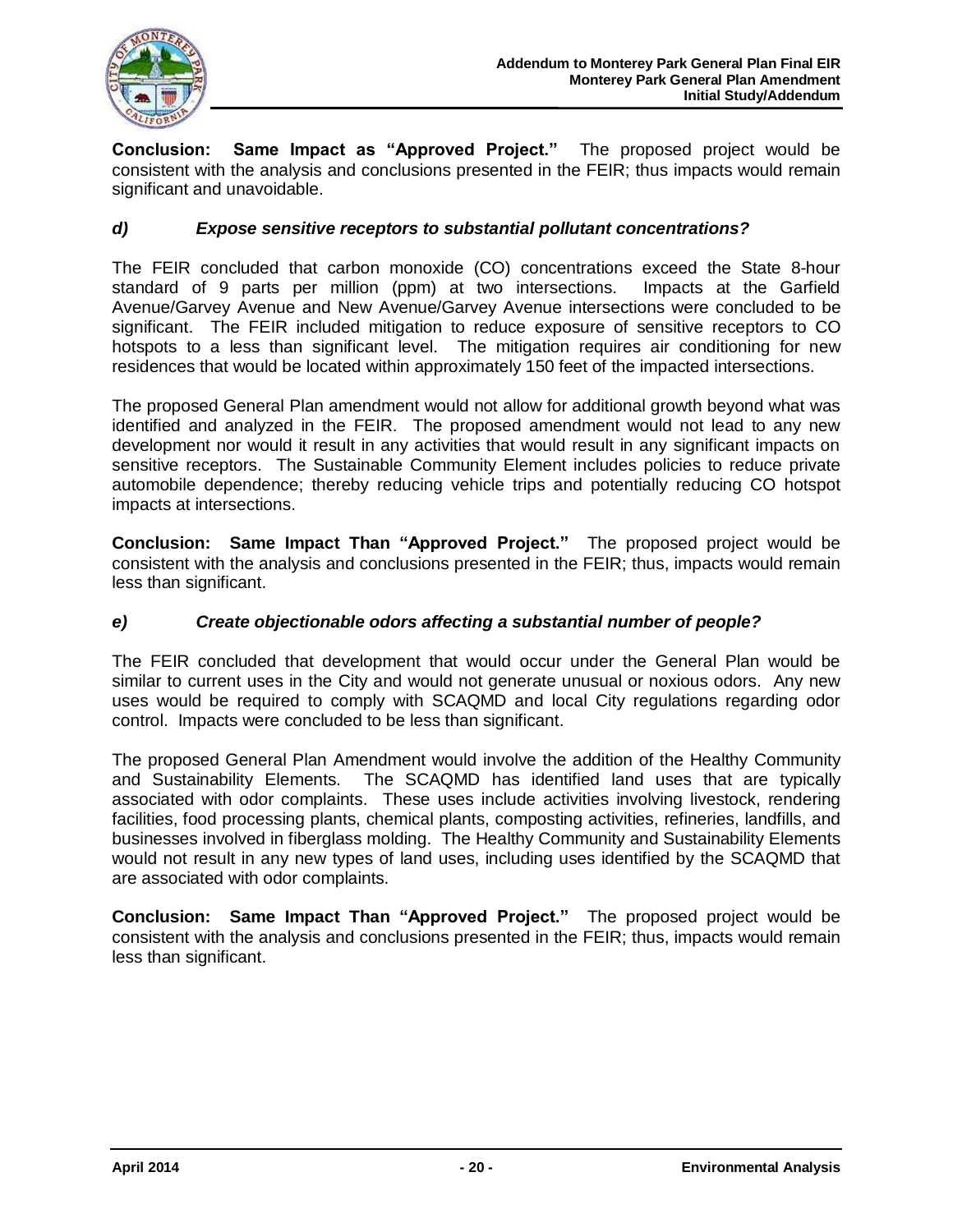

# 5.4 BIOLOGICAL RESOURCES

|             | <b>Would the project:</b>                                                                                                                                                                                                                                                                                                    | Do Proposed<br><b>Changes</b><br><b>Involve New</b><br>Significant<br>Impacts or<br><b>Substantially</b><br><b>More Severe</b><br>Impacts? | <b>Any New</b><br><b>Circumstances</b><br><b>Involvina</b><br>Significant<br>Impacts or<br><b>Substantially</b><br><b>More Severe</b><br>Impacts? | <b>Any New</b><br>Information<br><b>Requiring</b><br><b>New</b><br>Analysis or<br><b>Verification?</b> | <b>Same</b><br>Impact as<br>"Approved<br>Project" | <b>Less</b><br>Impact<br>Than<br>"Approved<br>Project" |
|-------------|------------------------------------------------------------------------------------------------------------------------------------------------------------------------------------------------------------------------------------------------------------------------------------------------------------------------------|--------------------------------------------------------------------------------------------------------------------------------------------|---------------------------------------------------------------------------------------------------------------------------------------------------|--------------------------------------------------------------------------------------------------------|---------------------------------------------------|--------------------------------------------------------|
| a.          | Have a substantial adverse effect, either directly or<br>through habitat modifications, on any species identified<br>as a candidate, sensitive, or special status species in<br>local or regional plans, policies, or regulations, or by the<br>California Department of Fish and Game or U.S. Fish<br>and Wildlife Service? | No                                                                                                                                         | <b>No</b>                                                                                                                                         | No                                                                                                     | ✓                                                 |                                                        |
| b.          | Have a substantial adverse effect on any riparian<br>habitat or other sensitive natural community identified in<br>local or regional plans, policies, regulations or by the<br>California Department of Fish and Game or U.S. Fish<br>and Wildlife Service?                                                                  | No                                                                                                                                         | <b>No</b>                                                                                                                                         | No                                                                                                     |                                                   |                                                        |
| C.          | Have a substantial adverse effect on federally protected<br>wetlands as defined by Section 404 of the Clean Water<br>Act (including, but not limited to, marsh, vernal pool,<br>coastal, etc.) through direct removal, filling, hydrological<br>interruption, or other means?                                                | No                                                                                                                                         | No                                                                                                                                                | No                                                                                                     | ✓                                                 |                                                        |
| d.          | Interfere substantially with the movement of any native<br>resident or migratory fish or wildlife species or with<br>established native resident or migratory wildlife<br>corridors, or impede the use of native wildlife nursery<br>sites?                                                                                  | No                                                                                                                                         | No                                                                                                                                                | No                                                                                                     | ✓                                                 |                                                        |
| е.          | Conflict with any local policies or ordinances protecting<br>biological resources, such as a tree preservation policy<br>or ordinance?                                                                                                                                                                                       | No                                                                                                                                         | No                                                                                                                                                | No                                                                                                     | ✓                                                 |                                                        |
| $f_{\cdot}$ | Conflict with the provisions of an adopted Habitat<br>Conservation Plan, Natural Community Conservation<br>Plan, or other approved local, regional, or state habitat<br>conservation plan?                                                                                                                                   | No                                                                                                                                         | <b>No</b>                                                                                                                                         | No                                                                                                     | ✓                                                 |                                                        |

### Impact Analysis

- *a) Have a substantial adverse effect, either directly or through habitat modifications, on any species identified as a candidate, sensitive, or special status species in local or regional plans, policies, or regulations, or by the California Department of Fish and Game or U.S. Fish and Wildlife Service?*
- *b) Have a substantial adverse effect on any riparian habitat or other sensitive natural community identified in local or regional plans, policies, regulations or by the California Department of Fish and Game or U.S. Fish and Wildlife Service?*
- *c) Have a substantial adverse effect on federally protected wetlands as defined by Section 404 of the Clean Water Act (including, but not limited to, marsh, vernal pool, coastal, etc.) through direct removal, filling, hydrological interruption, or other means?*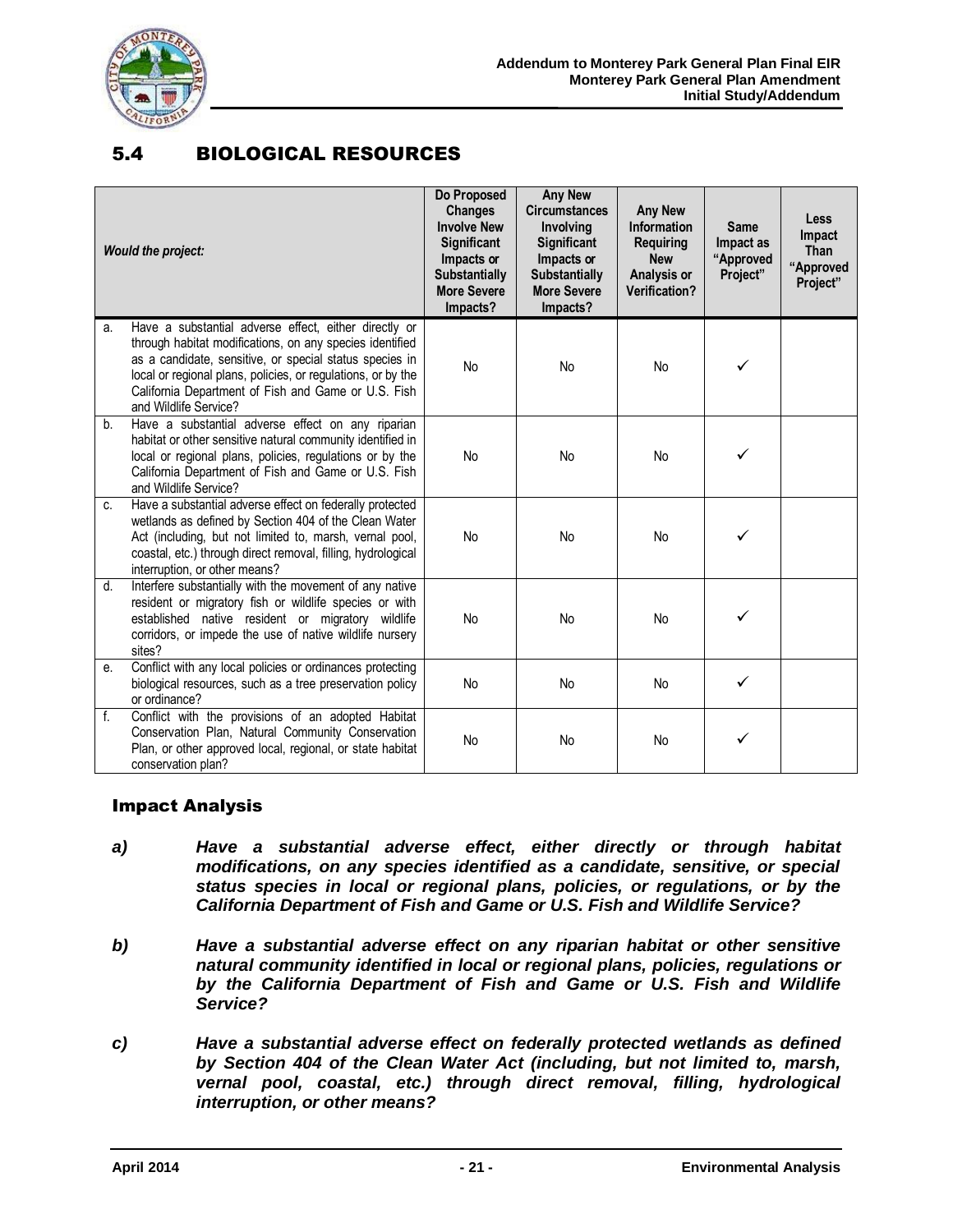

- *d) Interfere substantially with the movement of any native resident or migratory fish or wildlife species or with established native resident or migratory wildlife corridors, or impede the use of native wildlife nursery sites?*
- *e) Conflict with any local policies or ordinances protecting biological resources, such as a tree preservation policy or ordinance?*

#### *f) Conflict with the provisions of an adopted Habitat Conservation Plan, Natural Community Conservation Plan, or other approved local, regional, or state habitat conservation plan?*

The FEIR concluded that no unique biological resources or habitat areas occur within Monterey Park. No unique, rare, or endangered species of animals or plants are known to occur in the City. Therefore, no impact to biological resources would occur with implementation of the General Plan.

The proposed amendment would not alter the boundaries of the General Plan study area. Thus, the proposed project would not involve areas with the potential for biological resources not previously considered in the FEIR.

**Conclusion: Same Impact as "Approved Project."** The proposed project would be consistent with the analysis and conclusions presented in the FEIR; thus, no impact would occur.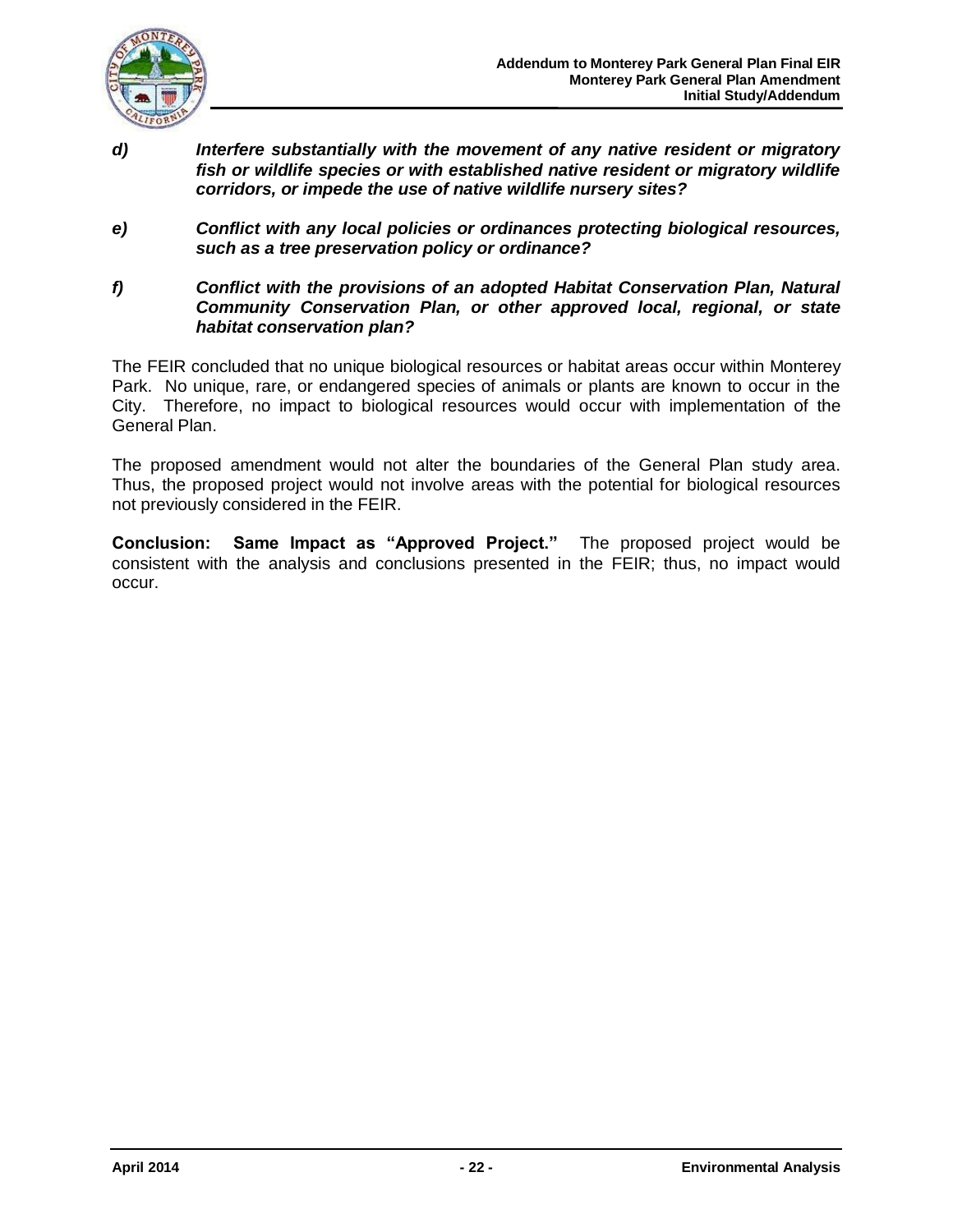

# 5.5 CULTURAL RESOURCES

|    | <b>Would the project:</b>                                                                                                        | Do Proposed<br><b>Changes</b><br><b>Involve New</b><br><b>Significant</b><br>Impacts or<br><b>Substantially</b><br><b>More Severe</b><br>Impacts? | <b>Any New</b><br><b>Circumstances</b><br><b>Involving</b><br><b>Significant</b><br>Impacts or<br><b>Substantially</b><br><b>More Severe</b><br>Impacts? | <b>Any New</b><br>Information<br>Requiring<br><b>New</b><br>Analysis or<br><b>Verification?</b> | Same<br>Impact as<br>"Approved<br>Project" | <b>Less</b><br>Impact<br>Than<br>"Approved<br>Project" |
|----|----------------------------------------------------------------------------------------------------------------------------------|---------------------------------------------------------------------------------------------------------------------------------------------------|----------------------------------------------------------------------------------------------------------------------------------------------------------|-------------------------------------------------------------------------------------------------|--------------------------------------------|--------------------------------------------------------|
| a. | Cause a substantial adverse change in the significance<br>of a historical resource as defined in CEQA Guidelines<br>\$15064.5?   | No                                                                                                                                                | No                                                                                                                                                       | No.                                                                                             |                                            |                                                        |
| b. | Cause a substantial adverse change in the significance<br>of an archaeological resource pursuant to CEQA<br>Guidelines §15064.5? | No                                                                                                                                                | No                                                                                                                                                       | No.                                                                                             |                                            |                                                        |
| C. | Directly or indirectly destroy a unique paleontological<br>resource or site or unique geologic feature?                          | <b>No</b>                                                                                                                                         | No.                                                                                                                                                      | No.                                                                                             |                                            |                                                        |
| d. | Disturb any human remains, including those interred<br>outside of formal cemeteries?                                             | <b>No</b>                                                                                                                                         | No                                                                                                                                                       | <b>No</b>                                                                                       |                                            |                                                        |

#### *a) Cause a substantial adverse change in the significance of a historical resource as defined in CEQA Guidelines §15064.5?*

According to the FEIR, several structures within the City have been identified as having regional and local importance, including the Jardin del Encanto and the Cascades Park complex, which are listed on the California Register of Historic Resources. The General Plan does not change the designation of historic structures, nor the City's preservation objectives or policies. Therefore, no impacts on historic resources were identified.

The proposed amendment involves the addition of Healthy Community and Sustainable Community Elements to the existing General Plan. The proposed project would not involve any changes to the designation of historic structures or modify any existing preservation objectives or policies. Further, the proposed project would not alter the boundaries of the General Plan study area, and therefore would not include areas not previously considered in the FEIR. Any future development within the General Plan study area would continue to be reviewed to determine whether the proposed project would involve removal of a historic resource or indirectly impact a historic resource.

**Conclusion: Same Impact as "Approved Project."** The proposed project would be consistent with the analysis and conclusions presented in the FEIR; thus, no impacts would occur.

- *b) Cause a substantial adverse change in the significance of an archaeological resource pursuant to CEQA Guidelines §15064.5?*
- *c) Directly or indirectly destroy a unique paleontological resource or site or unique geologic feature?*
- *d) Disturb any human remains, including those interred outside of formal cemeteries?*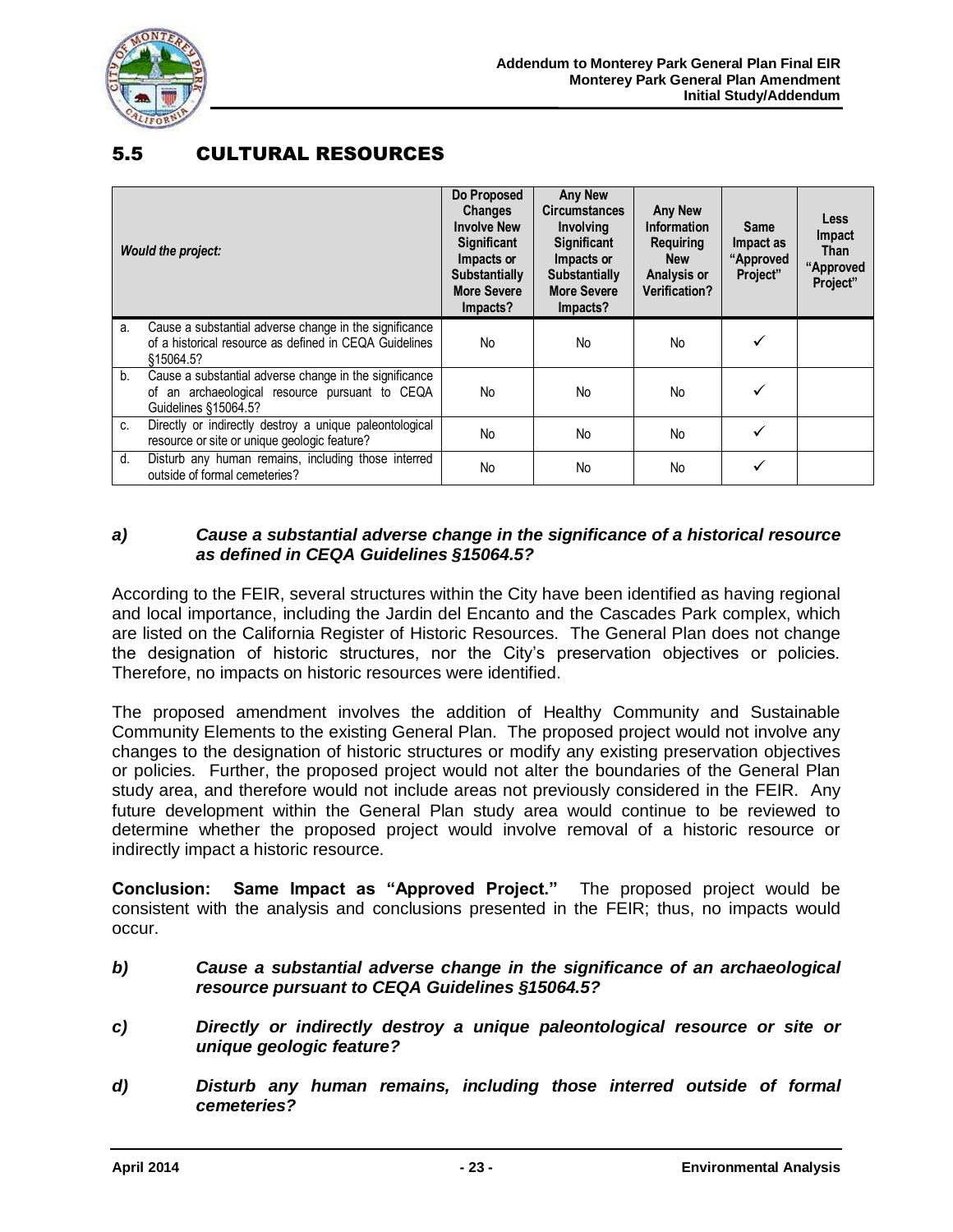

According to the FEIR, the City is largely built out and does not contain any known archaeological or paleontological resources. The potential for uncovering significant resources within the City is considered remote, given that no such resources have been discovered during prior development activity and all new development would occur on previously developed sites. Therefore, no impacts to archaeological or paleontological resources or to human remains were identified.

The proposed amendment to the General Plan would not involve project-specific development that could potentially impact a currently unknown/undiscovered archaeological or paleontological resource. Additionally, the proposed project would not alter the boundaries of the General Plan study area. Thus, the proposed project would not involve known archaeological or paleontological resources not previously considered in the FEIR.

**Conclusion: Same Impact as "Approved Project."** The proposed project would be consistent with the analysis and conclusions presented in the FEIR; thus, no impact would occur.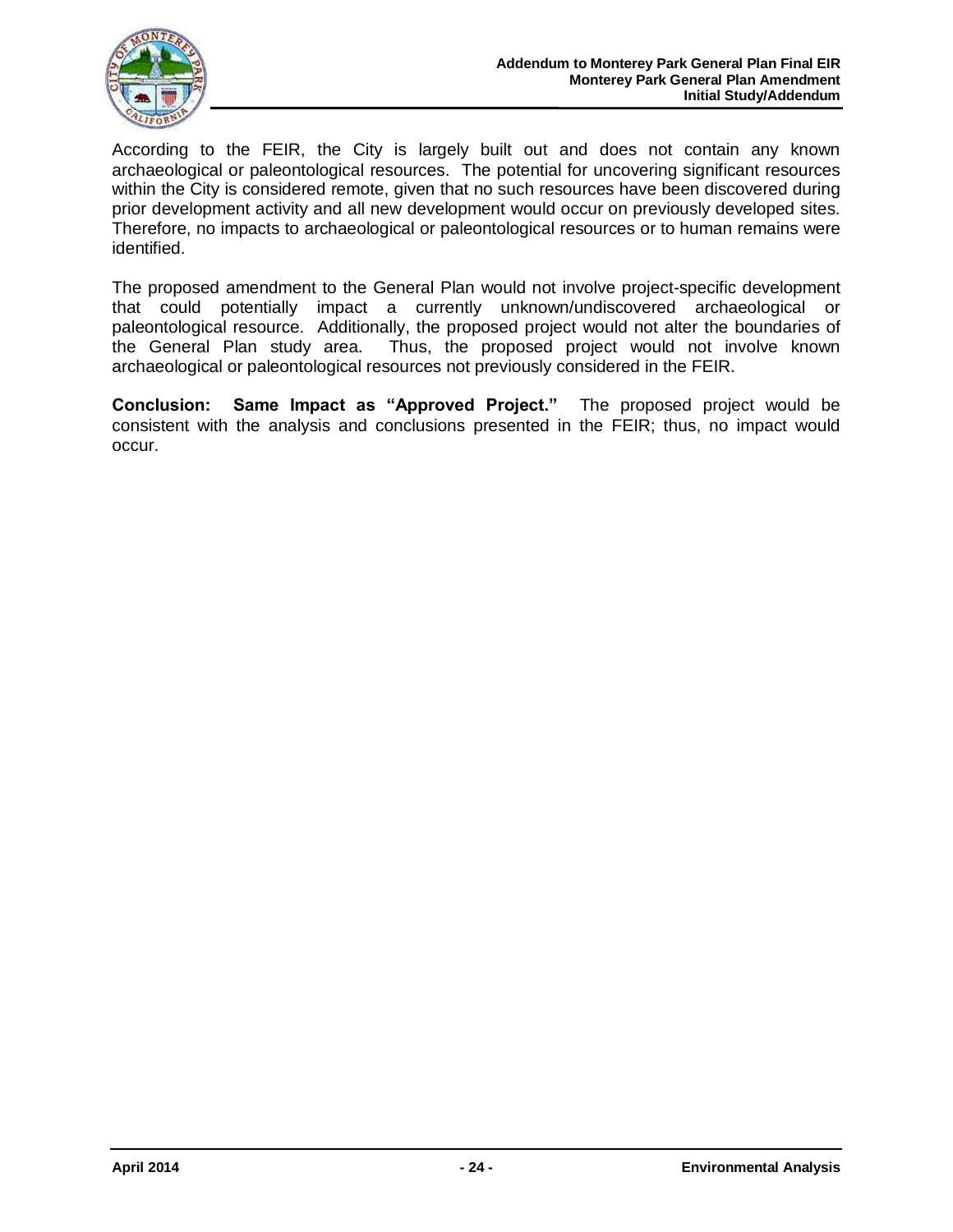

# 5.6 GEOLOGY AND SOILS

|    | <b>Would the project:</b>                                                                                                                                                                                                                                                                                                             | Do Proposed<br><b>Changes</b><br><b>Involve New</b><br><b>Significant</b><br>Impacts or<br><b>Substantially</b><br><b>More Severe</b><br>Impacts? | <b>Any New</b><br><b>Circumstances</b><br><b>Involving</b><br><b>Significant</b><br>Impacts or<br><b>Substantially</b><br><b>More Severe</b><br>Impacts? | <b>Any New</b><br><b>Information</b><br><b>Requiring</b><br><b>New</b><br>Analysis or<br><b>Verification?</b> | <b>Same</b><br>Impact as<br>"Approved<br>Project" | <b>Less</b><br>Impact<br><b>Than</b><br>"Approved<br>Project" |
|----|---------------------------------------------------------------------------------------------------------------------------------------------------------------------------------------------------------------------------------------------------------------------------------------------------------------------------------------|---------------------------------------------------------------------------------------------------------------------------------------------------|----------------------------------------------------------------------------------------------------------------------------------------------------------|---------------------------------------------------------------------------------------------------------------|---------------------------------------------------|---------------------------------------------------------------|
| a. | Expose people or structures to potential substantial<br>adverse effects, including the risk of loss, injury, or<br>death involving:                                                                                                                                                                                                   |                                                                                                                                                   |                                                                                                                                                          |                                                                                                               |                                                   |                                                               |
|    | Rupture of a known earthquake fault, as<br>$\left( \frac{1}{2} \right)$<br>delineated on the most recent Alquist-Priolo<br>Earthquake Fault Zoning Map issued by the State<br>Geologist for the area or based on other<br>substantial evidence of a known fault? Refer to<br>Division of Mines and Geology Special Publication<br>42. | No                                                                                                                                                | No                                                                                                                                                       | No                                                                                                            | ✓                                                 |                                                               |
|    | 2)<br>Strong seismic ground shaking?                                                                                                                                                                                                                                                                                                  | N <sub>o</sub>                                                                                                                                    | N <sub>o</sub>                                                                                                                                           | <b>No</b>                                                                                                     | $\checkmark$                                      |                                                               |
|    | $\overline{3}$<br>Seismic-related<br>ground<br>failure.<br>including<br>liquefaction?                                                                                                                                                                                                                                                 | No                                                                                                                                                | No                                                                                                                                                       | No                                                                                                            | ✓                                                 |                                                               |
|    | Landslides?<br>4)                                                                                                                                                                                                                                                                                                                     | N <sub>o</sub>                                                                                                                                    | N <sub>o</sub>                                                                                                                                           | <b>No</b>                                                                                                     | $\checkmark$                                      |                                                               |
| b. | Result in substantial soil erosion or the loss of topsoil?                                                                                                                                                                                                                                                                            | No.                                                                                                                                               | N <sub>o</sub>                                                                                                                                           | No                                                                                                            | $\checkmark$                                      |                                                               |
| C. | Be located on a geologic unit or soil that is unstable, or<br>that would become unstable as a result of the project,<br>and potentially result in on-or off-site landslide, lateral<br>spreading, subsidence, liquefaction or collapse?                                                                                               | No                                                                                                                                                | No                                                                                                                                                       | <b>No</b>                                                                                                     | ✓                                                 |                                                               |
| d. | Be located on expansive soil, as defined in Table 18-1-<br>B of the California Building Code (2004), creating<br>substantial risks to life or property?                                                                                                                                                                               | <b>No</b>                                                                                                                                         | <b>No</b>                                                                                                                                                | <b>No</b>                                                                                                     | ✓                                                 |                                                               |
| е. | Have soils incapable of adequately supporting the use<br>of septic tanks or alternative waste water disposal<br>systems where sewers are not available for the<br>disposal of waste water?                                                                                                                                            | No                                                                                                                                                | No                                                                                                                                                       | <b>No</b>                                                                                                     | ✓                                                 |                                                               |

### Impact Analysis

- *a) Expose people or structures to potential substantial adverse effects, including the risk of loss, injury, or death involving:*
- *1) Rupture of a known earthquake fault, as delineated on the most recent Alquist-Priolo Earthquake Fault Zoning Map issued by the State Geologist for the area or based on other substantial evidence of a known fault? Refer to Division of Mines and Geology Special Publication 42.*

### *2) Strong seismic ground shaking?*

As stated in the FEIR, no Alquist-Priolo Earthquake Fault Zones have been designated within the City. However, the City overlies a number of blind thrust faults. These faults are capable of producing ground shaking. The General Plan Safety and Community Services Element contains goals and policies to minimize potential property damage and loss of life in the event of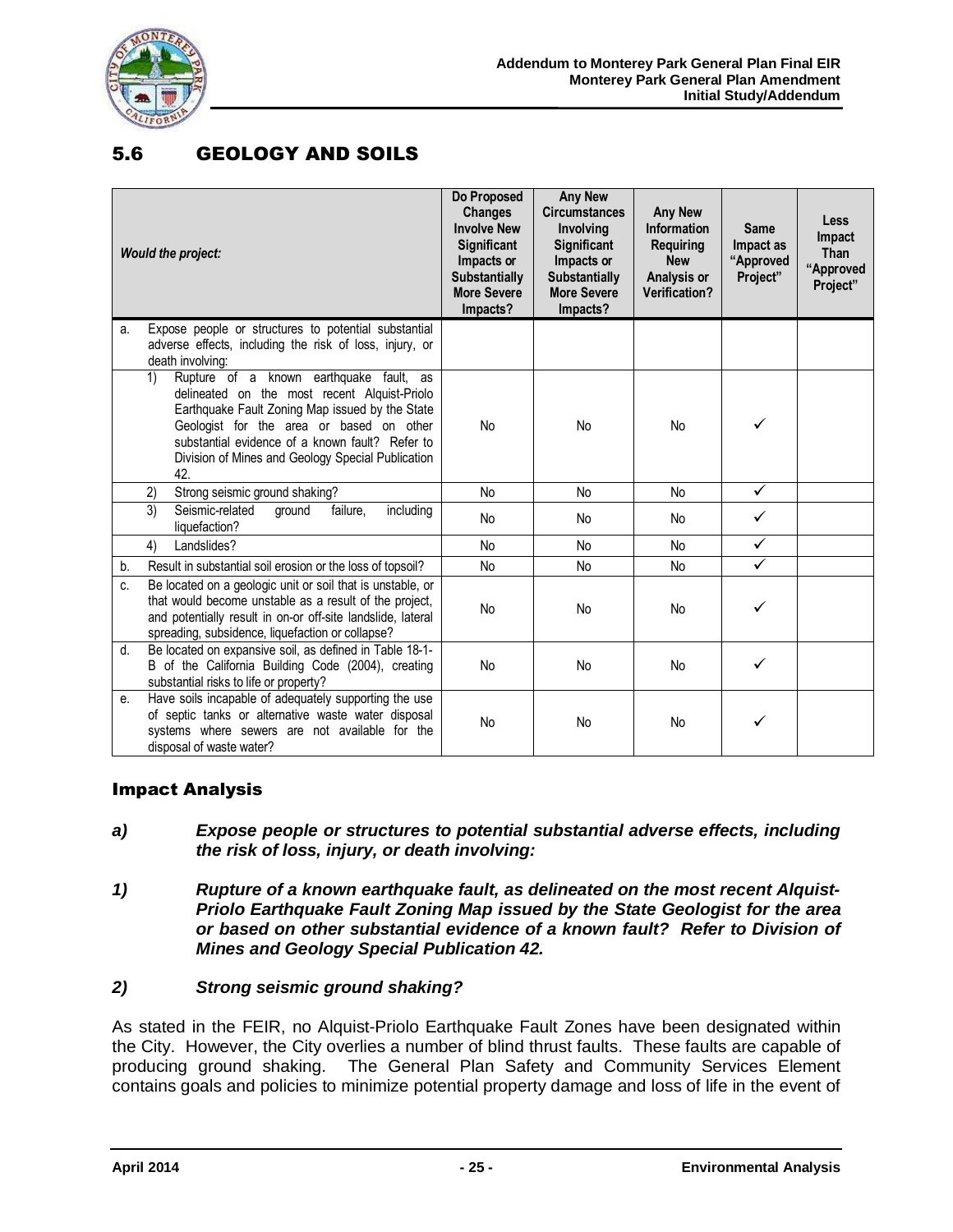

an earthquake. Existing building practices, along with the General Plan goals and policies would reduce impacts to a less than significant level.

The proposed amendment involves the addition of Healthy Community and Sustainable Community Elements to the existing General Plan and does not propose project-specific development or modifications to the boundaries of the General Plan study area. Existing General Plan goals and policies that would minimize damage in the event of an earthquake would remain unchanged. Further, future development within the General Plan study area would be required to comply with the General Plan and existing building practices.

**Conclusion: Same Impact as "Approved Project."** The proposed project would be consistent with the analysis and conclusions presented in the FEIR; thus, impacts would remain less than significant.

#### *3) Seismic-related ground failure, including liquefaction?*

According to the FEIR, the potential for liquefaction within the General Plan study area is low due to low groundwater levels. Therefore, no impacts associated with liquefaction were identified.

The proposed amendment would not alter the boundaries of the General Plan study area. Thus, the proposed project would not involve areas with the potential for liquefaction not previously considered in the FEIR.

**Conclusion: Same Impact as "Approved Project."** The proposed project would be consistent with the analysis and conclusions presented in the FEIR; thus, no impact would occur.

#### *4) Landslides?*

According to the FEIR, soils within the hillside areas can be unstable and susceptible to sliding. Existing City practices and policies in the General Plan would reduce the hazards associated with landslides to a less than significant level.

The proposed amendment involves the addition of Healthy Community and Sustainable Community Elements to the existing General Plan and does not propose project-specific development or modifications to the boundaries of the General Plan study area. Existing General Plan goals and policies that would reduce hazards associated with landslides would remain unchanged. Further, future development within the General Plan study area would be required to comply with the General Plan and existing building practices.

**Conclusion: Same Impact as "Approved Project."** The proposed project would be consistent with the analysis and conclusions presented in the FEIR; thus, impacts would remain less than significant.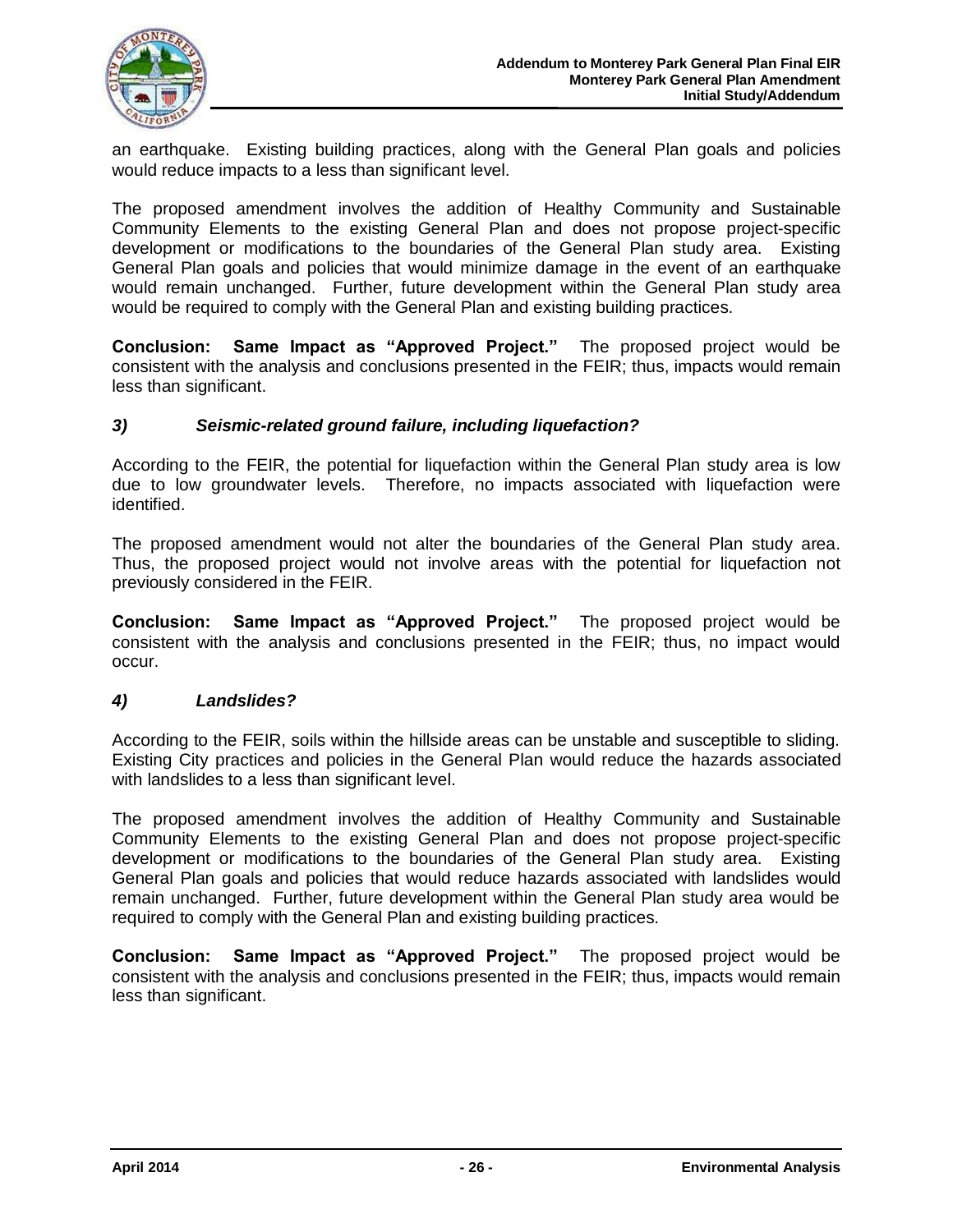

- *b) Result in substantial soil erosion or the loss of topsoil?*
- *c) Be located on a geologic unit or soil that is unstable, or that would become unstable as a result of the project, and potentially result in an on-site or off-site landslide, lateral spreading, subsidence, liquefaction or collapse?*
- *d) Be located on expansive soil, as defined in Table 18-1-B of the California Building Code (2004), creating substantial risks to life or property?*
- *e) Have soils incapable of adequately supporting the use of septic tanks or alternative waste water disposal systems where sewers are not available for the disposal of waste water?*

According to the FEIR, the General Plan includes goals and policies that would reduce the risk of landsliding or collapse. Existing City regulations and compliance with the National Pollutant Discharge Elimination System (NPDES) requirements would prevent soil erosion. Development with the City is connected to the citywide sewer system. Less than significant or no impact with regard to soil conditions would occur.

The proposed amendment involves the addition of Healthy Community and Sustainable Community Elements to the existing General Plan and does not propose project-specific development or modifications to the boundaries of the General Plan study area. Existing General Plan goals and policies that would reduce hazards associated with landslides and soil conditions would remain unchanged. Further, future development within the General Plan study area would be required to comply with the General Plan and NPDES requirements.

**Conclusion: Same Impact as "Approved Project."** The proposed project would be consistent with the analysis and conclusions presented in the FEIR; thus impacts would remain less than significant.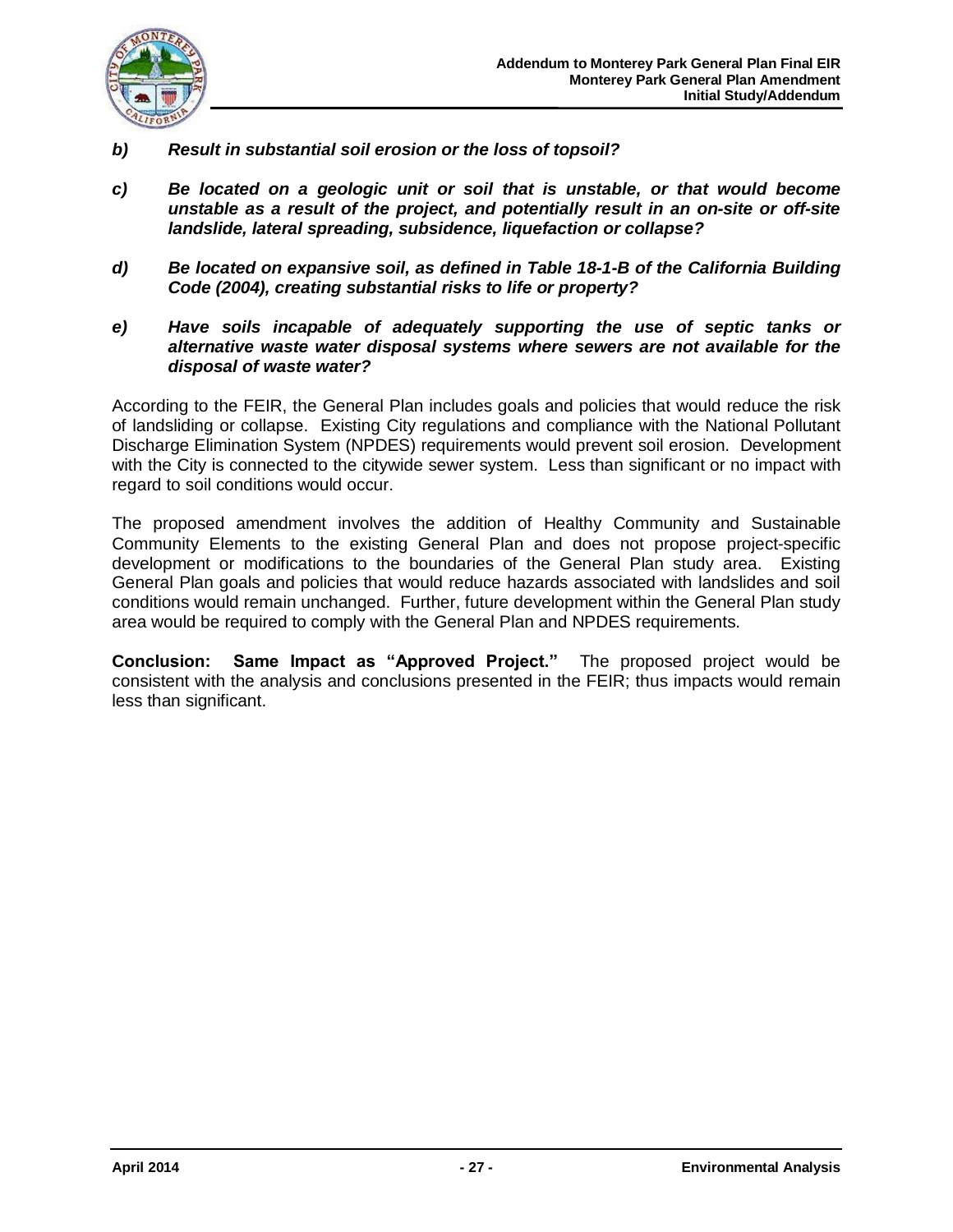

## 5.7 GREENHOUSE GAS EMISSIONS

|    | <b>Would the project:</b>                                                                                                           | Do Proposed<br><b>Changes</b><br><b>Involve New</b><br><b>Significant</b><br>Impacts or<br><b>Substantially</b><br><b>More Severe</b><br>Impacts? | <b>Any New</b><br><b>Circumstances</b><br><b>Involving</b><br><b>Significant</b><br>Impacts or<br><b>Substantially</b><br><b>More Severe</b><br>Impacts? | <b>Any New</b><br><b>Information</b><br>Reguiring<br><b>New</b><br>Analysis or<br><b>Verification?</b> | Same<br>Impact as<br>"Approved<br>Project" | <b>Less</b><br>Impact<br>Than<br>"Approved<br>Project" |
|----|-------------------------------------------------------------------------------------------------------------------------------------|---------------------------------------------------------------------------------------------------------------------------------------------------|----------------------------------------------------------------------------------------------------------------------------------------------------------|--------------------------------------------------------------------------------------------------------|--------------------------------------------|--------------------------------------------------------|
| a. | Generate greenhouse gas emissions, either directly or<br>indirectly, that may have a significant impact on the<br>environment?      | Not Applicable                                                                                                                                    | Not Applicable                                                                                                                                           | No                                                                                                     | Not<br>Applicable                          | Not<br>Applicable                                      |
| b. | Conflict with an applicable plan, policy or regulation<br>adopted for the purpose of reducing the emissions of<br>greenhouse gases? | Not Applicable                                                                                                                                    | Not Applicable                                                                                                                                           | No.                                                                                                    | Not<br>Applicable                          | Not<br>Applicable                                      |

### Impact Analysis

#### *a) Generate greenhouse gas emissions, either directly or indirectly, that may have a significant impact on the environment?*

At the time of certification of the FEIR, greenhouse gas (GHG) emissions were not part of the required CEQA analysis. Effective March 18, 2010, the State adopted amendments to the *CEQA Guidelines* requiring the analysis and mitigation of the effects of GHG emissions in CEQA documents. The *CEQA Guidelines* regarding GHG emissions do not specifically address situations involving subsequent implementation actions for a project with a previously certified EIR. Therefore, a GHG emissions analysis is provided below to respond to Section VII of Appendix G of the *CEQA Guidelines*.

#### **Global Climate Change**

California is a substantial contributor of global GHGs, emitting over 400 million tons of carbon dioxide (CO<sub>2</sub>) per year.<sup>2</sup> Climate studies indicate that California is likely to see an increase of three to four degrees Fahrenheit (ºF) over the next century. Methane is also an important GHG that potentially contributes to global climate change. GHGs are global in their effect, which is to increase the earth's ability to absorb heat in the atmosphere. As primary GHGs have a long lifetime in the atmosphere, accumulate over time, and are generally well-mixed, their impact on the atmosphere is mostly independent of the point of emission.

The impact of human activities on global climate change is apparent in the observational record. Air trapped by ice has been extracted from core samples taken from polar ice sheets to determine the global atmospheric variation of  $CO<sub>2</sub>$ , methane (CH<sub>4</sub>), and nitrous oxide (N<sub>2</sub>O) from before the start of industrialization (approximately 1750), to over 650,000 years ago. For that period, it was found that  $CO<sub>2</sub>$  concentrations ranged from 180 parts per million (ppm) to 300 ppm. For the period from approximately 1750 to the present, global  $CO<sub>2</sub>$  concentrations increased from a pre-industrialization period concentration of 280 ppm to 379 ppm in 2005, with the 2005 value far exceeding the upper end of the pre-industrial period range.

 $\overline{a}$ 

<sup>2</sup> California Energy Commission, *California Greenhouse Gas Inventory for 2000-2011*, August 2013.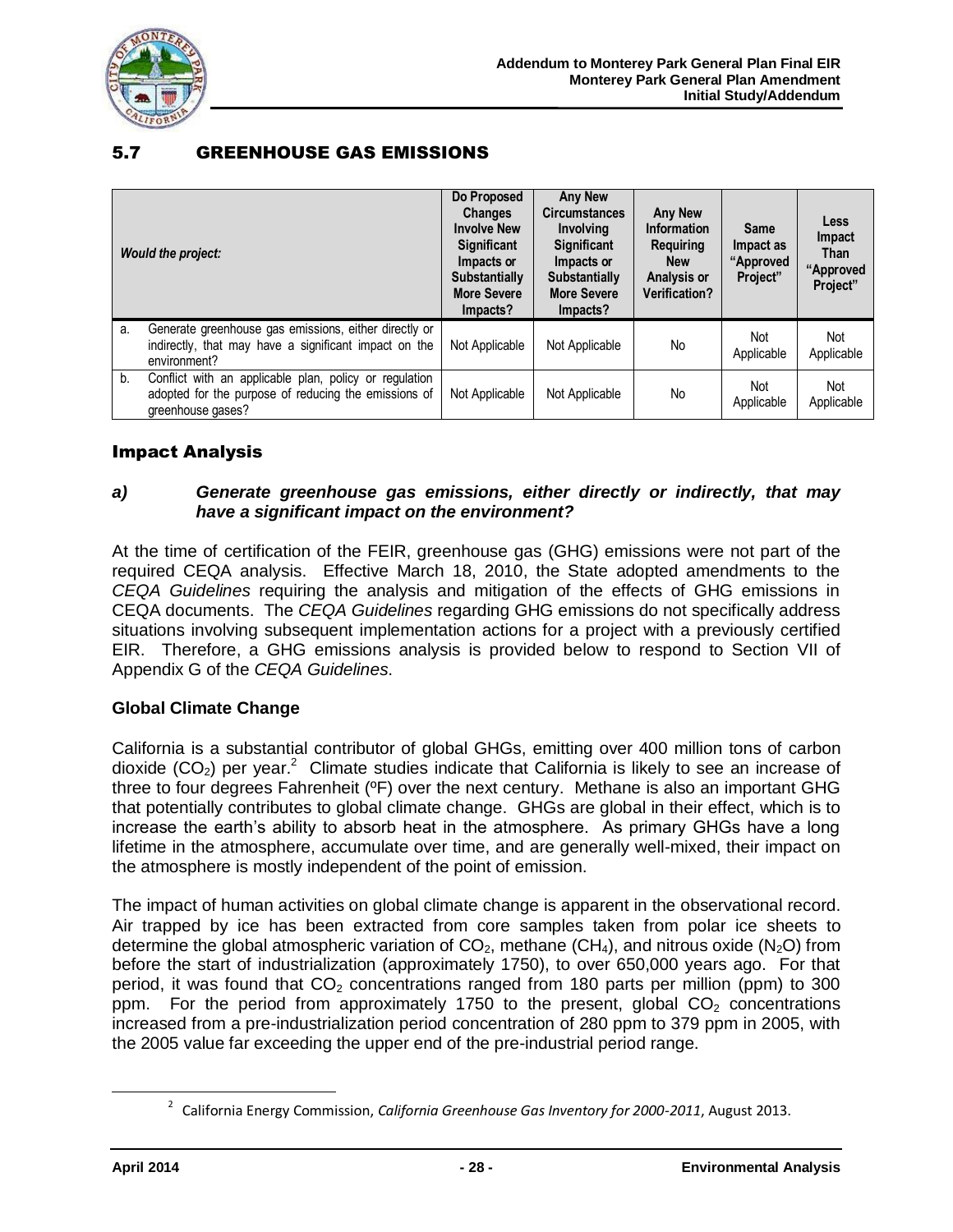

### **Regulations and Significance Criteria**

The Intergovernmental Panel on Climate Change (IPCC) constructed several emission trajectories of GHGs needed to stabilize global temperatures and climate change impacts. It concluded that a stabilization of GHGs at 400 to 450 ppm carbon dioxide equivalent (CO<sub>2</sub>eq)<sup>3</sup> concentration is required to keep global mean warming below 2 degrees Celsius (ºC), which in turn is assumed to be necessary to avoid dangerous climate change.

Executive Order S-3-05 was issued in June 2005, which established the following GHG emission reduction targets:

- 2010: Reduce GHG emissions to 2000 levels:
- 2020: Reduce GHG emissions to 1990 levels; and
- 2050: Reduce GHG emissions to 80 percent below 1990 levels.

Assembly Bill (AB) 32 requires that the California Air Resources Board (CARB) determine what the statewide GHG emissions level was in 1990, and approve a statewide GHG emissions limit that is equivalent to that level, to be achieved by 2020. CARB has approved a 2020 emissions limit of 427 million metric tons (MMT) of  $CO<sub>2</sub>$ eq.

Due to the nature of global climate change, it is not anticipated that any single development project would have a substantial effect on global climate change. In actuality, GHG emissions from the proposed project would combine with emissions emitted across California, the United States, and the world to cumulatively contribute to global climate change.

In June 2008, the California Governor's Office of Planning and Research (OPR) published a Technical Advisory, which provides informal guidance for public agencies as they address the issue of climate change in CEQA documents.<sup>4</sup> This is assessed by determining whether a proposed project is consistent with or obstructs the 39 Recommended Actions identified by CARB in its Climate Change Scoping Plan which includes nine Early Action Measures (qualitative approach). The Attorney General's Mitigation Measures identify areas were GHG emissions reductions can be achieved in order to achieve the goals of AB 32. As set forth in the OPR Technical Advisory and in the proposed amendments to the *CEQA Guidelines* § 15064.4, this analysis examines whether the project's GHG emissions are significant based on a qualitative and performance based standard (Proposed *CEQA Guidelines* § 15064.4(a)(1) and  $(2)$ ).

#### Greenhouse Gas Thresholds

In 2012, the City of Monterey Park adopted a Climate Action Plan (CAP) to set forth a comprehensive strategy to address GHG emissions related to land use patterns, transportation, building design, energy use, water demand, and waste generation. The CAP outlines a road map to reduce GHGs and promote economic growth based on clean technology and sustainable practices.

 $\overline{a}$ 

 $3$  Carbon Dioxide Equivalent (CO<sub>2</sub>eq) – A metric measure used to compare the emissions from various greenhouse gases based upon their global warming potential.

<sup>4</sup> Governor's Office of Planning and Research, *CEQA and Climate Change: Addressing Climate Change Through California Environmental Quality Act (CEQA) Review*, 2008.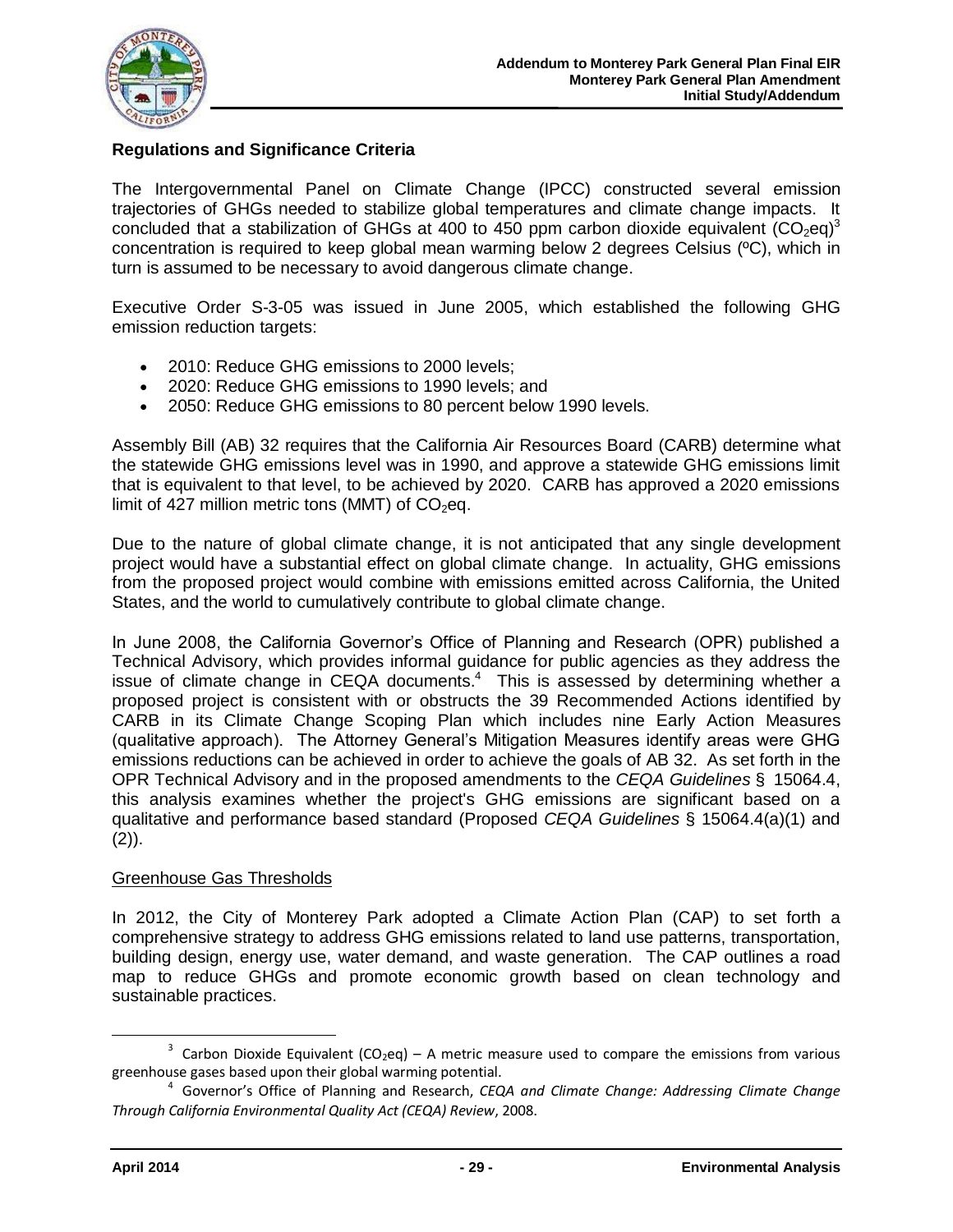

The CAP was developed to serve as the City's qualified GHG-reduction plan and programmatic tiering document for the purposes of CEQA for analysis of impacts of GHG emissions and climate change. The City determined that the reduction target under the CAP would result in GHG emissions from activities covered by the CAP that are less than cumulatively considerable under CEQA.

As the CAP has undergone CEQA environmental review (IS/MND dated June 29, 2012) and was publicly adopted by City Council on 2012, and because it is intended to reduce GHG emissions in the City to a less-than-cumulatively-considerable level, it may be relied upon to address the impacts for future projects that are consistent with the CAP. Therefore, the significance of the project will be determined based on its consistency with the City's adopted CAP.

#### **Project-Related Sources of Greenhouse Gases**

The proposed amendment involves the addition of Healthy Community and Sustainable Community Elements to the existing General Plan and does not propose project-specific development or modifications to the boundaries of the General Plan study area. The Healthy Community and Sustainable Community Elements would establish goals and policies to guide City efforts to support and promote a healthier and more sustainable community.

The Healthy Community and Sustainable Community Elements would facilitate the implementation of the CAP. For example, the CAP identifies that these elements would promote more sustainable growth within the City, including aligning housing, transportation, and land use. The CAP includes related policies and action steps to enable the City to achieve critical goals such as reduced automobile dependence, reduced GHG emissions, and conservation of energy and water.

Table 5.7-1, *Sustainability Element Consistency with the City's Climate Action Plan*, provides a consistency analysis between CAP measures and the proposed amendment. It should be noted that the Goals and Policies within the Healthy Community Element are not applicable to GHG emissions or the CAP measures. As depicted in Table 5.7-1, the proposed project would be consistent with the CAP and would not hinder its implementation or effectiveness.

#### **Table 5.7-1 Sustainability Element Consistency with the City's Climate Action Plan**

| <b>Climate Action Plan Measure</b>                                | <b>Sustainability Element Consistency</b>                    |
|-------------------------------------------------------------------|--------------------------------------------------------------|
| <b>Building Efficiency</b>                                        |                                                              |
| <b>E1. Efficiency Requirements for New Development.</b> The City, | Goal 9 of the Sustainable Community Element focuses on       |
| in coordination with the California Building Standards            | minimizing GHG emissions from energy production by           |
| Commission and the California Energy Commission, will adopt       | reducing energy demand and expanding the use of renewable    |
| energy efficiency regulations for new construction projects to    | energy sources. Policy 9.1 would increase energy efficiency, |
| meet Tier I energy efficiency standards (contained in Section     | Policy 9.2 would focus on renewable energy systems, and      |
| 503.1.2 of the 2008 California Green Building Code [CGBC]).       | Policy 9.3 encourages solar-ready roofs for new construction |
| <b>E2. Building Retrofits.</b> The City can focus programming in  | and renovations.                                             |
| neighborhoods where these upgrades are most needed and            |                                                              |
| maximize participation in the Los Angeles County Energy           |                                                              |
| Upgrade California Program.                                       |                                                              |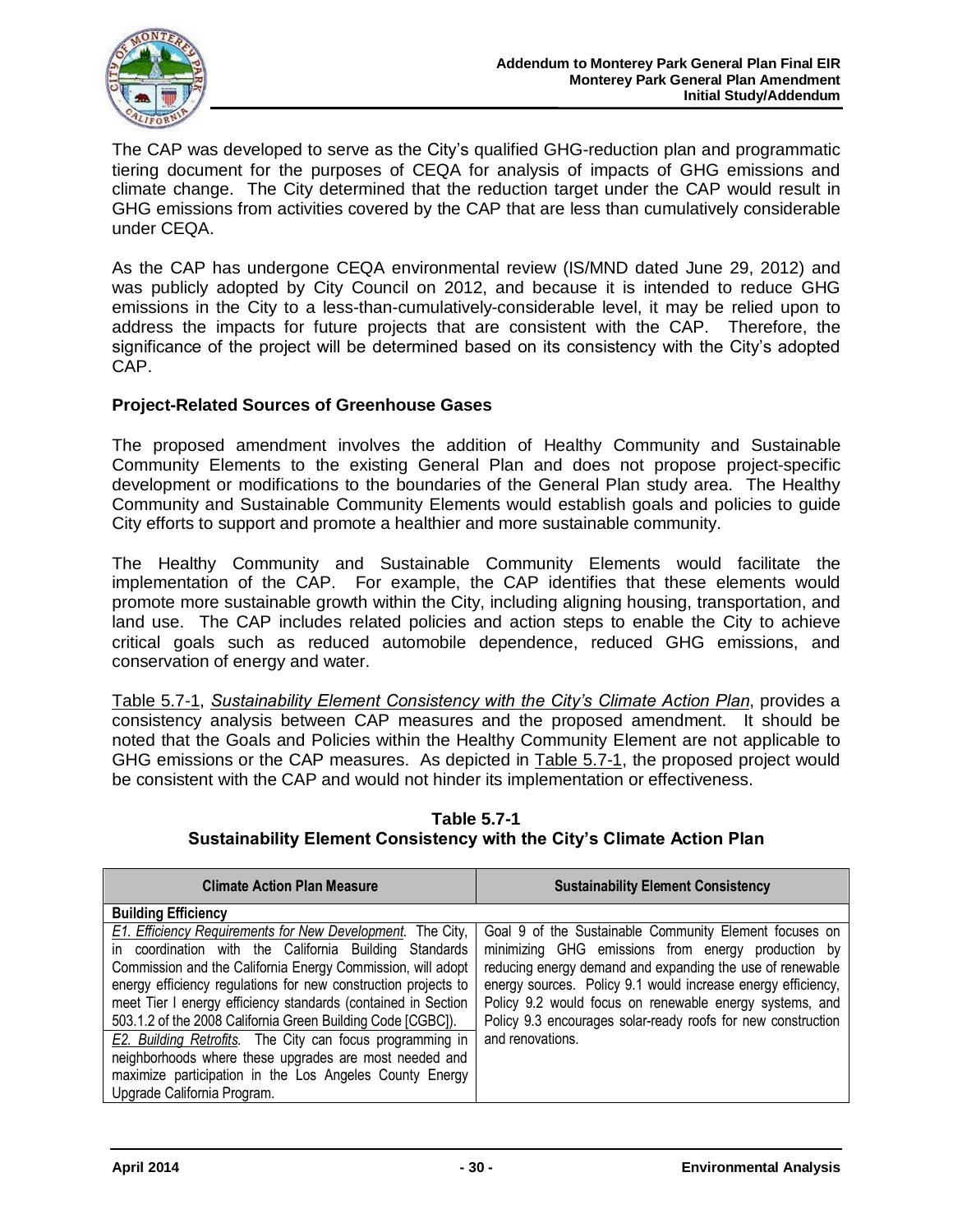

| <b>Climate Action Plan Measure</b>                                                                                                                                                                                                                                                                                                                                  | <b>Sustainability Element Consistency</b>                                                                                                                                                                                                                                                                                                                                    |
|---------------------------------------------------------------------------------------------------------------------------------------------------------------------------------------------------------------------------------------------------------------------------------------------------------------------------------------------------------------------|------------------------------------------------------------------------------------------------------------------------------------------------------------------------------------------------------------------------------------------------------------------------------------------------------------------------------------------------------------------------------|
| E3. Appliance Upgrades. The City will partner with SCE, the<br>Southern California Gas Company (SoCal Gas), and the<br>Metropolitan Water District (MWD), and provide additional<br>outreach to the community to increase awareness about                                                                                                                           | Goal 10 focuses on energy efficiency and the associated<br>policies would encourage the City to achieve the San Gabriel<br>Valley Energy Wise Partnership Platinum level.                                                                                                                                                                                                    |
| rebate and incentive programs, the efficiencies that may be<br>gained from Energy-Star-rated appliances, and the cost<br>savings associated with Energy Star appliances.<br>E4. Smart Meters. The City will perform outreach with SCE,<br>other jurisdictions, and organizations to accelerate "Smart                                                               | Additionally, Policy 10.2 would facilitate activities that<br>contribute towards meeting the goals of the City's adopted<br>CAP regarding energy efficiency and conservation.<br>Policy<br>10.3 would promote the use of renewable energy in City-<br>owned facilities to reduce the municipal "carbon footprint" (total                                                     |
| Grid" integration in the community.                                                                                                                                                                                                                                                                                                                                 | GHG emissions from energy production).                                                                                                                                                                                                                                                                                                                                       |
| <b>Increase Renewable Energy</b>                                                                                                                                                                                                                                                                                                                                    |                                                                                                                                                                                                                                                                                                                                                                              |
| R1. Solar Water Heating. The City will facilitate compliance<br>with the California Solar Water Heating and Efficiency Act of<br>2007 (AB 1470) created a 10-year program aimed at installing<br>solar water heaters in homes and businesses.                                                                                                                       | As described above, Goal 9 would reduce GHG emissions by<br>expanding the use of renewable energy sources. Policy 9.2<br>promotes the installation of small-scale renewable energy<br>systems such as solar panels and wind turbines in new and                                                                                                                              |
| R2. Solar Photovoltaic Systems. The City will provide targeted<br>outreach to developers and builders about renewable energy<br>incentives and energy efficiency programs offered by the CSI,<br>CEC, U.S. Department of Energy, and energy utilities when<br>they apply for permits, and will encourage them to participate.                                       | existing development. Policy 9.3 would encourage the use of<br>solar-ready roofs for new construction and renovations.                                                                                                                                                                                                                                                       |
| <b>Land Use</b>                                                                                                                                                                                                                                                                                                                                                     |                                                                                                                                                                                                                                                                                                                                                                              |
| LU1. Mixed-Use Development. The City will create additional<br>incentives to build and actively facilitate new mixed-use<br>development near existing and planned transit corridors.                                                                                                                                                                                | Goal 1 of the Sustainable Community Element provides for a<br>mix of land uses in order to reduce the need for vehicle travel<br>by making other transportation options viable. Additionally,<br>Policy 1.1 requires incentives and active facilitation of mixed-<br>use development near existing and planned transit corridors.                                            |
| LU2. Service Nodes. The City will revise the zoning code to<br>allow for commercial and retail services in employment<br>centers.                                                                                                                                                                                                                                   | Policy 1.2 encourages supportive uses within or close to large<br>employment centers. Policy 1.3 encourages plazas and<br>outdoor areas to encourage pedestrian use, and Policy 1.4<br>encourages qualified infill projects to take advantage of<br>California law SB 226, CEQA Streamlining for Infill Projects.                                                            |
| <b>Transportation</b>                                                                                                                                                                                                                                                                                                                                               |                                                                                                                                                                                                                                                                                                                                                                              |
| T1. Increase Transit Use. The City will expand the program to<br>provide either discounts to other resident groups, such as<br>students, or increase the subsidy in order to lower the barrier<br>Additionally, the City will develop<br>to transit ridership.<br>marketing or outreach programs to promote the use of the<br>Spirit Bus and other transit options. | Goal 4 encourages frequent, convenient, and direct transit<br>service, which allows travel within Monterey Park and access<br>to regional transit networks. Related policies would provide<br>comfortable and safe bus stop areas for waiting and boarding,<br>promote use of the Spirit Bus and regional transit services,<br>and facilitate expansion of transit services. |
| T2. Increase Walking and Biking. The City will focus on<br>implementation of traffic-calming projects and other necessary<br>pedestrian amenities and safety improvements to enable<br>walking as an attractive travel mode.                                                                                                                                        | Goal 5 encourages a connected, multimodal transportation<br>network that promotes walking and bicycling. Policies 5.1<br>through 5.6 would support this goal and ensure that there are<br>pedestrian networks, multipurpose trails, access from<br>neighborhoods, and various other pedestrian amenities.                                                                    |
| The City will also identify opportunities to install bicycle parking<br>in public spaces or to modify existing parking requirements for<br>bicycles, with the aim of increasing the supply of bicycle<br>parking and work with local employers to facilitate the<br>expansion or provision of these facilities.                                                     | Additionally, Goal 6 provides for amenities along streets and at<br>popular destinations to make bicycling and walking trips more<br>enjoyable and convenient. Associated policies would address<br>public and private bicycle parking and end-of-trip facilities at<br>businesses.                                                                                          |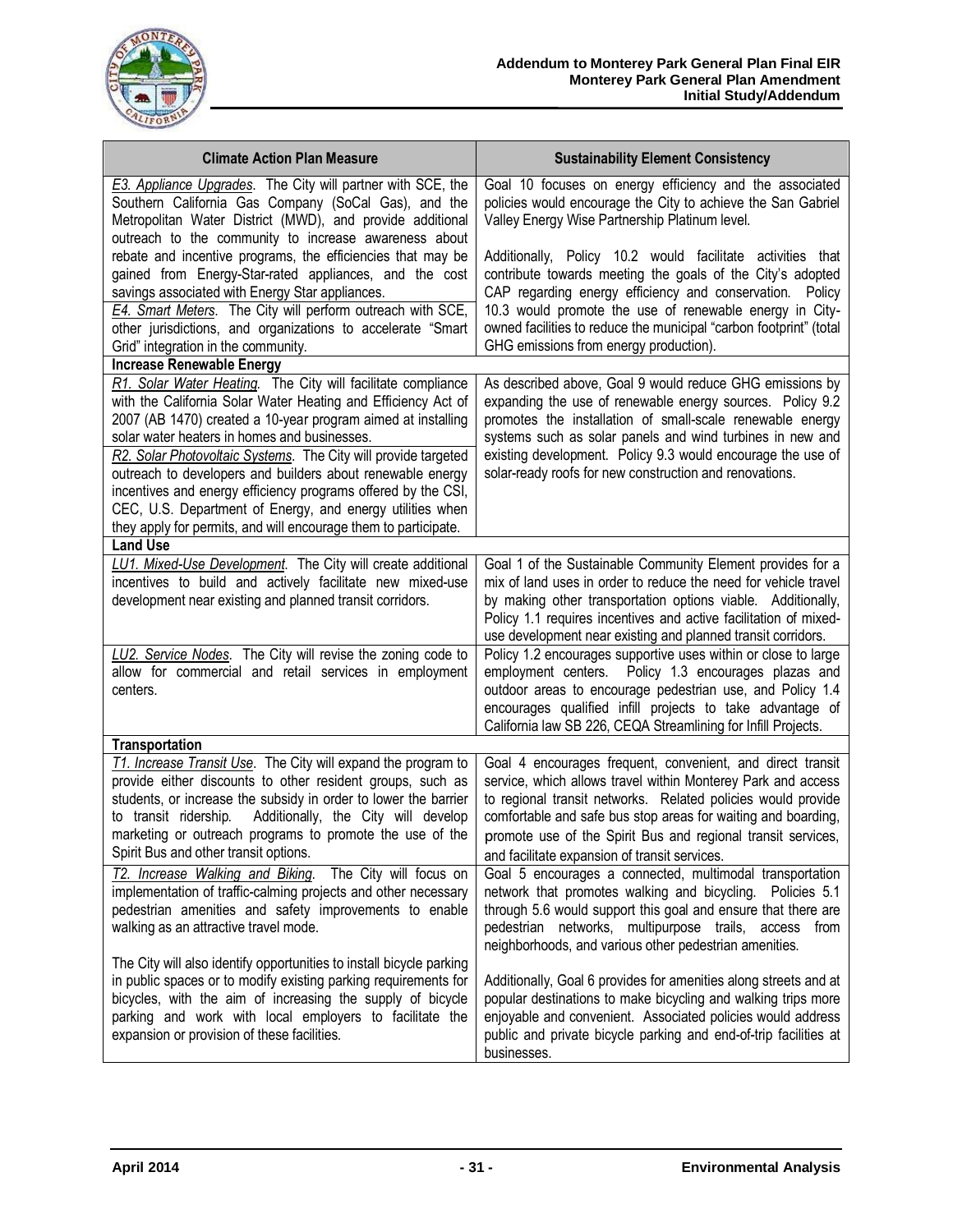

| <b>Climate Action Plan Measure</b>                                                                                                                                                                                                                                                                                                                       | <b>Sustainability Element Consistency</b>                                                                                                                                                                                                                                                                                                                                     |
|----------------------------------------------------------------------------------------------------------------------------------------------------------------------------------------------------------------------------------------------------------------------------------------------------------------------------------------------------------|-------------------------------------------------------------------------------------------------------------------------------------------------------------------------------------------------------------------------------------------------------------------------------------------------------------------------------------------------------------------------------|
| <b>T3. Transportation Demand Management (TDM)</b> . The City will<br>designate a TDM Coordinator who will promote these<br>programs at local businesses, showcase the current municipal<br>program as an example, and encourage additional TDM at<br>existing and future businesses.                                                                     | Goal 2 of the Sustainable Community Element provides that<br>employers use TDM to discourage peak-hour commuting in<br>single-occupancy vehicles. Policies 2.1, 2.2, and 2.3 address<br>municipal TDM, non-commercial TDM, and employer-led TDM<br>respectively.                                                                                                              |
| <b>Water Conservation and Waste Reduction</b>                                                                                                                                                                                                                                                                                                            |                                                                                                                                                                                                                                                                                                                                                                               |
| W1. Conserving Water. The City will implement programs and<br>actions in the UWMP with the goal of reducing water<br>consumption by 20% per capita by 2020 (in compliance with<br>SB 7X and the 2010/2011 UWMP). The City will also work<br>with MWD to increase participation in these programs and<br>raise awareness of water conservation practices. | The purpose of Goal 8 of the Sustainable Community Element<br>would be to conserve, protect, and replenish water resources<br>for a sustainable water supply. Associated policies would<br>promote the use of green building and on-site water recycling,<br>drought tolerant City landscaping, and water-efficient<br>landscaping.                                           |
| W2. Reducing Waste. The City will conduct a variety of<br>outreach programs to increase participation in waste reduction,<br>recycling, and composting programs.                                                                                                                                                                                         | Goal 12 and the associated policies strive to make Monterey<br>Park a zero waste city where all discarded material resources<br>are reduced, re-used, and recycled back into nature or the<br>marketplace in a manner that protects human health and the<br>environment, with all materials being managed to the highest<br>and best use, eliminating waste sent to landfill. |
| Source: City of Monterey Park, Climate Action Plan, January 2012.                                                                                                                                                                                                                                                                                        |                                                                                                                                                                                                                                                                                                                                                                               |

**Conclusion:** Less than significant impact.

#### *b) Conflict with an applicable plan, policy or regulation adopted for the purpose of reducing the emissions of greenhouse gases?*

As noted in Impact Statement 5.7(a), the Healthy Community and Sustainable Community Elements would facilitate implementation of the City's CAP. The General Plan amendment to include the Sustainable Community and the Healthy Community Elements are intended to further connect the CAP with the General Plan. These elements would ensure that future development in the City is sustainable, including aligning housing, transportation, and land uses. The CAP includes related policies and action steps to enable the City to achieve critical goals such as reduced automobile dependence, reduced GHG emissions, and conservation of energy and water. As described above, implementation of the Healthy Community and Sustainable Community Elements would not conflict with facilitation or implementation of the City's CAP.

**Conclusion:** Less than significant impact.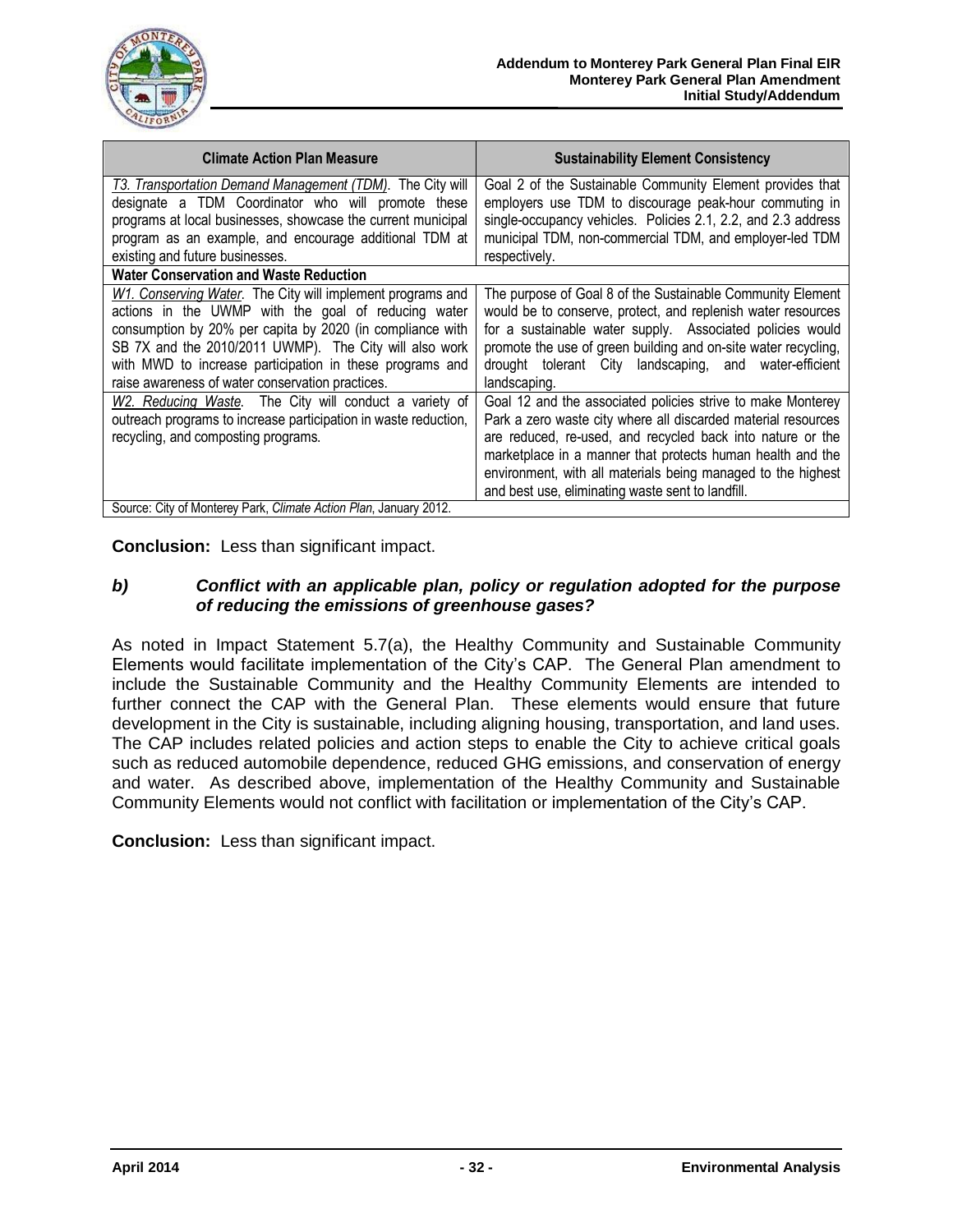

# 5.8 HAZARDS AND HAZARDOUS MATERIALS

|    | <b>Would the project:</b>                                                                                                                                                                                                                                                 | Do Proposed<br><b>Changes</b><br><b>Involve New</b><br><b>Significant</b><br>Impacts or<br><b>Substantially</b><br><b>More Severe</b><br>Impacts? | <b>Any New</b><br><b>Circumstances</b><br><b>Involvina</b><br><b>Significant</b><br>Impacts or<br><b>Substantially</b><br><b>More Severe</b><br>Impacts? | <b>Any New</b><br>Information<br><b>Requiring</b><br><b>New</b><br>Analysis or<br><b>Verification?</b> | <b>Same</b><br>Impact as<br>"Approved<br>Project" | <b>Less</b><br>Impact<br><b>Than</b><br>"Approved<br>Project" |
|----|---------------------------------------------------------------------------------------------------------------------------------------------------------------------------------------------------------------------------------------------------------------------------|---------------------------------------------------------------------------------------------------------------------------------------------------|----------------------------------------------------------------------------------------------------------------------------------------------------------|--------------------------------------------------------------------------------------------------------|---------------------------------------------------|---------------------------------------------------------------|
| a. | Create a significant hazard to the public or the<br>environment through the routine transport, use, or<br>disposal of hazardous materials?                                                                                                                                | No                                                                                                                                                | No                                                                                                                                                       | <b>No</b>                                                                                              | ✓                                                 |                                                               |
| b. | Create a significant hazard to the public or the<br>environment through reasonably foreseeable upset and<br>accident conditions involving the release of hazardous<br>materials into the environment?                                                                     | <b>No</b>                                                                                                                                         | No                                                                                                                                                       | <b>No</b>                                                                                              | ✓                                                 |                                                               |
| c. | Emit hazardous emissions or handle hazardous or<br>acutely hazardous materials, substances, or waste<br>within one-quarter mile of an existing or proposed<br>school?                                                                                                     | No                                                                                                                                                | No                                                                                                                                                       | No                                                                                                     | ✓                                                 |                                                               |
| d. | Be located on a site which is included on a list of<br>hazardous materials sites compiled pursuant to<br>Government Code Section 65962.5 and, as a result,<br>would it create a significant hazard to the public or the<br>environment?                                   | <b>No</b>                                                                                                                                         | <b>No</b>                                                                                                                                                | <b>No</b>                                                                                              | ✓                                                 |                                                               |
| е. | For a project located within an airport land use plan or,<br>where such a plan has not been adopted, within two<br>miles of a public airport or public use airport, would the<br>project result in a safety hazard for people residing or<br>working in the project area? | <b>No</b>                                                                                                                                         | No                                                                                                                                                       | <b>No</b>                                                                                              | ✓                                                 |                                                               |
| f. | For a project within the vicinity of a private airstrip,<br>would the project result in a safety hazard for people<br>residing or working in the project area?                                                                                                            | No                                                                                                                                                | No                                                                                                                                                       | <b>No</b>                                                                                              | ✓                                                 |                                                               |
| g. | Impair implementation of or physically interfere with an<br>adopted emergency response plan or emergency<br>evacuation plan?                                                                                                                                              | No                                                                                                                                                | No                                                                                                                                                       | No                                                                                                     | ✓                                                 |                                                               |
| h. | Expose people or structures to a significant risk of loss,<br>injury or death involving wildland fires, including where<br>wildlands are adjacent to urbanized areas or where<br>residences are intermixed with wildlands?                                                | No                                                                                                                                                | No                                                                                                                                                       | <b>No</b>                                                                                              | ✓                                                 |                                                               |

#### Impact Analysis

- *a) Create a significant hazard to the public or the environment through the routine transport, use, or disposal of hazardous materials?*
- *b) Create a significant hazard to the public or the environment through reasonably foreseeable upset and accident conditions involving the release of hazardous materials into the environment?*
- *c) Emit hazardous emissions or handle hazardous or acutely hazardous materials, substances, or waste within one-quarter mile of an existing or proposed school?*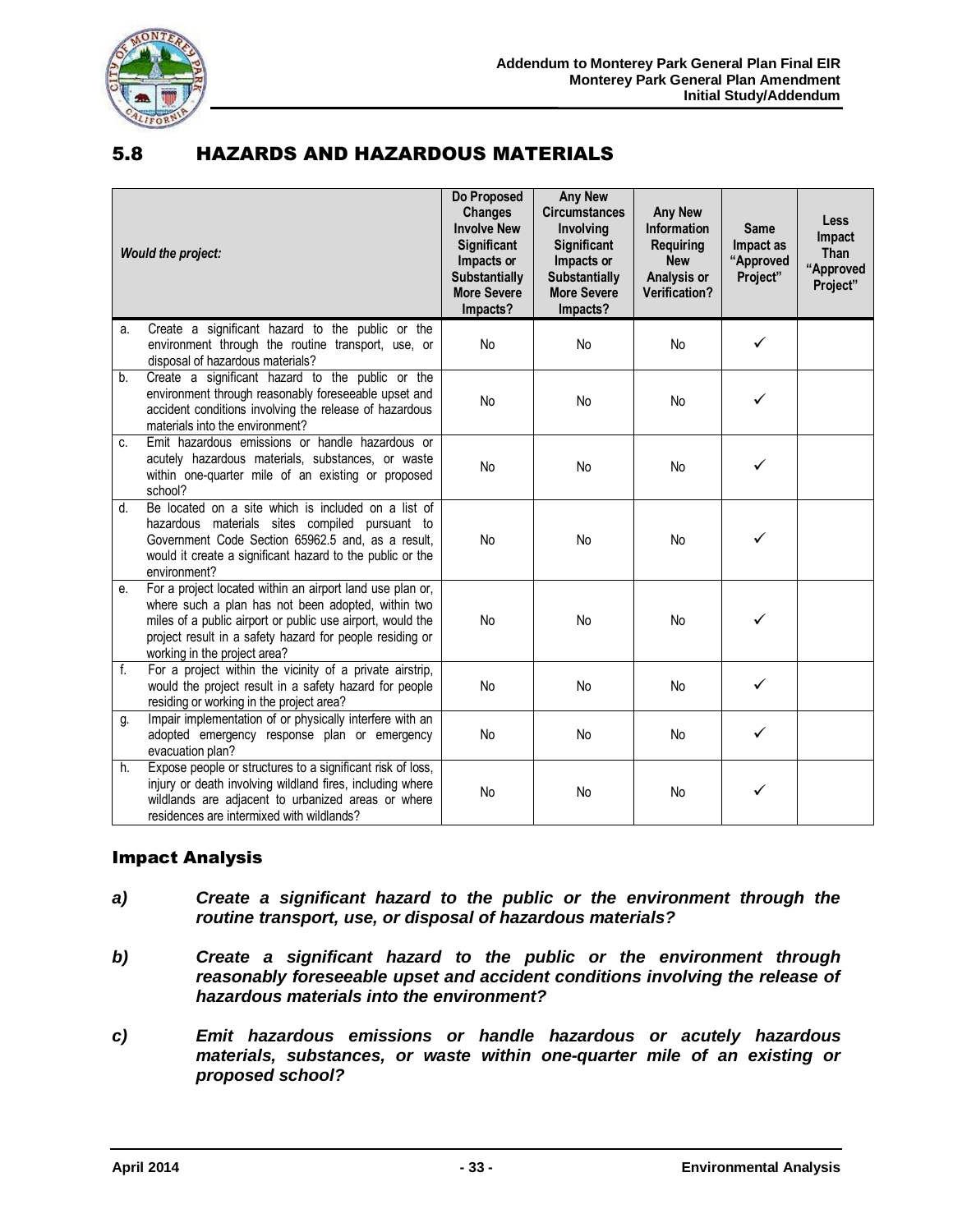

As stated in the FEIR, businesses that use, transport, or dispose of hazardous materials would comply with Federal, State, and local regulations. The General Plan goals and policies along with existing regulations would protect public safety. Impacts were concluded to be less than significant.

The proposed amendment involves the addition of Healthy Community and Sustainable Community Elements to the existing General Plan and does not propose project-specific development or modifications to the boundaries of the General Plan study area. Existing General Plan goals and policies that would protect public safety would remain unchanged. Further, new businesses that use, transport, or dispose of hazardous materials within the General Plan study area would be required to comply with the General Plan and existing regulations.

**Conclusion: Same Impact as "Approved Project."** The proposed project would be consistent with the analysis and conclusions presented in the FEIR; thus, impacts would remain less than significant.

- *d) Be located on a site which is included on a list of hazardous materials sites compiled pursuant to Government Code Section 65962.5 and, as a result, would it create a significant hazard to the public or the environment?*
- *e) For a project located within an airport land use plan or, where such a plan has not been adopted, within two miles of a public airport or public use airport, would the project result in a safety hazard for people residing or working in the project area?*
- *f) For a project within the vicinity of a private airstrip, would the project result in a safety hazard for people residing or working in the project area?*
- *g) Impair implementation of or physically interfere with an adopted emergency response plan or emergency evacuation plan?*
- *h) Expose people or structures to a significant risk of loss, injury or death involving wildland fires, including where wildlands are adjacent to urbanized areas or where residences are intermixed with wildlands?*

According to the FEIR, the City is not located within two miles of a public airport or within the vicinity of a private airstrip. Monterey Park participates in the Standardized Emergency Management System (SEMS) that provides a framework for coordinating multi-agency emergency responses in case of a hazardous materials emergency. The City does not contain nor is it adjacent to any wildlands. Therefore, the FEIR concluded that no impact would occur in this regard.

The proposed amendment does not involve project-specific development or modifications to the boundaries of the General Plan study area. As a result, no new hazardous materials sites, public airports or private airstrips, or wildland areas not previously considered in the FEIR would occur. Further, the proposed amendment would not impair implementation of or physically interfere with an adopted emergency response plan or emergency evacuation plan.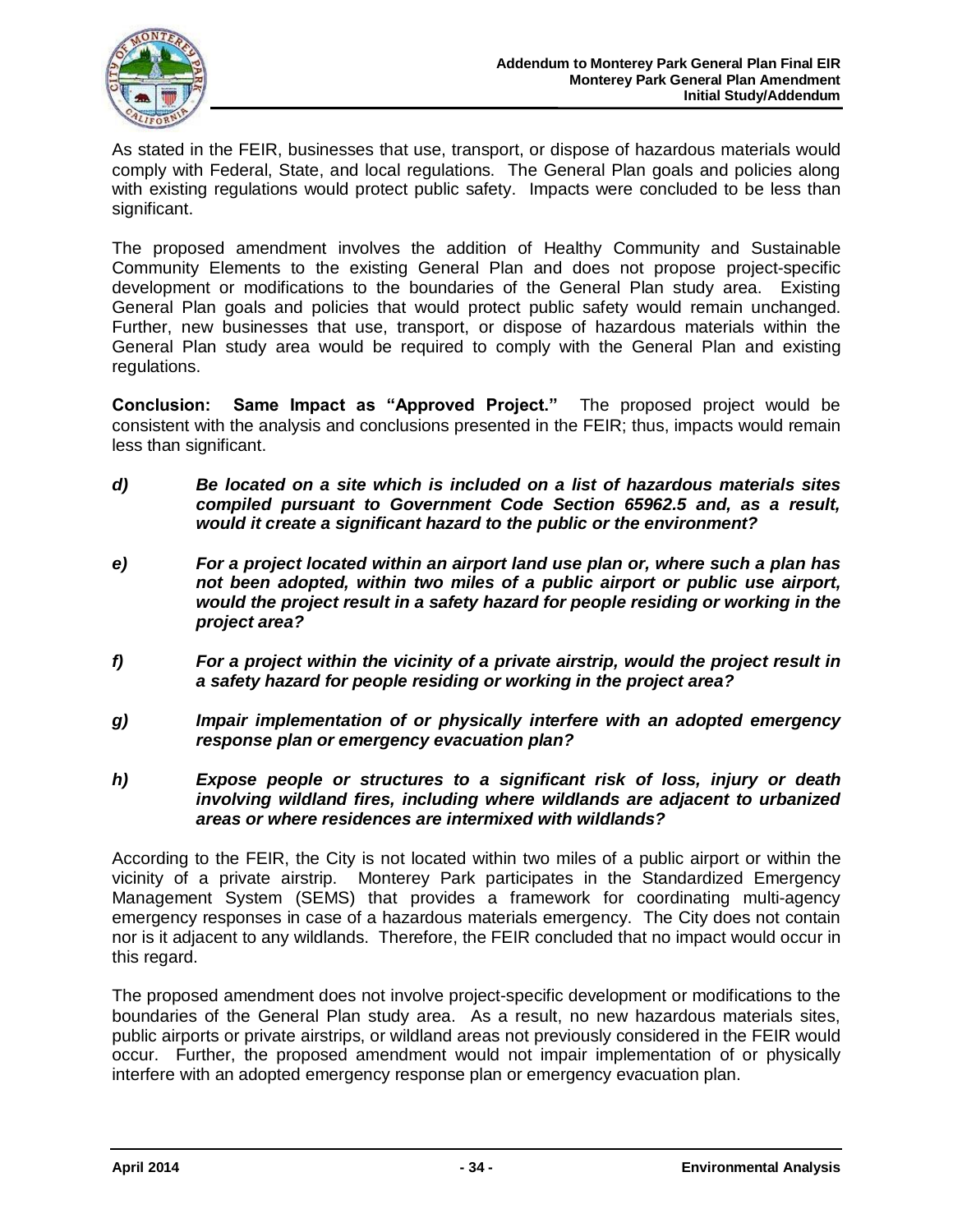

**Conclusion: Same Impact as "Approved Project."** The proposed project would be consistent with the analysis and conclusions presented in the FEIR; thus, no impact would occur.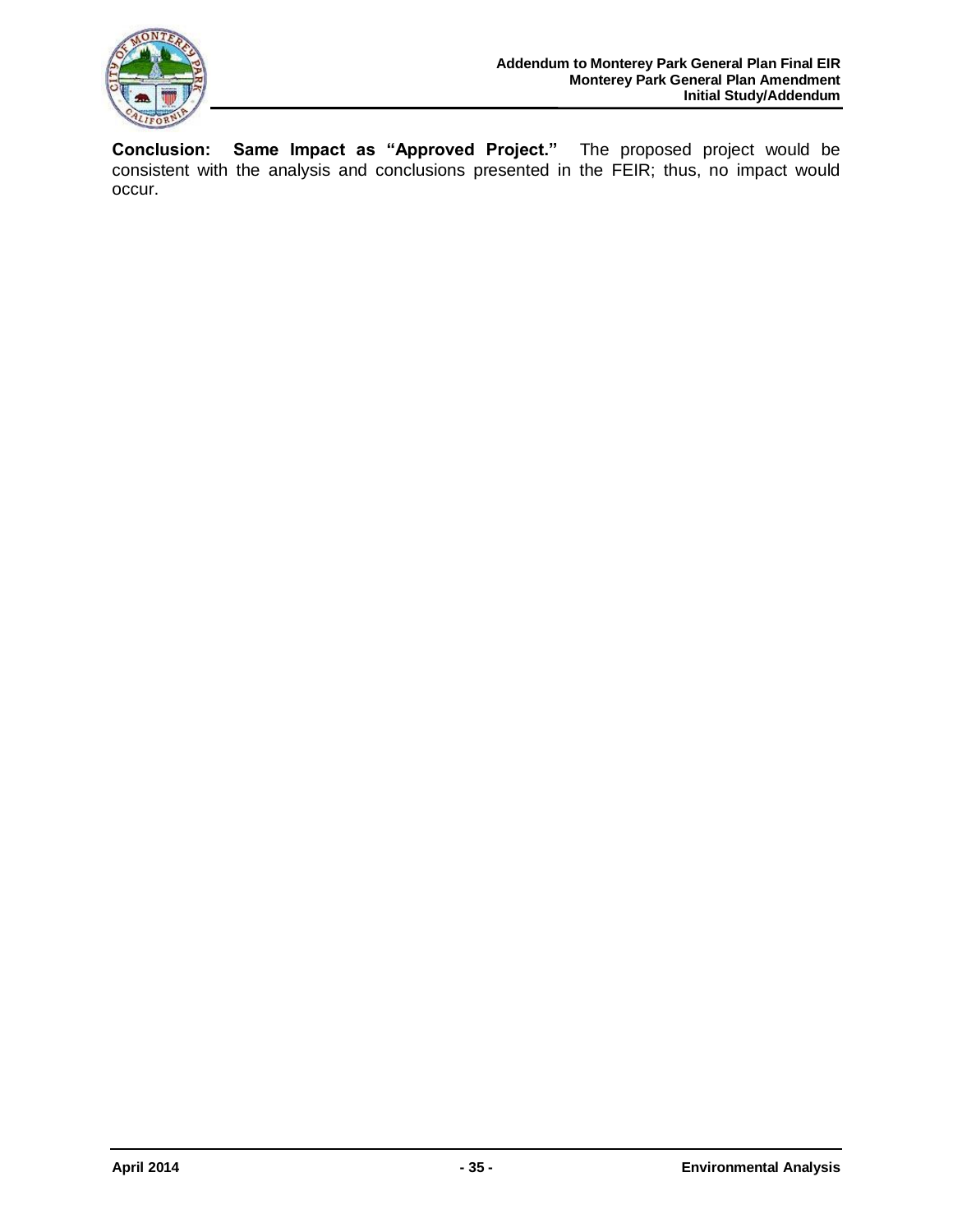

# 5.9 HYDROLOGY AND WATER QUALITY

|                | <b>Would the project:</b>                                                                                                                                                                                                                                                                                                                                                                                    | Do Proposed<br><b>Changes</b><br><b>Involve New</b><br><b>Significant</b><br>Impacts or<br><b>Substantially</b><br><b>More Severe</b><br>Impacts? | <b>Any New</b><br><b>Circumstances</b><br>Involving<br><b>Significant</b><br>Impacts or<br><b>Substantially</b><br><b>More Severe</b><br>Impacts? | <b>Any New</b><br>Information<br><b>Requiring</b><br><b>New</b><br>Analysis or<br><b>Verification?</b> | <b>Same</b><br>Impact as<br>"Approved<br>Project" | <b>Less</b><br>Impact<br>Than<br>"Approved<br>Project" |
|----------------|--------------------------------------------------------------------------------------------------------------------------------------------------------------------------------------------------------------------------------------------------------------------------------------------------------------------------------------------------------------------------------------------------------------|---------------------------------------------------------------------------------------------------------------------------------------------------|---------------------------------------------------------------------------------------------------------------------------------------------------|--------------------------------------------------------------------------------------------------------|---------------------------------------------------|--------------------------------------------------------|
| a.             | Violate any water quality standards or waste discharge<br>requirements?                                                                                                                                                                                                                                                                                                                                      | No                                                                                                                                                | <b>No</b>                                                                                                                                         | No                                                                                                     | $\checkmark$                                      |                                                        |
| b.             | Substantially deplete groundwater supplies or interfere<br>substantially with groundwater recharge such that there<br>would be a net deficit in aquifer volume or a lowering of<br>the local groundwater table level (e.g., the production<br>rate of pre-existing nearby wells would drop to a level<br>which would not support existing land uses or planned<br>uses for which permits have been granted)? | No                                                                                                                                                | <b>No</b>                                                                                                                                         | <b>No</b>                                                                                              | ✓                                                 |                                                        |
| C.             | Substantially alter the existing drainage pattern of the<br>site or area, including through the alteration of the<br>course of stream or river, in a manner which would<br>result in substantial erosion or siltation on- or off-site?                                                                                                                                                                       | No                                                                                                                                                | No                                                                                                                                                | No                                                                                                     | ✓                                                 |                                                        |
| d.             | Substantially alter the existing drainage pattern of the<br>site or area, including through the alteration of the<br>course of a stream or river, or substantially increase<br>the rate or amount of surface runoff in a manner which<br>would result in flooding on- or off-site?                                                                                                                           | No                                                                                                                                                | No                                                                                                                                                | No                                                                                                     | ✓                                                 |                                                        |
| e <sub>1</sub> | Create or contribute runoff water which would exceed<br>the capacity of existing or planned storm water<br>drainage systems or provide substantial additional<br>sources of polluted runoff?                                                                                                                                                                                                                 | No                                                                                                                                                | No                                                                                                                                                | No                                                                                                     | ✓                                                 |                                                        |
| f.             | Otherwise substantially degrade water quality?                                                                                                                                                                                                                                                                                                                                                               | <b>No</b>                                                                                                                                         | <b>No</b>                                                                                                                                         | <b>No</b>                                                                                              | $\blacktriangledown$                              |                                                        |
| g.             | Place housing within a 100-year flood hazard area as<br>mapped on a federal Flood Hazard Boundary or Flood<br>Insurance Rate Map or other flood hazard delineation<br>map?                                                                                                                                                                                                                                   | No                                                                                                                                                | No                                                                                                                                                | No                                                                                                     | ✓                                                 |                                                        |
| h.             | Place within a 100-year flood hazard area structures<br>which would impede or redirect flood flows?                                                                                                                                                                                                                                                                                                          | No                                                                                                                                                | No                                                                                                                                                | No                                                                                                     | $\checkmark$                                      |                                                        |
| i.             | Expose people or structures to a significant risk of loss,<br>injury or death involving flooding, including flooding as<br>a result of the failure of a levee or dam?                                                                                                                                                                                                                                        | No                                                                                                                                                | <b>No</b>                                                                                                                                         | <b>No</b>                                                                                              | ✓                                                 |                                                        |
| j.             | Inundation by seiche, tsunami, or mudflow?                                                                                                                                                                                                                                                                                                                                                                   | No                                                                                                                                                | No                                                                                                                                                | No                                                                                                     | ✓                                                 |                                                        |

## Impact Analysis

#### *a) Violate any water quality standards or waste discharge requirements?*

As stated in the FEIR, the General Plan does not involve any discharge into surface water or groundwater resources. Therefore, the FEIR concluded that no impact would occur in this regard.

The proposed amendment does not involve project-specific development. Thus, the proposed project would not involve any discharge into surface water or groundwater resources. The proposed Sustainability Element includes policies for protection and access to clean water,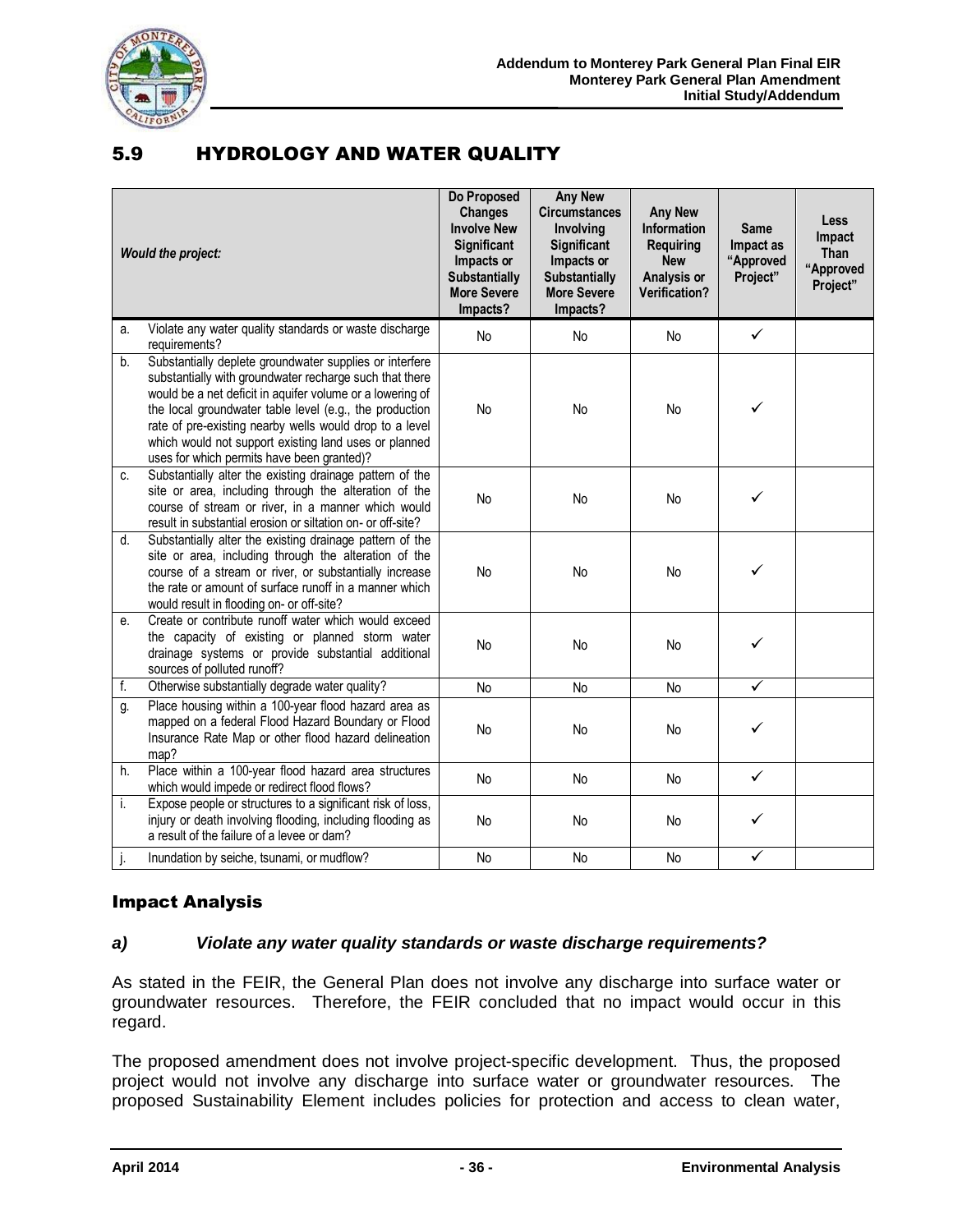

including exceeding State requirements for stormwater pollution prevention in all public projects and encouraging private projects to exceed requirements. Implementation of the policies would support and enhance the water quality goals and policies within the General Plan Resources Element.

**Conclusion: Same Impact as "Approved Project."** The proposed project would be consistent with the analysis and conclusions presented in the FEIR; thus, impacts would remain less than significant.

*b) Substantially deplete groundwater supplies or interfere substantially with groundwater recharge such that there would be a net deficit in aquifer volume or a lowering of the local groundwater table level (e.g., the production rate of pre-existing nearby wells would drop to a level which would not support existing land uses or planned uses for which permits have been granted)?*

According to the FEIR, although the City relies solely on groundwater for its water supply, buildout associated with the General Plan would not deplete groundwater supplies or interfere with groundwater recharge. The Main San Gabriel Basin has determined and assigned an annual safe yield, which is the amount of groundwater that can be withdrawn from the Basin without depleting groundwater supplies. If the City withdraws additional groundwater, it is purchased from Metropolitan Water District (MWD) and fed back into the basin. Impacts were concluded to be less than significant.

The proposed amendment involves the addition of Healthy Community and Sustainable Community Elements to the existing General Plan and does not propose project-specific development or modifications to the boundaries of the General Plan study area, potentially resulting in greater water demand than previously analyzed in the FEIR. Further, the proposed amendment would not change the maximum amount of residential development and/or nonresidential development anticipated to occur over the 20-year period analyzed as part of the FEIR. Existing General Plan goals and policies would continue to reduce potential impacts to groundwater resources. The proposed Sustainability Element includes policies for conserving water, which would further support and enhance the groundwater supply goals and policies within the General Plan Resources Element.

**Conclusion: Same Impact as "Approved Project."** The proposed project would be consistent with the analysis and conclusions presented in the FEIR; thus, impacts would remain less than significant.

- *c) Substantially alter the existing drainage pattern of the site or area, including through the alteration of the course of stream or river, in a manner which would result in substantial erosion or siltation on- or off-site?*
- *d) Substantially alter the existing drainage pattern of the site or area, including through the alteration of the course of a stream or river, or substantially increase the rate or amount of surface runoff in a manner which would result in flooding on- or off-site?*

As stated in the FEIR, development facilitated by the General Plan would mostly be in the form of public and private redevelopment projects on currently developed land. The General Plan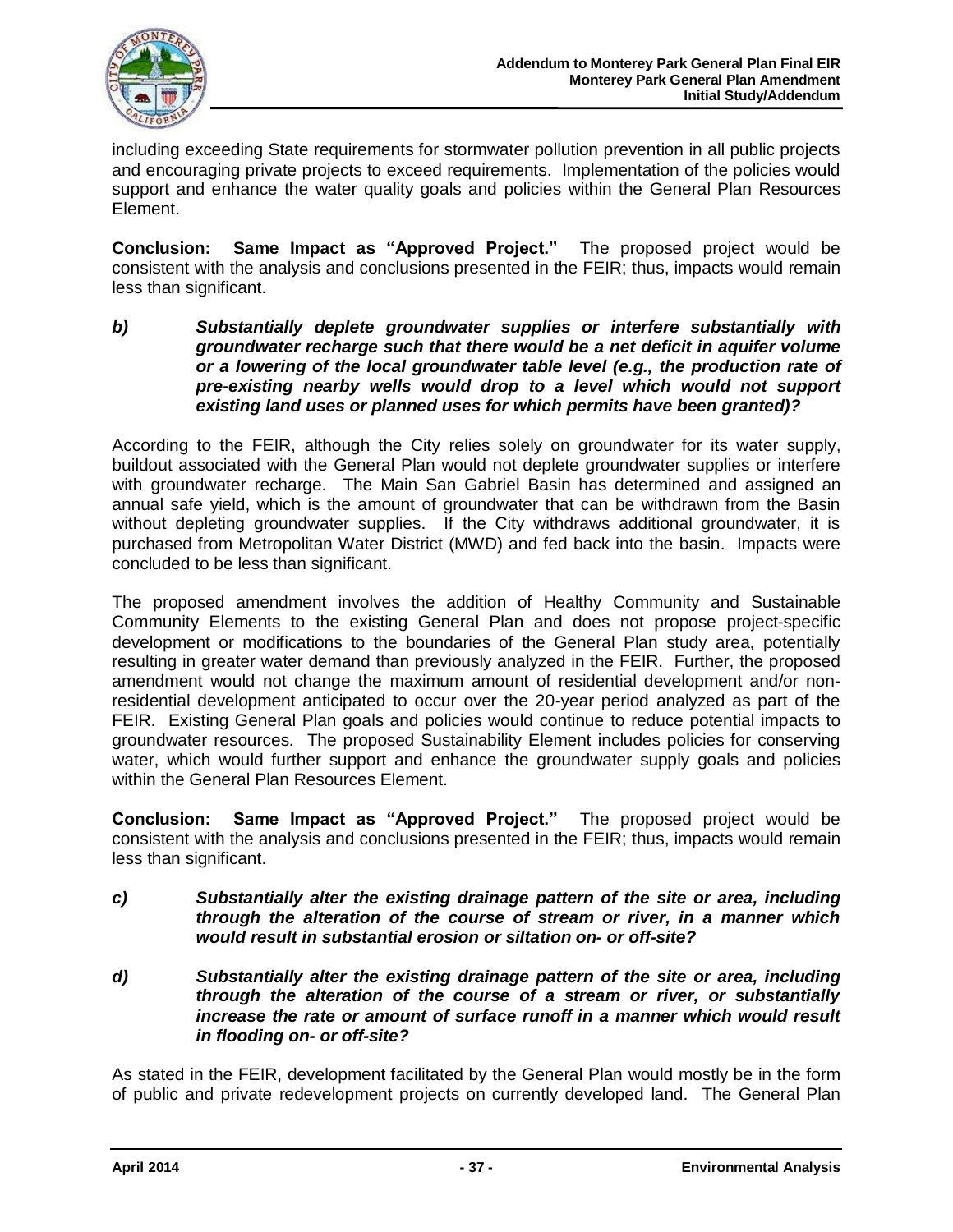

includes goals and policies to protect public and private property from the effects of soil erosion and flooding. Impacts on drainage patterns were concluded to be less than significant.

The proposed amendment involves the addition of Healthy Community and Sustainable Community Elements to the existing General Plan and does not propose project-specific development or modifications to the boundaries of the General Plan study area. Existing General Plan goals and policies that would protect public and private property from the effects of soil erosion and flooding would remain unchanged.

**Conclusion: Same Impact as "Approved Project."** The proposed project would be consistent with the analysis and conclusions presented in the FEIR; thus, impacts would remain less than significant.

*e) Create or contribute runoff water which would exceed the capacity of existing or planned storm water drainage systems or provide substantial additional sources of polluted runoff?*

#### *f) Otherwise substantially degrade water quality?*

According to the FEIR, development facilitated by the General Plan would occur through the redevelopment of currently developed properties and through infill development. New development would be required to comply with the stormwater regulations set forth by the Los Angeles Regional Water Quality Control Board. Compliance with existing regulations would minimize potential impacts. It was also concluded in the FEIR that adoption and implementation of the General Plan would not involve any activity that would discharge pollutants into groundwater or otherwise adversely impact water quality. General Plan policies focus on ensuring clean, adequate water supplies. No impacts would occur.

The proposed amendment does not involve project-specific development. Thus, the proposed project would not create or contribute runoff or degrade water quality. The proposed Sustainability Element includes policies for protection and access to clean water, including exceeding State requirements for stormwater pollution prevention in all public projects and encouraging private projects to exceed requirements. Implementation of the policies would further support and enhance the water quality goals and policies within the General Plan Resources Element.

**Conclusion: Same Impact as "Approved Project."** The proposed project would be consistent with the analysis and conclusions presented in the FEIR; thus, impacts would remain less than significant.

- *g) Place housing within a 100-year flood hazard area as mapped on a federal Flood Hazard Boundary or Flood Insurance Rate Map or other flood hazard delineation map?*
- *h) Place within a 100-year flood hazard area structures which would impede or redirect flood flows?*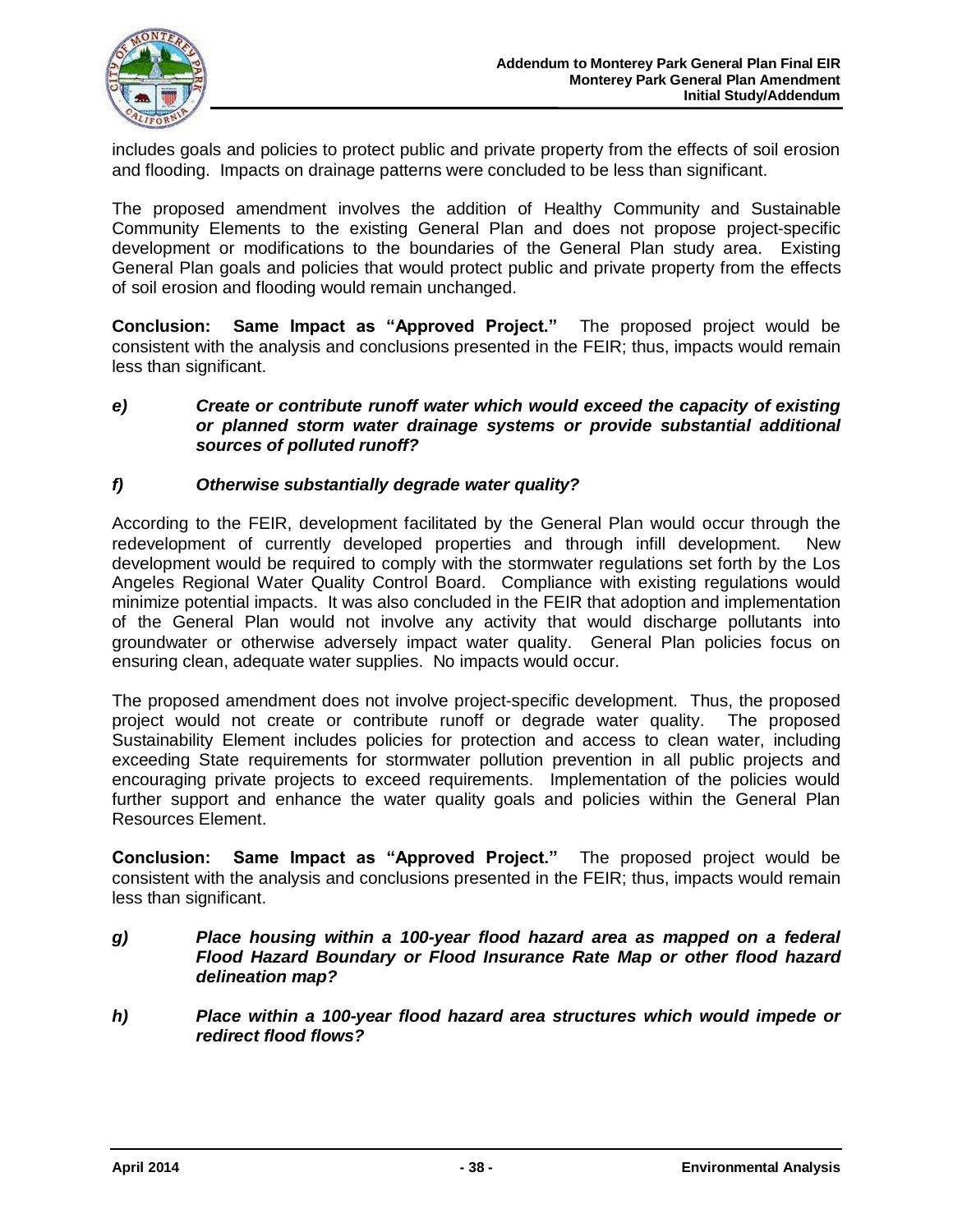

As stated in the FEIR, the City is not located within a 100-year flood hazard area. The National Flood Insurance Program rate maps classify all of Monterey Park as an Area X (minimal chance of flooding).

The proposed amendment does not involve project-specific development or modifications to the boundaries of the General Plan study area that would result in housing or structures being located within the 100-year floodplain.

**Conclusion: Same Impact as "Approved Project."** The proposed project would be consistent with the analysis and conclusions presented in the FEIR; thus, no impact would occur.

*i) Expose people or structures to a significant risk of loss, injury or death involving flooding, including flooding as a result of the failure of a levee or dam?*

According to the FEIR, the City could experience flooding associated with dam failure. In the event of failure, properties located to the north and south of Garvey Reservoir could be flooded. Failure of the Laguna Basin would result in flooding to the interchange of the I-710 and I-10 freeways. The General Plan Safety and Community Services Element contains goals and policies to minimize flood impacts from Garvey Reservoir and Laguna Basin. Existing City practices and the goals and policies of the General Plan would minimize flood impacts associated with dam failure to a less than significant level.

The proposed amendment does not involve project-specific development or modifications to the boundaries of the General Plan study area that would involve areas of flooding associated with a levee or dam failure not previously considered in the FEIR. The proposed amendment would not expose people or structures to significant flood risk associated with failure of a levee or dam.

**Conclusion: Same Impact as "Approved Project."** The proposed project would be consistent with the analysis and conclusions presented in the FEIR; thus, impacts would remain less than significant.

### *j) Inundation by seiche, tsunami, or mudflow?*

According to the FEIR, the City is not subject to tsunamis due to its elevation and distance from the ocean. The possibility of a seiche at either Garvey Reservoir or Laguna Basin is considered extremely low. Mudflows are addressed in the Geology and Soils section. Impacts were concluded to be less than significant.

Similarly, the proposed amendment would not result in modifications to the General Plan study area that would potentially subject people or structures to inundation by seiche, tsunami, or mudflow not previously considered in the FEIR.

**Conclusion: Same Impact as "Approved Project."** The proposed project would be consistent with the analysis and conclusions presented in the FEIR; thus, impacts would remain less than significant.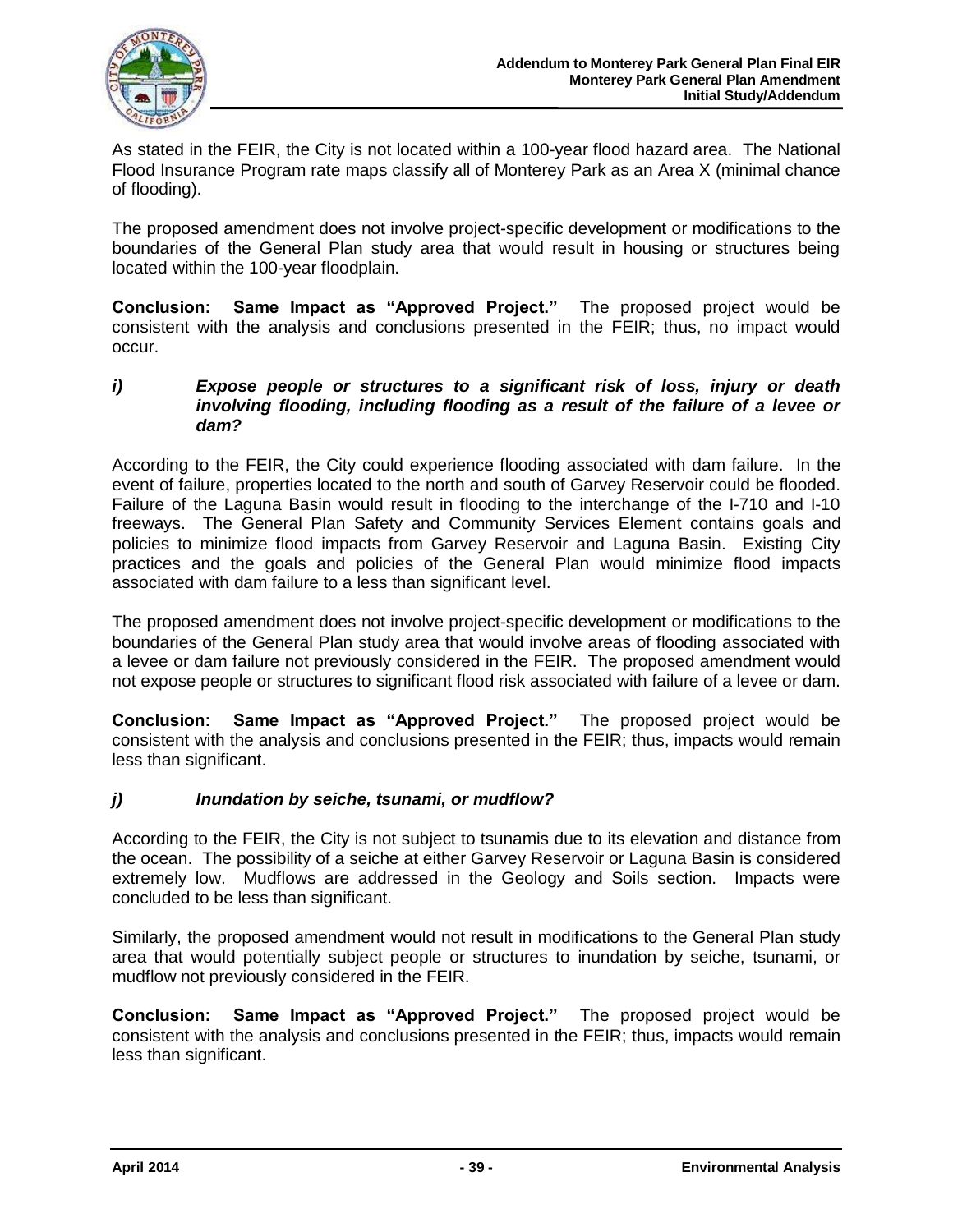

# 5.10 LAND USE AND PLANNING

|    | <b>Would the project:</b>                                                                                                                                                                                                                                                                                               | Do Proposed<br><b>Changes</b><br><b>Involve New</b><br><b>Significant</b><br>Impacts or<br><b>Substantially</b><br><b>More Severe</b><br>Impacts? | <b>Any New</b><br><b>Circumstances</b><br><b>Involving</b><br><b>Significant</b><br>Impacts or<br><b>Substantially</b><br><b>More Severe</b><br>Impacts? | Any New<br><b>Information</b><br><b>Requiring</b><br><b>New</b><br>Analysis or<br><b>Verification?</b> | <b>Same</b><br>Impact as<br>"Approved<br>Project" | <b>Less</b><br>Impact<br><b>Than</b><br>"Approved<br>Project" |
|----|-------------------------------------------------------------------------------------------------------------------------------------------------------------------------------------------------------------------------------------------------------------------------------------------------------------------------|---------------------------------------------------------------------------------------------------------------------------------------------------|----------------------------------------------------------------------------------------------------------------------------------------------------------|--------------------------------------------------------------------------------------------------------|---------------------------------------------------|---------------------------------------------------------------|
| a. | Physically divide an established community?                                                                                                                                                                                                                                                                             | No.                                                                                                                                               | No                                                                                                                                                       | No                                                                                                     |                                                   |                                                               |
| b. | Conflict with any applicable land use plan, policy, or<br>regulation of an agency with jurisdiction over the<br>project (including, but not limited to the general plan,<br>specific plan, local coastal program, or zoning<br>ordinance) adopted for the purpose of avoiding or<br>mitigating an environmental effect? | No                                                                                                                                                | No                                                                                                                                                       | No                                                                                                     |                                                   |                                                               |
| C. | Conflict with any applicable habitat conservation plan<br>or natural community conservation plan?                                                                                                                                                                                                                       | No                                                                                                                                                | No                                                                                                                                                       | No                                                                                                     |                                                   |                                                               |

#### Impact Analysis

#### *a) Physically divide an established community?*

According to the FEIR, the General Plan does not propose significant changes in established land use patterns. The General Plan does not provide for any new roadway or other physical feature that would disrupt these patterns. The FEIR concluded that no impact would occur in this regard.

The proposed amendment involves the addition of Healthy Community and Sustainable Community Elements to the existing General Plan and does not propose project-specific development, including roadways, or changes to existing land use designations.

**Conclusion: Same Impact as "Approved Project."** The proposed project would be consistent with the analysis and conclusions presented in the FEIR; thus, no impact would occur.

*b) Conflict with any applicable land use plan, policy, or regulation of an agency with jurisdiction over the project (including, but not limited to the general plan, specific plan, local coastal program, or zoning ordinance) adopted for the purpose of avoiding or mitigating an environmental effect?*

According to the FEIR, the General Plan implementation program would provide for subsequent amendments of documents to ensure City plans/programs are consistent. Thus, no impacts would result. The General Plan population growth forecasts are within the range of SCAG's 2020 growth forecasts for the City. General Plan policies also support SCAG's regional transportation and mobility goals and the overarching goals set forth in SCAG's Regional Comprehensive Plan and Guide. Impacts were concluded to be less than significant.

The proposed amendment involves the addition of Healthy Community and Sustainable Community Elements to the existing General Plan and does not propose project-specific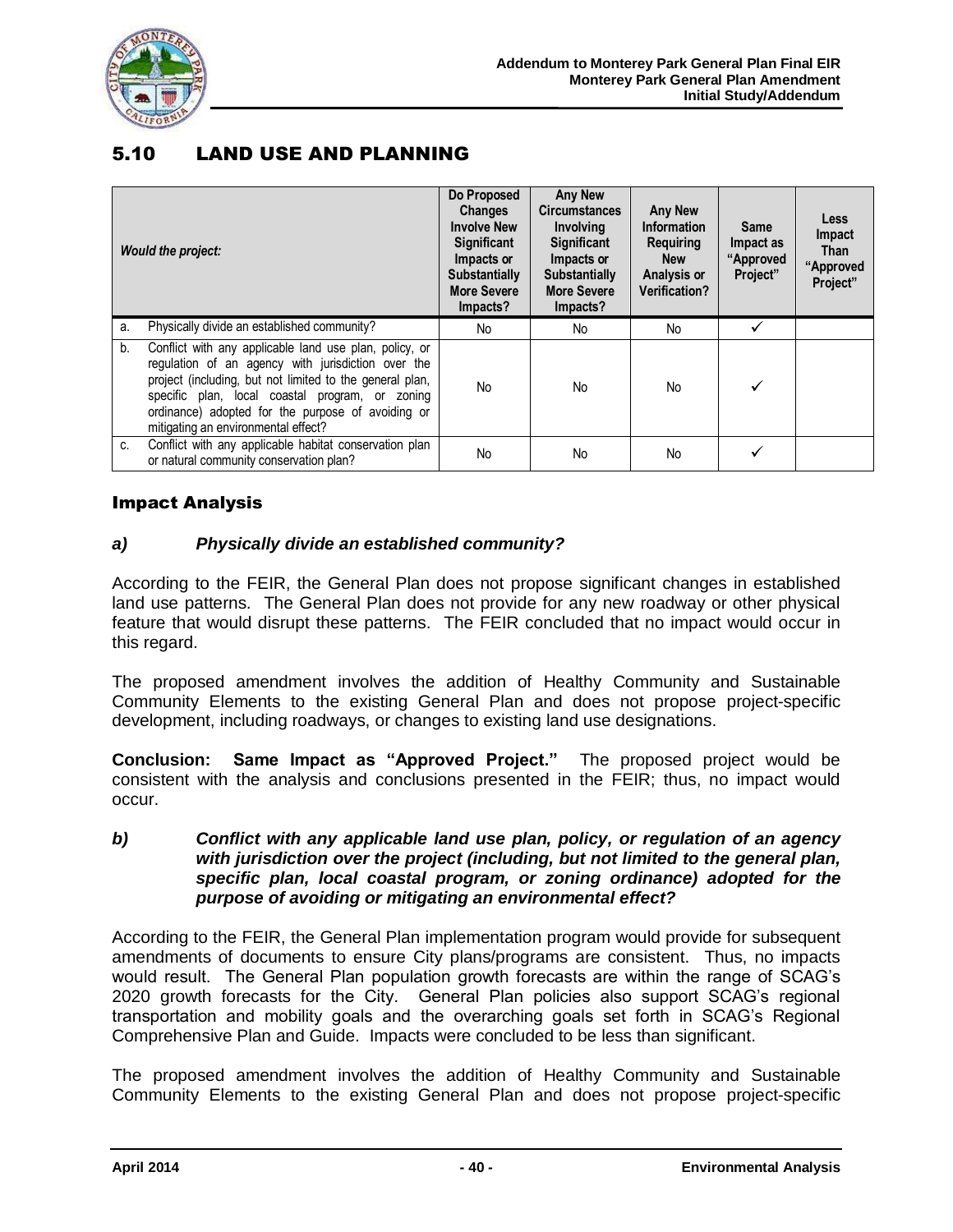

development. The proposed elements would be consistent with existing General Plan Elements. Further, the proposed elements would not allow for additional growth beyond what was identified and analyzed in the FEIR. The proposed elements would support SCAG's overarching goals related to reducing vehicle miles traveled, encouraging alternative forms of transportation, and reducing energy consumption.

**Conclusion: Same Impact as "Approved Project."** The proposed project would be consistent with the analysis and conclusions presented in the FEIR; thus, impacts would remain less than significant.

#### *c) Conflict with any applicable habitat conservation plan or natural community conservation plan?*

As stated in the FEIR, Monterey Park does not contain any unique habitat, and no natural community conservation plan applies to any part of the City. Therefore, the FEIR concluded that no impact would occur in this regard.

The proposed amendment would not result in modifications to the General Plan study area that would involve areas subject to a habitat conservation plan or natural community conservation plan.

**Conclusion: Same Impact as "Approved Project."** The proposed project would be consistent with the analysis and conclusions presented in the FEIR; thus, no impact would occur.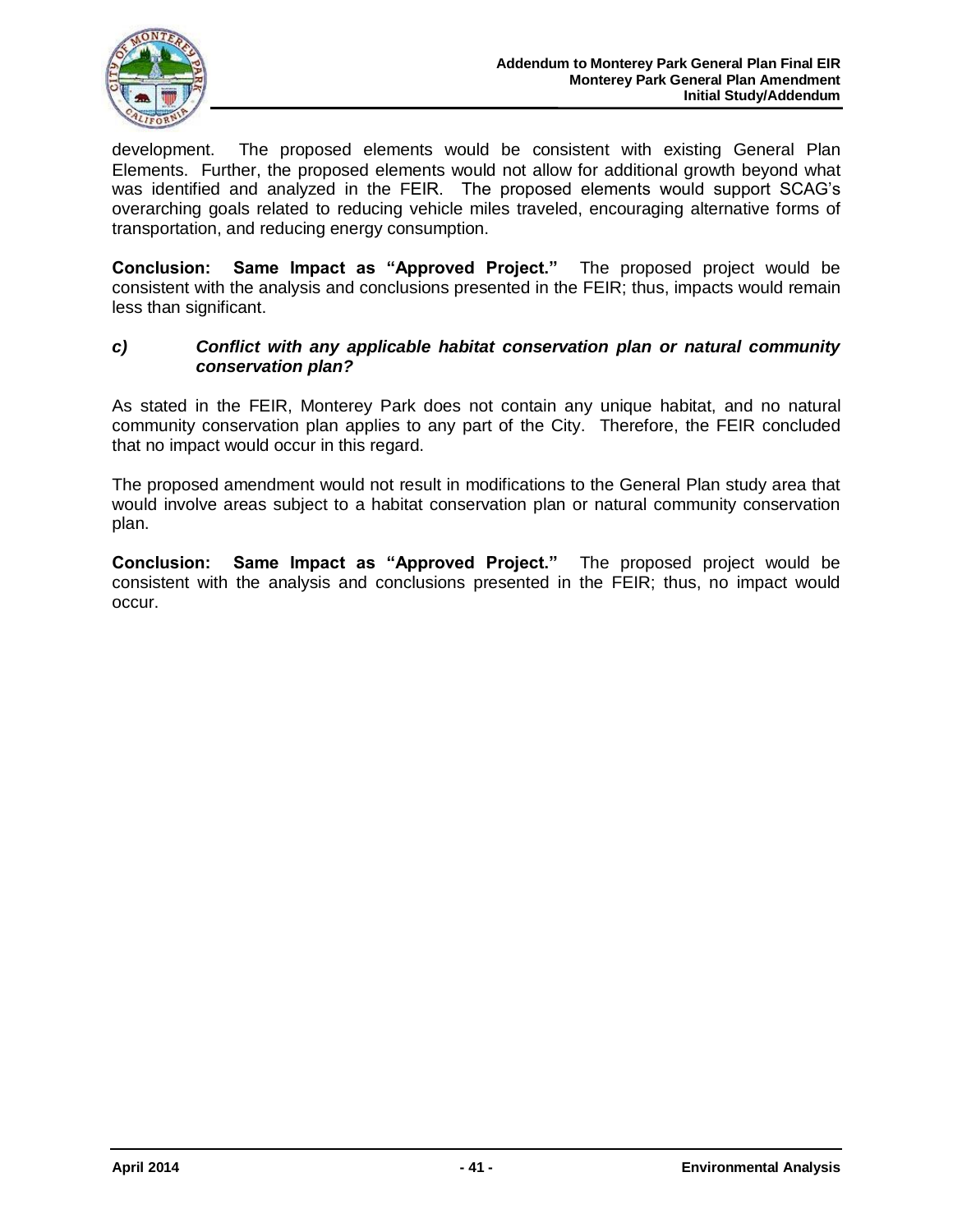

# 5.11 MINERAL RESOURCES

|    | <b>Would the project:</b>                                                                                                                                                | Do Proposed<br><b>Changes</b><br><b>Involve New</b><br><b>Significant</b><br>Impacts or<br><b>Substantially</b><br><b>More Severe</b><br>Impacts? | <b>Any New</b><br><b>Circumstances</b><br><b>Involving</b><br>Significant<br>Impacts or<br><b>Substantially</b><br><b>More Severe</b><br>Impacts? | <b>Any New</b><br><b>Information</b><br><b>Requiring</b><br><b>New</b><br>Analysis or<br><b>Verification?</b> | <b>Same</b><br>Impact as<br>"Approved<br>Project" | <b>Less</b><br>Impact<br><b>Than</b><br>"Approved<br>Project" |
|----|--------------------------------------------------------------------------------------------------------------------------------------------------------------------------|---------------------------------------------------------------------------------------------------------------------------------------------------|---------------------------------------------------------------------------------------------------------------------------------------------------|---------------------------------------------------------------------------------------------------------------|---------------------------------------------------|---------------------------------------------------------------|
| a. | Result in the loss of availability of a known mineral<br>resource that would be of value to the region and the<br>residents of the state?                                | No                                                                                                                                                | No                                                                                                                                                | No                                                                                                            |                                                   |                                                               |
| b. | Result in the loss of availability of a locally-important<br>mineral resource recovery site delineated on a local<br>general plan, specific plan or other land use plan? | No                                                                                                                                                | No                                                                                                                                                | N <sub>o</sub>                                                                                                |                                                   |                                                               |

### Impact Analysis

*a) Result in the loss of availability of a known mineral resource that would be of value to the region and the residents of the state?*

#### *b) Result in the loss of availability of a locally-important mineral resource recovery site delineated on a local general plan, specific plan or other land use plan?*

The FEIR concluded that no impact associated with the loss of known mineral resources or a locally-important mineral resource recovery site would occur, as no mineral resources occur within the City.

The proposed amendment would not result in modifications to the General Plan study area that would involve areas with known mineral resources or locally-important mineral resource recovery sites not previously considered in the FEIR.

**Conclusion: Same Impact as "Approved Project."** The proposed project would be consistent with the analysis and conclusions presented in the FEIR; thus, no impact would occur.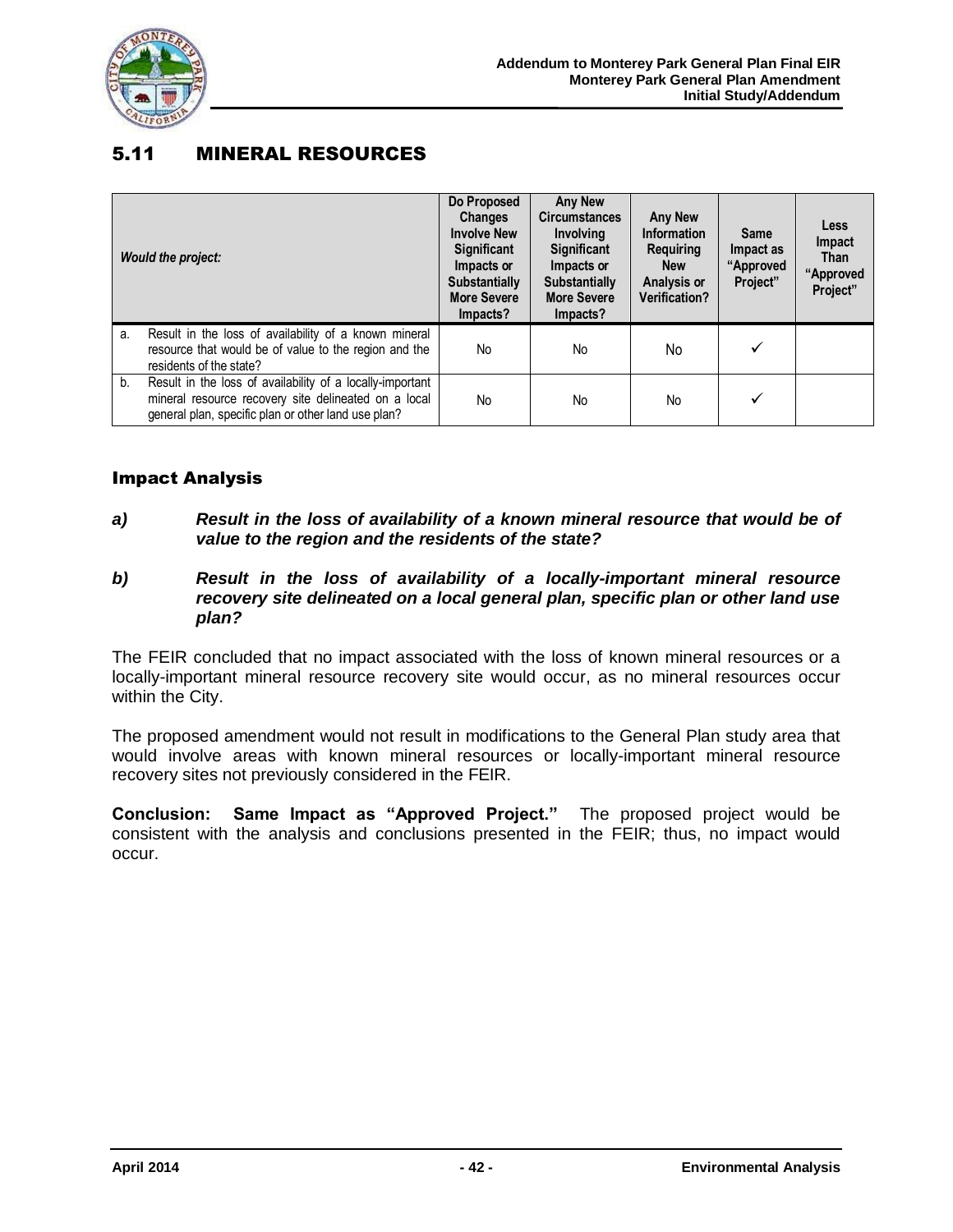

# 5.12 NOISE

|         | <b>Would the project:</b>                                                                                                                                                                                                                                                    | Do Proposed<br><b>Changes</b><br><b>Involve New</b><br><b>Significant</b><br>Impacts or<br><b>Substantially</b><br><b>More Severe</b><br>Impacts? | <b>Any New</b><br><b>Circumstances</b><br><b>Involving</b><br><b>Significant</b><br>Impacts or<br><b>Substantially</b><br><b>More Severe</b><br>Impacts? | <b>Any New</b><br>Information<br><b>Requiring</b><br><b>New</b><br>Analysis or<br><b>Verification?</b> | <b>Same</b><br>Impact as<br>"Approved<br>Project" | <b>Less</b><br>Impact<br><b>Than</b><br>"Approved<br>Project" |
|---------|------------------------------------------------------------------------------------------------------------------------------------------------------------------------------------------------------------------------------------------------------------------------------|---------------------------------------------------------------------------------------------------------------------------------------------------|----------------------------------------------------------------------------------------------------------------------------------------------------------|--------------------------------------------------------------------------------------------------------|---------------------------------------------------|---------------------------------------------------------------|
| a.      | Exposure of persons to or generation of noise levels in<br>excess of standards established in the local general<br>plan or noise ordinance, or applicable standards of<br>other agencies?                                                                                    | <b>No</b>                                                                                                                                         | No                                                                                                                                                       | N <sub>o</sub>                                                                                         | ✓                                                 |                                                               |
| b.      | Exposure of persons to or generation of excessive<br>groundborne vibration or groundborne noise levels?                                                                                                                                                                      | No                                                                                                                                                | No                                                                                                                                                       | <b>No</b>                                                                                              | ✓                                                 |                                                               |
| $C_{1}$ | A substantial permanent increase in ambient noise<br>levels in the project vicinity above levels existing<br>without the project?                                                                                                                                            | <b>No</b>                                                                                                                                         | No                                                                                                                                                       | No.                                                                                                    |                                                   |                                                               |
| d.      | A substantial temporary or periodic increase in ambient<br>noise levels in the project vicinity above levels existing<br>without the project?                                                                                                                                | No                                                                                                                                                | No                                                                                                                                                       | No.                                                                                                    |                                                   |                                                               |
| е.      | For a project located within an airport land use plan or,<br>where such a plan has not been adopted, within two<br>miles of a public airport or public use airport, would the<br>project expose people residing or working in the project<br>area to excessive noise levels? | <b>No</b>                                                                                                                                         | <b>No</b>                                                                                                                                                | <b>No</b>                                                                                              |                                                   |                                                               |
| f.      | For a project within the vicinity of a private airstrip,<br>would the project expose people residing or working in<br>the project area to excessive noise levels?                                                                                                            | No                                                                                                                                                | No                                                                                                                                                       | N <sub>o</sub>                                                                                         |                                                   |                                                               |

### Impact Analysis

#### *a) Exposure of persons to or generation of noise levels in excess of standards established in the local general plan or noise ordinance, or applicable standards of other agencies?*

The FEIR determined that compliance with the noise regulations in the MPMC and related regulations would mitigate construction noise to a less than significant level. The FEIR concluded that implementation of the General Plan goals and policies would avoid stationary source noise impacts on sensitive uses, resulting in a less than significant impact in this regard. However, operational vehicular traffic noise was determined to result in a significant increase in noise levels along Potrero Grande Drive between Markland Drive and Arroyo Drive. Operational Impacts to residences were concluded to be significant and unavoidable.

The proposed amendment involves the addition of Healthy Community and Sustainable Community Elements to the existing General Plan and does not propose project-specific development or modifications to the boundaries of the General Plan study area. As a result, the proposed amendment would not increase traffic noise (the proposed project would not generate any traffic) or create new stationary noise sources. The existing General Plan goals and policies would also ensure that noise levels comply with the City's standards.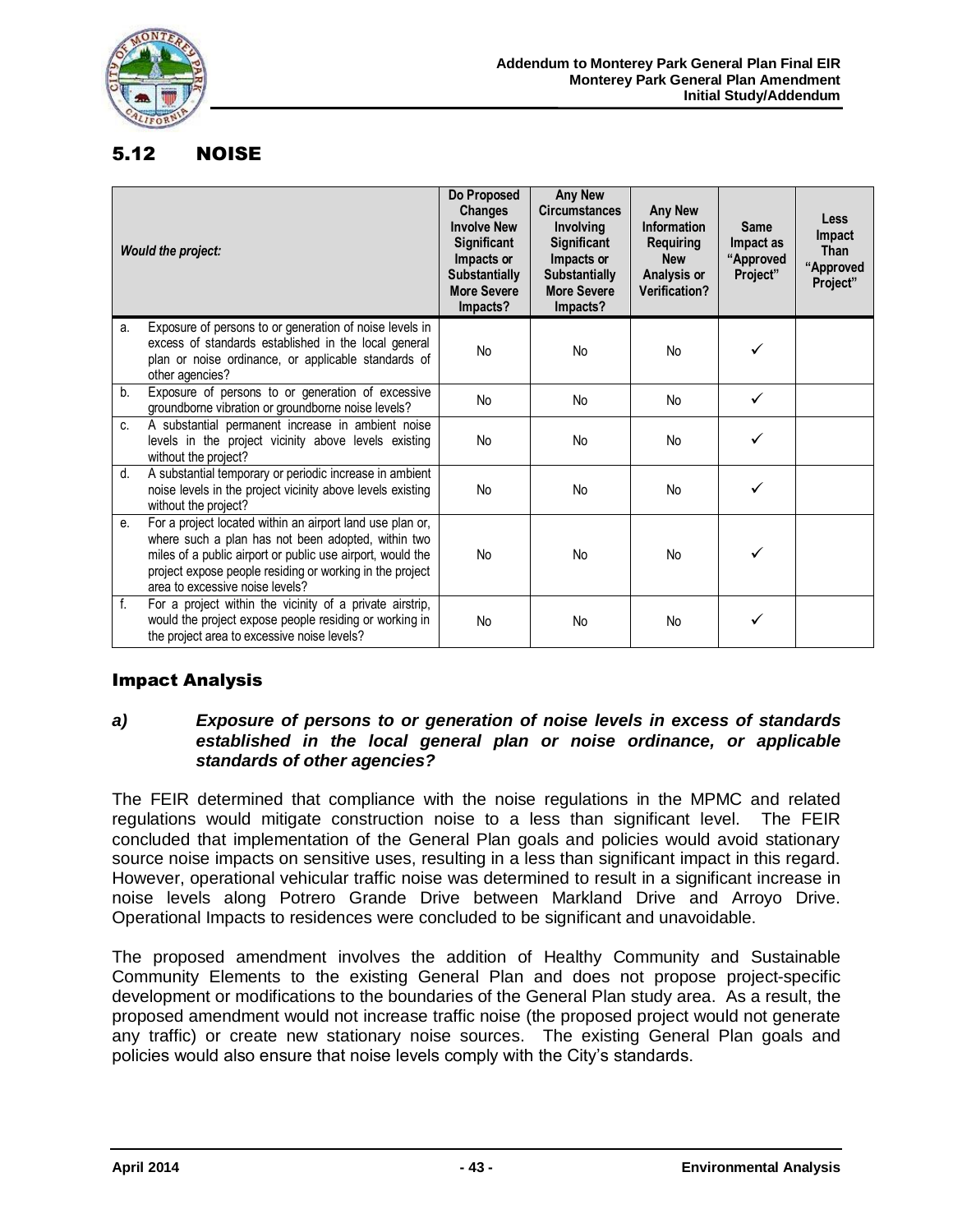

**Conclusion: Same Impact as "Approved Project."** The proposed project would be consistent with the analysis and conclusions presented in the FEIR and would result in no greater impacts than previously identified.

#### *b) Exposure of persons to or generation of excessive groundborne vibration or groundborne noise levels?*

#### *d) A substantial temporary or periodic increase in ambient noise levels in the project vicinity above levels existing without the project?*

According to the FEIR, no major sources of groundborne vibration or noise occur in the City. The Monterey Pass Road industrial area largely contains light industrial uses such as food export/import and clothing-related industries that do not create groundborne vibrations or excessive exterior noise. Zoning regulations generally prohibit more intensive industrial businesses. Impacts were concluded to be less than significant.

The proposed amendment does not involve project-specific development. Thus, the proposed project would not expose persons to or generate excessive groundborne vibration or groundborne noise levels. Further, the proposed amendment would not modify existing land uses or zoning regulations that prohibit more intensive industrial businesses within the City.

**Conclusion: Same Impact as "Approved Project."** The proposed project would be consistent with the analysis and conclusions presented in the FEIR; thus, impacts would remain less than significant.

#### *c) A substantial permanent increase in ambient noise levels in the project vicinity above levels existing without the project?*

Refer to Impact Statement 5.12(a), above. The FEIR determined that operational vehicular traffic noise would result in a significant increase in noise levels along Potrero Grande Drive between Markland Drive and Arroyo Drive. The proposed amendment would not generate any traffic and would not contribute to this impact.

**Conclusion: Same Impact as "Approved Project."** The proposed project would be consistent with the analysis and conclusions presented in the FEIR and would result in no greater impacts than previously identified.

- *e) For a project located within an airport land use plan or, where such a plan has not been adopted, within two miles of a public airport or public use airport, would the project expose people residing or working in the project area to excessive noise levels?*
- *f) For a project within the vicinity of a private airstrip, would the project expose people residing or working in the project area to excessive noise levels?*

According to the FEIR, the City is not located within an airport land use plan, within two miles of a public airport, or within the vicinity of a private airstrip. Therefore, the FEIR concluded that no impact would occur in this regard.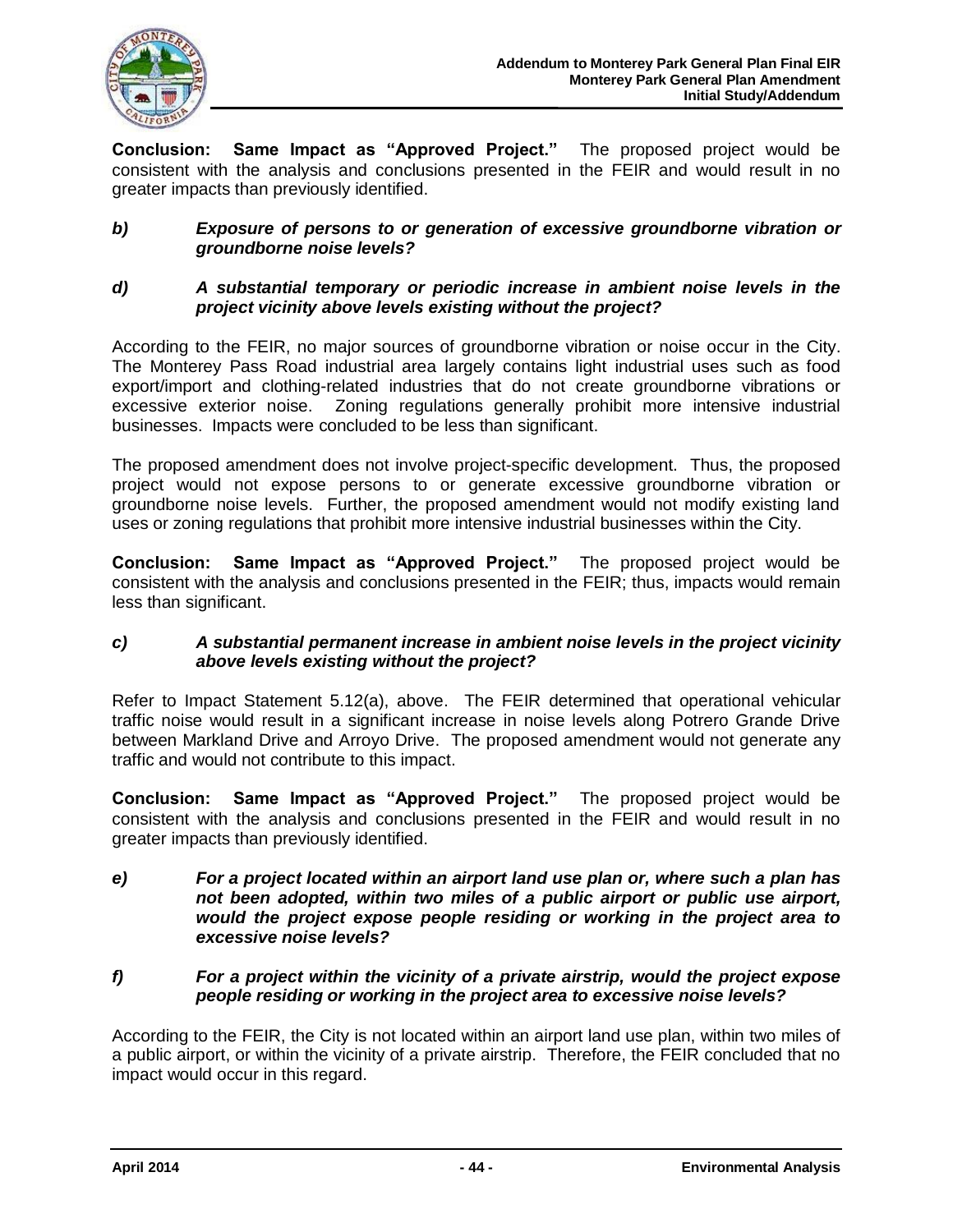

The proposed amendment would not result in modifications to the General Plan study area that would involve areas located within an airport land use plan, within two miles of a public airport, or within the vicinity of a private airstrip.

**Conclusion: Same Impact as "Approved Project."** The proposed project would be consistent with the analysis and conclusions presented in the FEIR; thus, no impact would occur.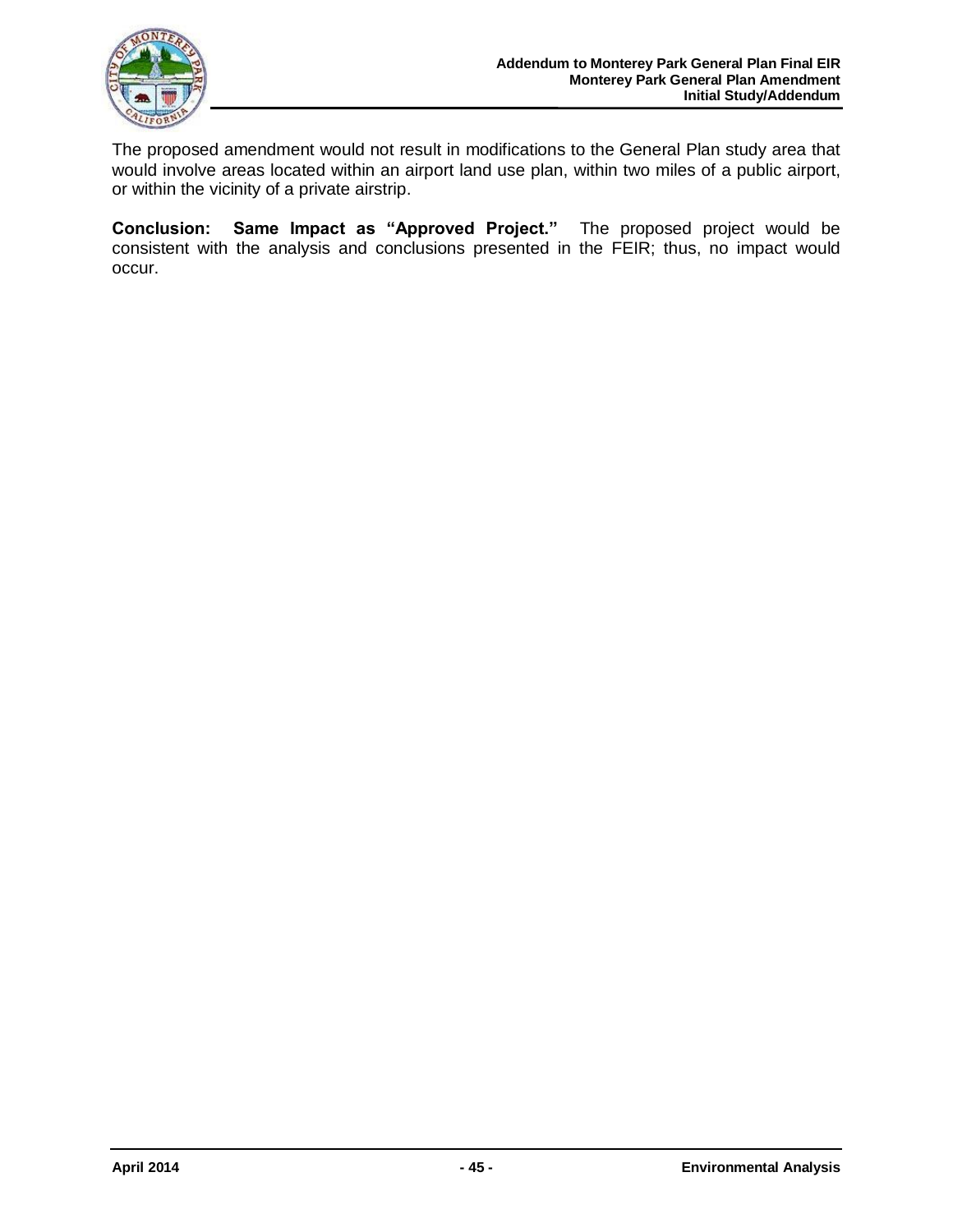

# 5.13 POPULATION AND HOUSING

|    | <b>Would the project:</b>                                                                                                                                                                                          | <b>Do Proposed</b><br><b>Changes</b><br><b>Involve New</b><br><b>Significant</b><br>Impacts or<br><b>Substantially</b><br><b>More Severe</b><br>Impacts? | <b>Any New</b><br><b>Circumstances</b><br><b>Involving</b><br><b>Significant</b><br>Impacts or<br><b>Substantially</b><br><b>More Severe</b><br>Impacts? | <b>Any New</b><br><b>Information</b><br><b>Requiring</b><br><b>New</b><br>Analysis or<br><b>Verification?</b> | <b>Same</b><br>Impact as<br>"Approved<br>Project" | <b>Less</b><br>Impact<br><b>Than</b><br>"Approved<br>Project" |
|----|--------------------------------------------------------------------------------------------------------------------------------------------------------------------------------------------------------------------|----------------------------------------------------------------------------------------------------------------------------------------------------------|----------------------------------------------------------------------------------------------------------------------------------------------------------|---------------------------------------------------------------------------------------------------------------|---------------------------------------------------|---------------------------------------------------------------|
| a. | Induce substantial population growth in an area, either<br>directly (for example, by proposing new homes and<br>businesses) or indirectly (for example,<br>throuah<br>extension of roads or other infrastructure)? | N <sub>o</sub>                                                                                                                                           | No                                                                                                                                                       | No                                                                                                            |                                                   |                                                               |
| b. | Displace substantial numbers of existing housing.<br>necessitating the construction of replacement housing<br>elsewhere?                                                                                           | No                                                                                                                                                       | No                                                                                                                                                       | No                                                                                                            |                                                   |                                                               |
| C. | Displace substantial numbers of people, necessitating<br>the construction of replacement housing elsewhere?                                                                                                        | No                                                                                                                                                       | No                                                                                                                                                       | No                                                                                                            |                                                   |                                                               |

#### Impact Analysis

#### *a) Induce substantial population growth in an area, either directly (for example, by proposing new homes and businesses) or indirectly (for example, through extension of roads or other infrastructure)?*

According to the FEIR, the City's projected population increase associated with implementation of the General Plan would be slightly higher than projected for the subregion. The growth rate reflects a continuance of the relatively modest growth pattern and largely built-out character of the City. The General Plan is supportive of regional growth management goals and objectives and will provide opportunities for housing and employment-generating development. Impacts were concluded to be less than significant.

The proposed amendment involves the addition of Healthy Community and Sustainable Community Elements to the existing General Plan and does not propose project-specific development or changes to existing land use designations. The proposed amendment would not induce population growth within the City.

**Conclusion: Same Impact as "Approved Project."** The proposed project would be consistent with the analysis and conclusions presented in the FEIR; thus, impacts would remain less than significant.

#### *b) Displace substantial numbers of existing housing, necessitating the construction of replacement housing elsewhere?*

#### *c) Displace substantial numbers of people, necessitating the construction of replacement housing elsewhere?*

According to the FEIR, the General Plan would facilitate new housing largely within the proposed mixed-use land use categories near activity centers. General Plan policies preserve existing neighborhoods, and thus would not result in displacement of existing homes or people.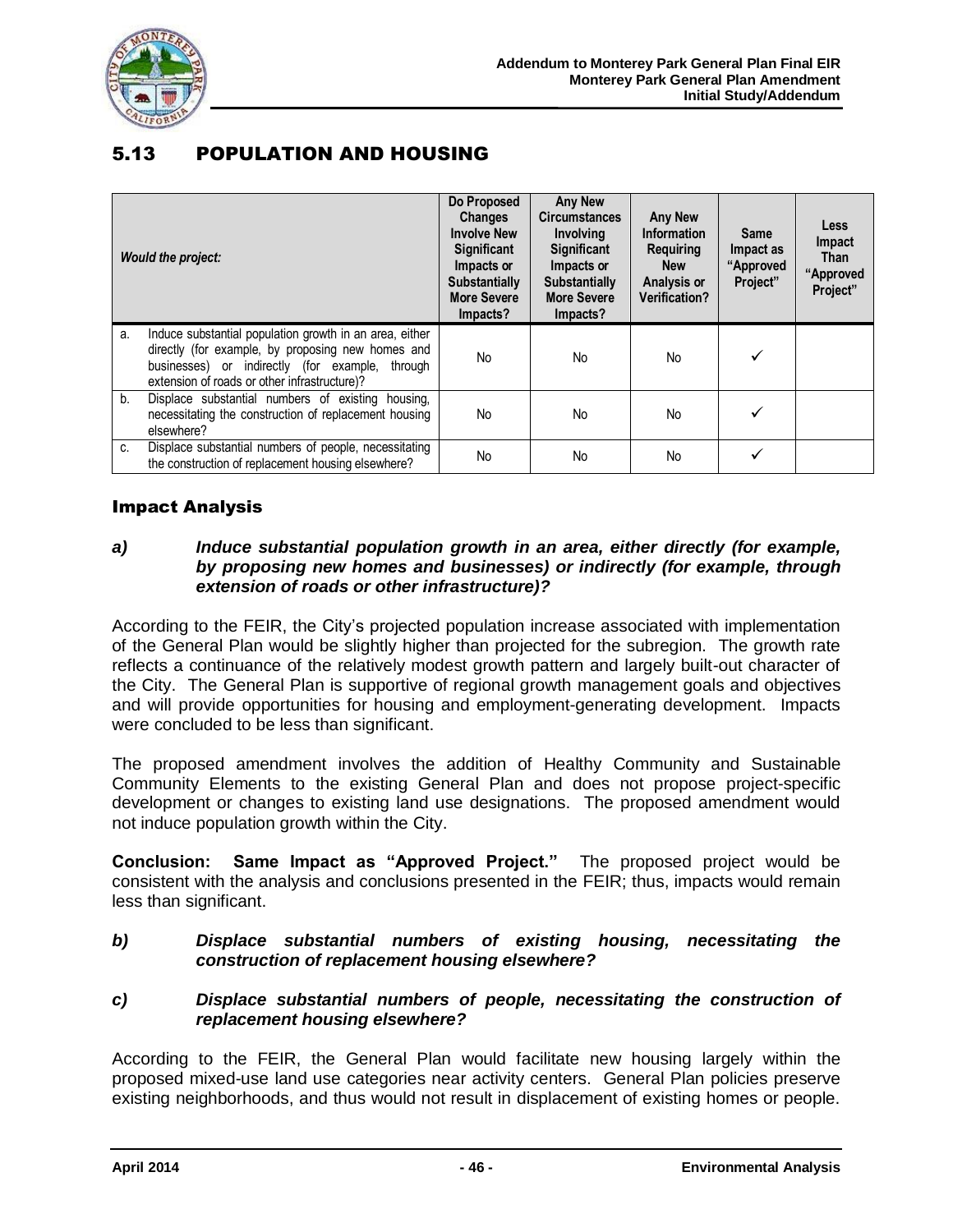

Direction provided in the General Plan for new housing and population growth would result in a less than significant impact.

The proposed amendment involves the addition of Healthy Community and Sustainable Community Elements to the existing General Plan and does not propose project-specific development or changes to existing land use designations. The proposed amendment would not displace existing housing or people.

**Conclusion: Same Impact as "Approved Project."** The proposed project would be consistent with the analysis and conclusions presented in the FEIR; thus, impacts would remain less than significant.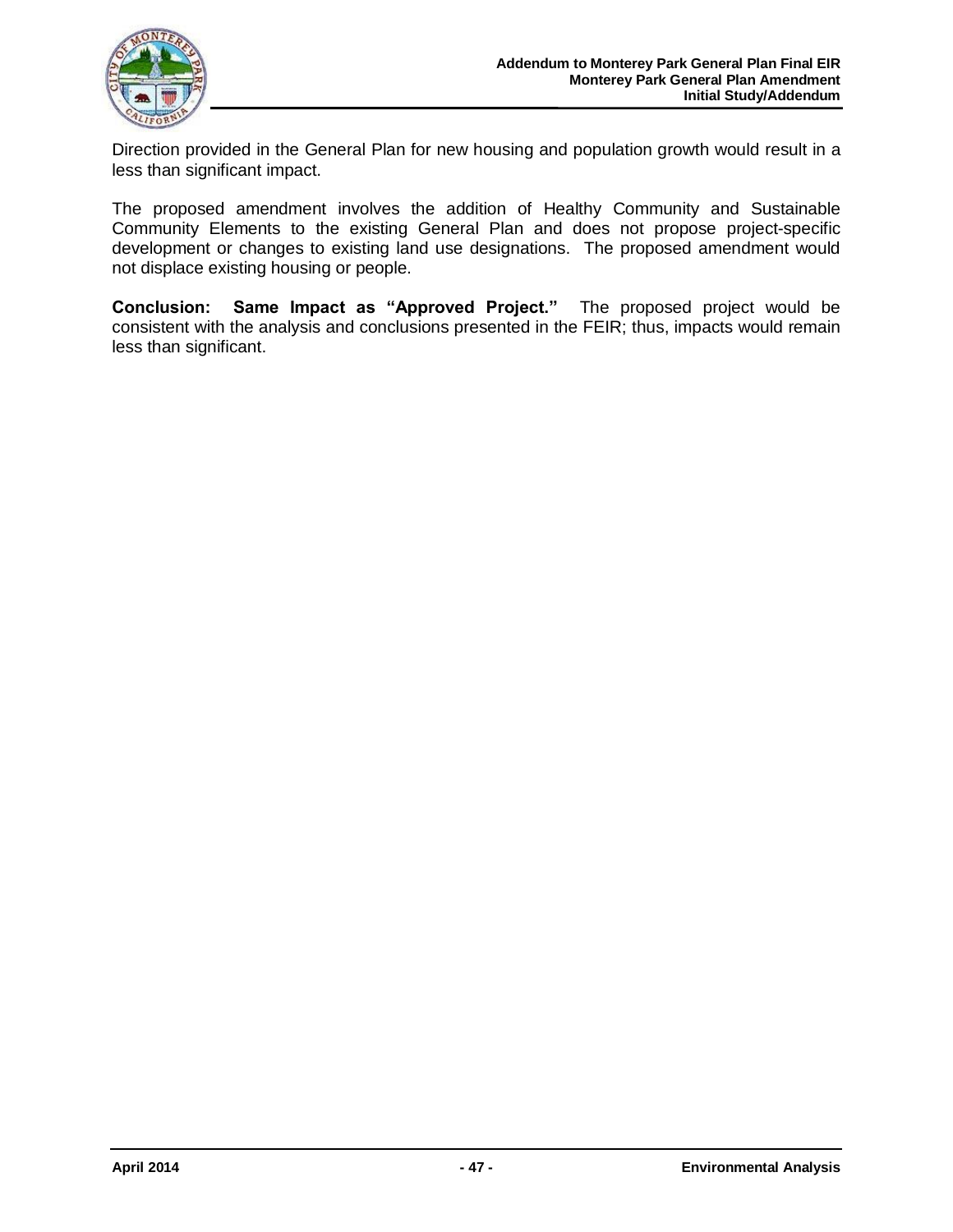

# 5.14 PUBLIC SERVICES

| <b>Would the project:</b>                                                                                                                                                                                                                                                                                                                                                                                                                           | Do Proposed<br><b>Changes</b><br><b>Involve New</b><br><b>Significant</b><br>Impacts or<br><b>Substantially</b><br><b>More Severe</b><br>Impacts? | <b>Any New</b><br><b>Circumstances</b><br><b>Involving</b><br><b>Significant</b><br>Impacts or<br><b>Substantially</b><br><b>More Severe</b><br>Impacts? | <b>Any New</b><br><b>Information</b><br><b>Requiring</b><br><b>New</b><br>Analysis or<br><b>Verification?</b> | Same<br>Impact as<br>"Approved<br>Project" | <b>Less</b><br>Impact<br>Than<br>"Approved<br>Project" |
|-----------------------------------------------------------------------------------------------------------------------------------------------------------------------------------------------------------------------------------------------------------------------------------------------------------------------------------------------------------------------------------------------------------------------------------------------------|---------------------------------------------------------------------------------------------------------------------------------------------------|----------------------------------------------------------------------------------------------------------------------------------------------------------|---------------------------------------------------------------------------------------------------------------|--------------------------------------------|--------------------------------------------------------|
| Would the project result in substantial adverse physical<br>a.<br>impacts associated with the provision of new or<br>physically altered governmental facilities, need for new<br>or physically altered governmental facilities, the<br>construction of which could cause significant<br>environmental impacts, in order to maintain acceptable<br>service ratios, response times or other performance<br>objectives for any of the public services: |                                                                                                                                                   |                                                                                                                                                          |                                                                                                               |                                            |                                                        |
| Fire protection?<br>1)                                                                                                                                                                                                                                                                                                                                                                                                                              | No                                                                                                                                                | No                                                                                                                                                       | No.                                                                                                           | ✓                                          |                                                        |
| 2)<br>Police protection?                                                                                                                                                                                                                                                                                                                                                                                                                            | No.                                                                                                                                               | No                                                                                                                                                       | No.                                                                                                           |                                            |                                                        |
| 3)<br>Schools?                                                                                                                                                                                                                                                                                                                                                                                                                                      | No                                                                                                                                                | No                                                                                                                                                       | No.                                                                                                           |                                            |                                                        |
| 4)<br>Parks?                                                                                                                                                                                                                                                                                                                                                                                                                                        | No                                                                                                                                                | No                                                                                                                                                       | No                                                                                                            | ✓                                          |                                                        |
| 5)<br>Other public facilities?                                                                                                                                                                                                                                                                                                                                                                                                                      | No                                                                                                                                                | No                                                                                                                                                       | No                                                                                                            |                                            |                                                        |

### Impact Analysis

- *a) Would the project result in substantial adverse physical impacts associated with the provision of new or physically altered governmental facilities, need for new or physically altered governmental facilities, the construction of which could cause significant environmental impacts, in order to maintain acceptable service ratios, response times or other performance objectives for any of the public services:*
- *1) Fire protection?*
- *3) Police protection?*

### *5) Other public facilities?*

According to the FEIR, current fire and police staffing and equipment are sufficient to meet City needs. The gradual population increase with General Plan implementation would incrementally increase demand for fire and police services. The General Plan Safety and Community Services Element includes goals and policies to minimize impact on fire and police services. General Plan policies and existing regulations would sufficiently address fire and police protection. Impacts would be less than significant.

The proposed amendment involves the addition of Healthy Community and Sustainable Community Elements to the existing General Plan and does not propose project-specific development or changes to existing land use designations that would allow for additional growth beyond what was identified and analyzed in the FEIR.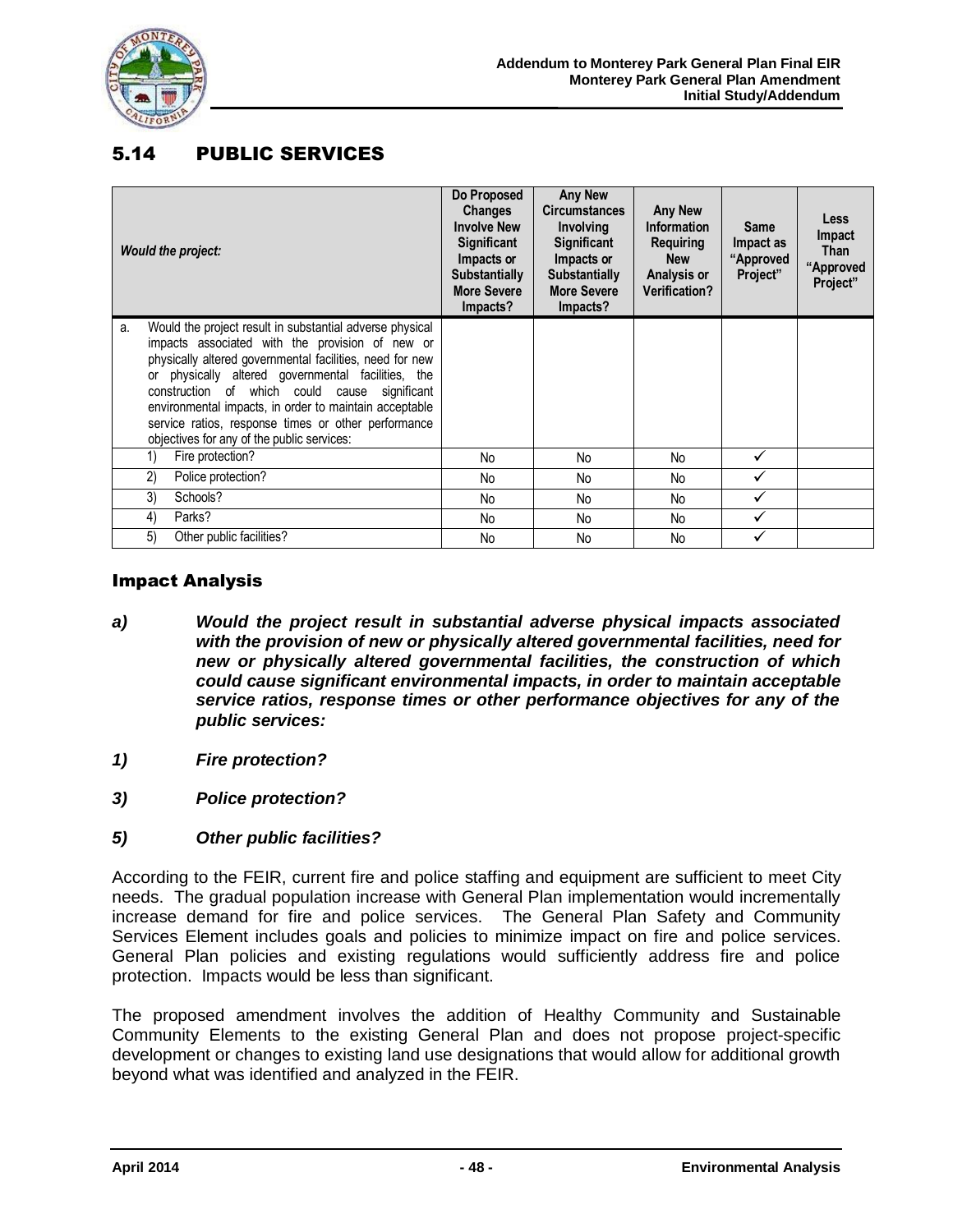

**Conclusion: Same Impact as "Approved Project."** The proposed project would be consistent with the analysis and conclusions presented in the FEIR; thus, impacts would remain less than significant.

#### *3) Schools?*

The FEIR concluded that impacts to schools would be less than significant. The effects of construction and operation of additional school facilities would be evaluated by each school district when planning for new or rehabilitated schools. The City would work the school districts to facilitate collection of school impact fees.

The proposed amendment involves the addition of Healthy Community and Sustainable Community Elements to the existing General Plan and does not propose project-specific development or changes to existing land use designations that would allow for additional growth beyond what was identified and analyzed in the FEIR.

**Conclusion: Same Impact as "Approved Project."** The proposed project would be consistent with the analysis and conclusions presented in the FEIR; thus, impacts would remain less than significant.

#### *4) Parks?*

Refer to Impact Statements 5.15(a) and 5.15(b), which concluded impacts were less than significant.

**Conclusion: Same Impact as "Approved Project."** The proposed project would be consistent with the analysis and conclusions presented in the FEIR; thus, impacts would remain less than significant.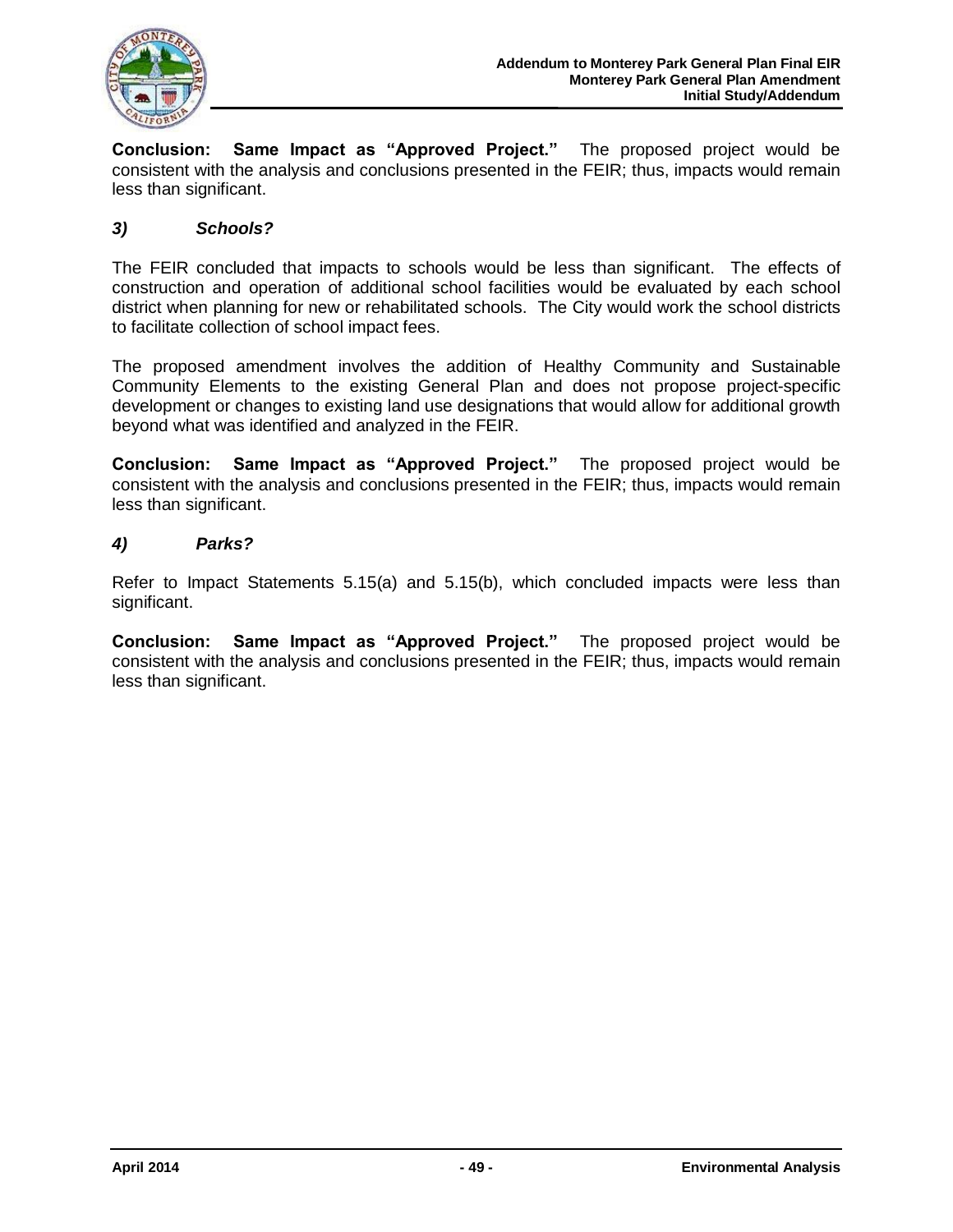

# 5.15 RECREATION

|    | <b>Would the project:</b>                                                                                                                                                                                            | Do Proposed<br><b>Changes</b><br><b>Involve New</b><br><b>Significant</b><br>Impacts or<br><b>Substantially</b><br><b>More Severe</b><br>Impacts? | <b>Any New</b><br><b>Circumstances</b><br><b>Involving</b><br><b>Significant</b><br>Impacts or<br><b>Substantially</b><br><b>More Severe</b><br>Impacts? | <b>Any New</b><br><b>Information</b><br>Requiring<br><b>New</b><br>Analysis or<br><b>Verification?</b> | <b>Same</b><br>Impact as<br>"Approved<br>Project" | <b>Less</b><br>Impact<br><b>Than</b><br>"Approved<br>Project" |
|----|----------------------------------------------------------------------------------------------------------------------------------------------------------------------------------------------------------------------|---------------------------------------------------------------------------------------------------------------------------------------------------|----------------------------------------------------------------------------------------------------------------------------------------------------------|--------------------------------------------------------------------------------------------------------|---------------------------------------------------|---------------------------------------------------------------|
| a. | Would the project increase the use of existing<br>neighborhood and regional parks or other recreational<br>facilities such that substantial physical deterioration of<br>the facility would occur or be accelerated? | No                                                                                                                                                | No                                                                                                                                                       | N <sub>o</sub>                                                                                         |                                                   |                                                               |
| b. | Does the project include recreational facilities or<br>require the construction or expansion of recreational<br>facilities which might have an adverse physical effect<br>on the environment?                        | No                                                                                                                                                | No                                                                                                                                                       | N <sub>o</sub>                                                                                         |                                                   |                                                               |

### Impact Analysis

*a) Would the project increase the use of existing neighborhood and regional parks or other recreational facilities such that substantial physical deterioration of the facility would occur or be accelerated?*

#### *b) Does the project include recreational facilities or require the construction or*  expansion of recreational facilities which might have an adverse physical *effect on the environment?*

According to the FEIR, residents of Monterey Park are well-served by the existing park system. Additional acreage for open space, parks, and other recreational facilities is included in the General Plan Land Use Plan Map. Goals in the General Plan Resources Element would optimize use of established parks and facilities and create additional passive recreation opportunities. Construction of new recreational facilities would follow regulations for new development and design guidelines in the General Plan. Impacts were concluded to be less than significant.

The proposed amendment involves the addition of Healthy Community and Sustainable Community Elements to the existing General Plan and does not propose project-specific development or allow for additional growth beyond what was identified and analyzed in the FEIR. No changes to existing land use designations that promote open space, parks, and other recreational facilities are proposed. The Healthy Community Element includes goals and policies that promote active living and encourage recreational programs and activities, as well as the availability of parks for physical activity. Implementation of the policies would support and enhance the goals and policies within the General Plan Resources Element.

**Conclusion: Same Impact as "Approved Project."** The proposed project would be consistent with the analysis and conclusions presented in the FEIR; thus, impacts would remain less than significant.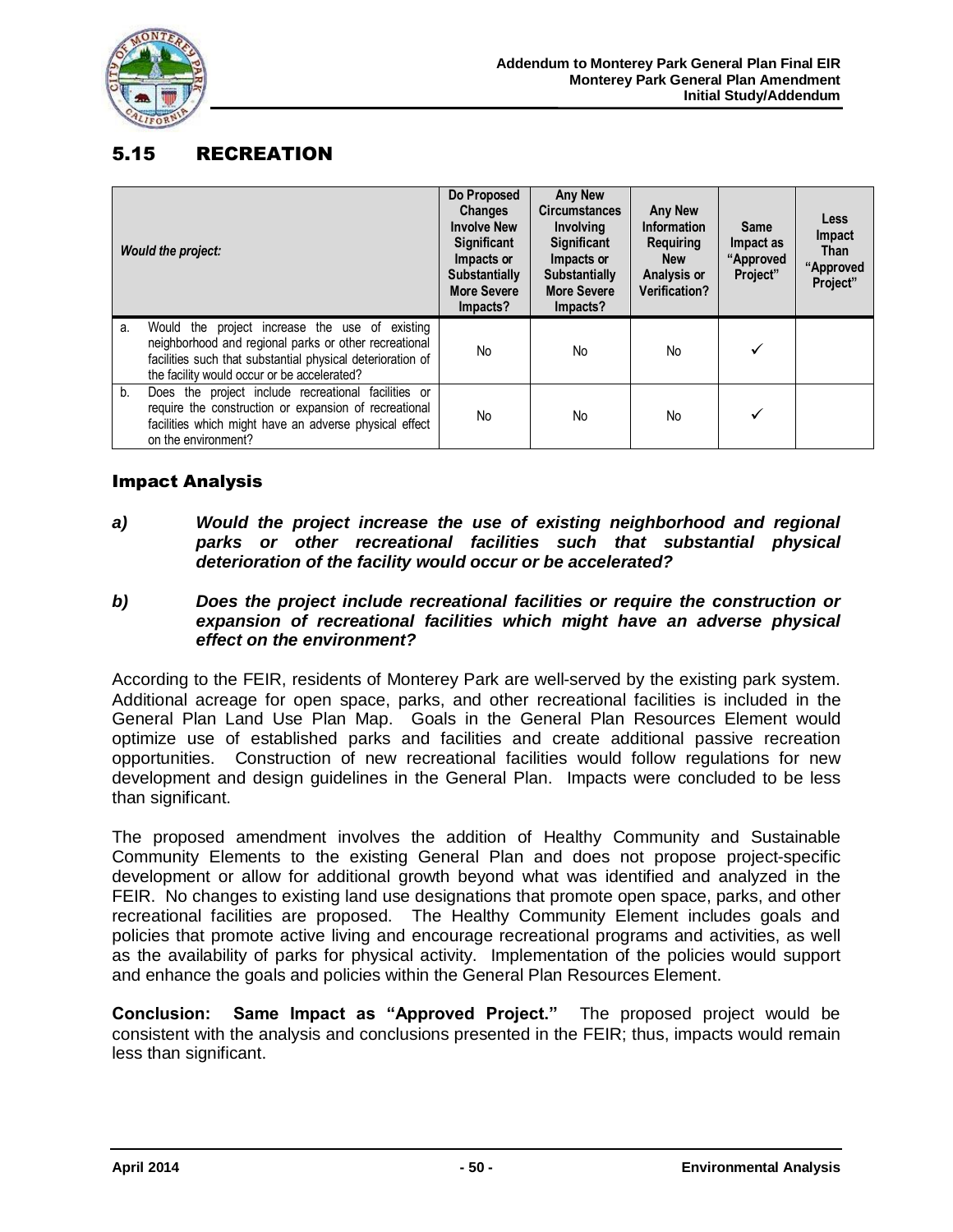

# 5.16 TRANSPORTATION/TRAFFIC

|    | <b>Would the project:</b>                                                                                                                                                                                                                                                                                                                                                                                                                          | Do Proposed<br><b>Changes</b><br><b>Involve New</b><br><b>Significant</b><br>Impacts or<br><b>Substantially</b><br><b>More Severe</b><br>Impacts? | <b>Any New</b><br><b>Circumstances</b><br>Involving<br><b>Significant</b><br>Impacts or<br><b>Substantially</b><br><b>More Severe</b><br>Impacts? | <b>Any New</b><br>Information<br><b>Requiring</b><br><b>New</b><br>Analysis or<br><b>Verification?</b> | <b>Same</b><br>Impact as<br>"Approved<br>Project" | <b>Less</b><br>Impact<br>Than<br>"Approved<br>Project" |
|----|----------------------------------------------------------------------------------------------------------------------------------------------------------------------------------------------------------------------------------------------------------------------------------------------------------------------------------------------------------------------------------------------------------------------------------------------------|---------------------------------------------------------------------------------------------------------------------------------------------------|---------------------------------------------------------------------------------------------------------------------------------------------------|--------------------------------------------------------------------------------------------------------|---------------------------------------------------|--------------------------------------------------------|
| a. | Conflict with an applicable plan, ordinance or policy<br>establishing measures of effectiveness for the<br>performance of the circulation system, taking into<br>account all modes of transportation including mass<br>transit and non-motorized travel and relevant<br>components of the circulation system, including but not<br>limited to intersections, streets, highways and<br>freeways, pedestrian and bicycle paths, and mass<br>transit? | No                                                                                                                                                | No                                                                                                                                                | No                                                                                                     | ✓                                                 |                                                        |
| b. | Conflict with an applicable congestion management<br>program, including, but not limited to level of service<br>standards and travel demand measures, or other<br>standards established by the county congestion<br>management agency for designated<br>roads or<br>highways?                                                                                                                                                                      | No                                                                                                                                                | No                                                                                                                                                | No                                                                                                     |                                                   |                                                        |
| C. | Result in a change in air traffic patterns, including<br>either an increase in traffic levels or a change in<br>location that results in substantial safety risks?                                                                                                                                                                                                                                                                                 | <b>No</b>                                                                                                                                         | <b>No</b>                                                                                                                                         | <b>No</b>                                                                                              | ✓                                                 |                                                        |
| d. | Substantially increase hazards due to a design feature<br>(e.g., sharp curves or dangerous intersections) or<br>incompatible uses (e.g., farm equipment)?                                                                                                                                                                                                                                                                                          | No                                                                                                                                                | No                                                                                                                                                | No                                                                                                     | ✓                                                 |                                                        |
| е. | Result in inadequate emergency access?                                                                                                                                                                                                                                                                                                                                                                                                             | <b>No</b>                                                                                                                                         | <b>No</b>                                                                                                                                         | <b>No</b>                                                                                              | $\checkmark$                                      |                                                        |
| f. | Conflict with adopted policies, plans, or programs<br>regarding public transit, bicycle, or pedestrian facilities,<br>or otherwise decrease the performance or safety of<br>such facilities.                                                                                                                                                                                                                                                       | <b>No</b>                                                                                                                                         | No                                                                                                                                                | No                                                                                                     |                                                   |                                                        |

At the time of certification of the FEIR, review of parking impacts was part of the required CEQA analysis. Effective March 18, 2010, the State adopted amendments to the *CEQA Guidelines* Appendix G that eliminated the review of parking impacts in CEQA documents (previous Appendix G question XV(f)). However, the FEIR concluded parking impacts were less than significant.

In addition, the March 18, 2010 amendments also modified the Transportation/Traffic questions in Appendix G, which are reflected above. The Initial Study and FEIR for the General Plan utilized the questions below for analysis and thresholds. Noted below is the current related question letter from the table above shown in parentheses ().

(a) Cause an increase in traffic which is substantial in relation to the existing traffic load and capacity of the street system (i.e., result in a substantial increase in either the number of vehicle trips, the volume to capacity ratio on roads, or congestion at intersections)? (*Question a*)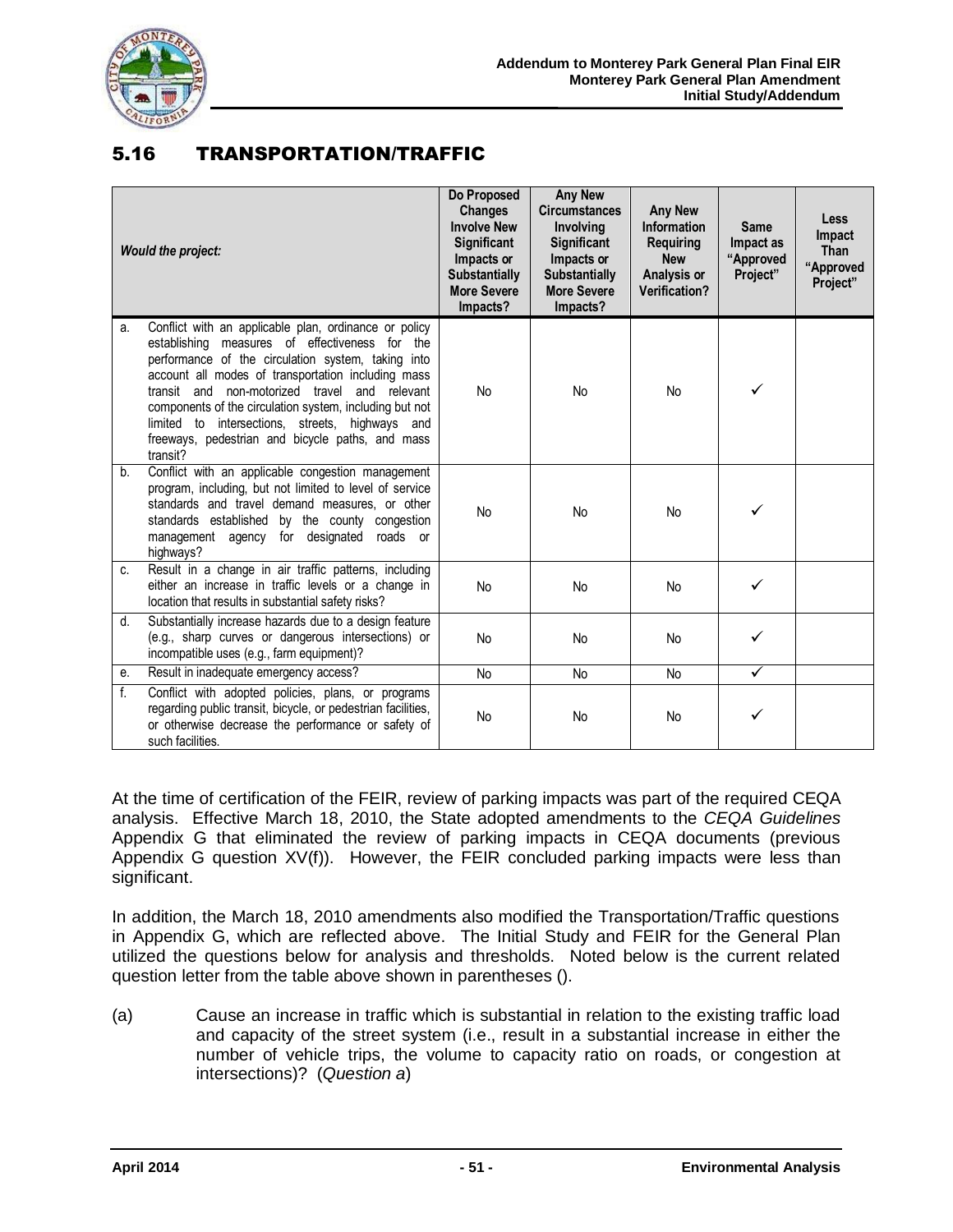

- (b) Exceed, either individually or cumulatively, a level of service standard established by the county congestion management agency for designated roads or highways? (*Question b*)
- (c) Result in a change in air traffic patterns, including either an increase in traffic levels or a change in location that results in substantial safety risks? (*Question c)*
- (d) Substantially increase hazards due to a design feature (e.g., sharp curves or dangerous intersections) or incompatible uses (e.g., farm equipment)? (*Question d*)
- (e) Result in inadequate emergency access? (*Question e*)
- (f) Result in inadequate parking capacity? (*Eliminated*)
- (g) Conflict with adopted policies, plans, or programs supporting alternative transportation (e.g., bus turnouts, bicycle racks)? (*Question f)*

#### Impact Analysis

- *a) Conflict with an applicable plan, ordinance or policy establishing measures of effectiveness for the performance of the circulation system, taking into account all modes of transportation including mass transit and non-motorized travel and relevant components of the circulation system, including but not limited to intersections, streets, highways and freeways, pedestrian and bicycle paths, and mass transit?*
- *b) Conflict with an applicable congestion management program, including, but not limited to level of service standards and travel demand measures, or other standards established by the county congestion management agency for designated roads or highways?*

According to the FEIR, buildout of the General Plan would result in the Atlantic Boulevard/Garvey Avenue and Garfield Avenue/Garvey Avenue intersections operating at an unacceptable level of service (LOS). Although implementation of mitigation would reduce impacts; impacts would remain significant and unavoidable. Additionally, the City cannot ensure implementation of identified improvements at the intersections of Garfield Avenue/Via Campo and Garfield Avenue/Pomona Boulevard. Therefore, these impacts are considered significant and unavoidable. Since no mitigation exists to reduce impacts on the I-10, I-710, and SR-60 freeways, impacts on these CMP facilities were concluded to be significant and unavoidable.

The proposed amendment does not involve project-specific development and would not allow for additional growth beyond what was identified and analyzed in the FEIR. Further, the proposed amendment would not limit the maximum amount of residential development and/or non-residential development anticipated to occur over the 20-year period analyzed as part of the FEIR. Therefore, significant and unavoidable impacts are anticipated to continue to occur at the identified intersections and CMP facilities with the proposed amendment.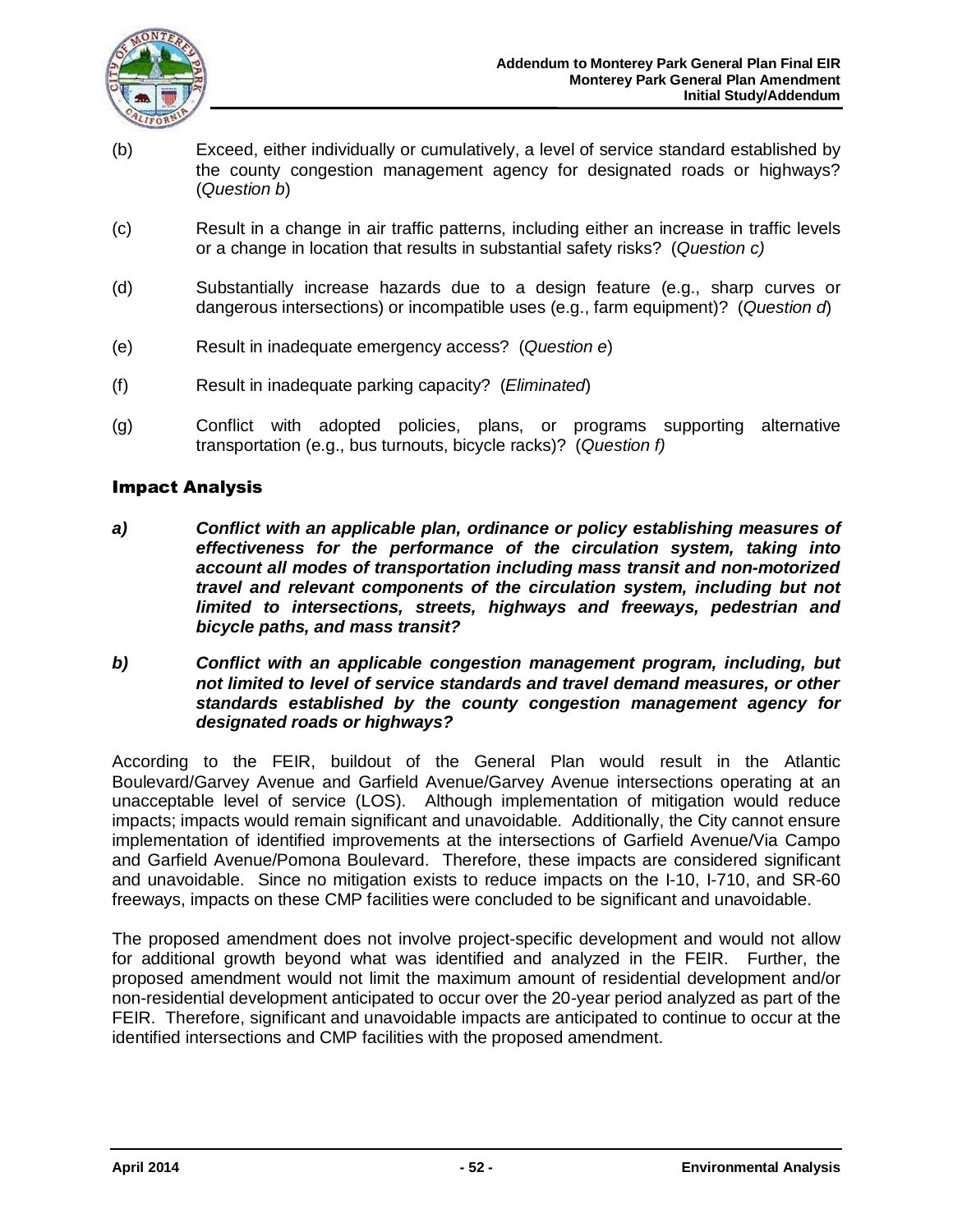

**Conclusion: Same Impact as "Approved Project."** The proposed project would be consistent with the analysis and conclusions presented in the FEIR and would result in no greater impacts than previously identified.

#### *c) Result in a change in air traffic patterns, including either an increase in traffic levels or a change in location that results in substantial safety risks?*

As stated in the FEIR, Monterey Park does not have an airport within the City limits, nor is it located within an airport land use plan.

The proposed amendment does not involve project-specific development or modifications to the boundaries of the General Plan study area that would involve airport land use areas not previously considered in the FEIR.

**Conclusion: Same Impact as "Approved Project."** The proposed project would be consistent with the analysis and conclusions presented in the FEIR; thus, no impacts would occur.

#### *d) Substantially increase hazards due to a design feature (e.g., sharp curves or dangerous intersections) or incompatible uses (e.g., farm equipment)?*

#### *e) Result in inadequate emergency access?*

As stated in the FEIR, the General Plan Land Use and Circulation Elements address design issues and land use compatibility. The Circulation Element introduces traffic calming measures and all new development anticipated by the General Plan would be subject to the Urban Design Plan and goals of the Circulation Element. These practices would minimize hazards due to design features or incompatible uses. In addition to the City's Emergency Response Plan, the Safety and Community Services Element calls for annual reviews by the City to assess response times and other indicators to ensure adequate fire and police protection. Impacts were concluded to be less than significant.

The proposed amendment does not involve project specific development and would not allow for additional growth beyond what was identified and analyzed in the FEIR. Additionally, the proposed amendment would not modify the Urban Design Plans or goals and policies of the Circulation and Safety and Community Services Elements.

**Conclusion: Same Impact as "Approved Project."** The proposed project would be consistent with the analysis and conclusions presented in the FEIR; thus, impacts would remain less than significant.

#### *f) Conflict with adopted policies, plans, or programs regarding public transit, bicycle, or pedestrian facilities, or otherwise decrease the performance or safety of such facilities?*

As stated in the FEIR, the General Plan Circulation Element includes goals and policies that address the use of public transit and alternative modes of transportation. The Circulation Element supports alternative and public transportation that will benefit the residents of Monterey Park. Therefore, the FEIR concluded that no impact would occur in this regard.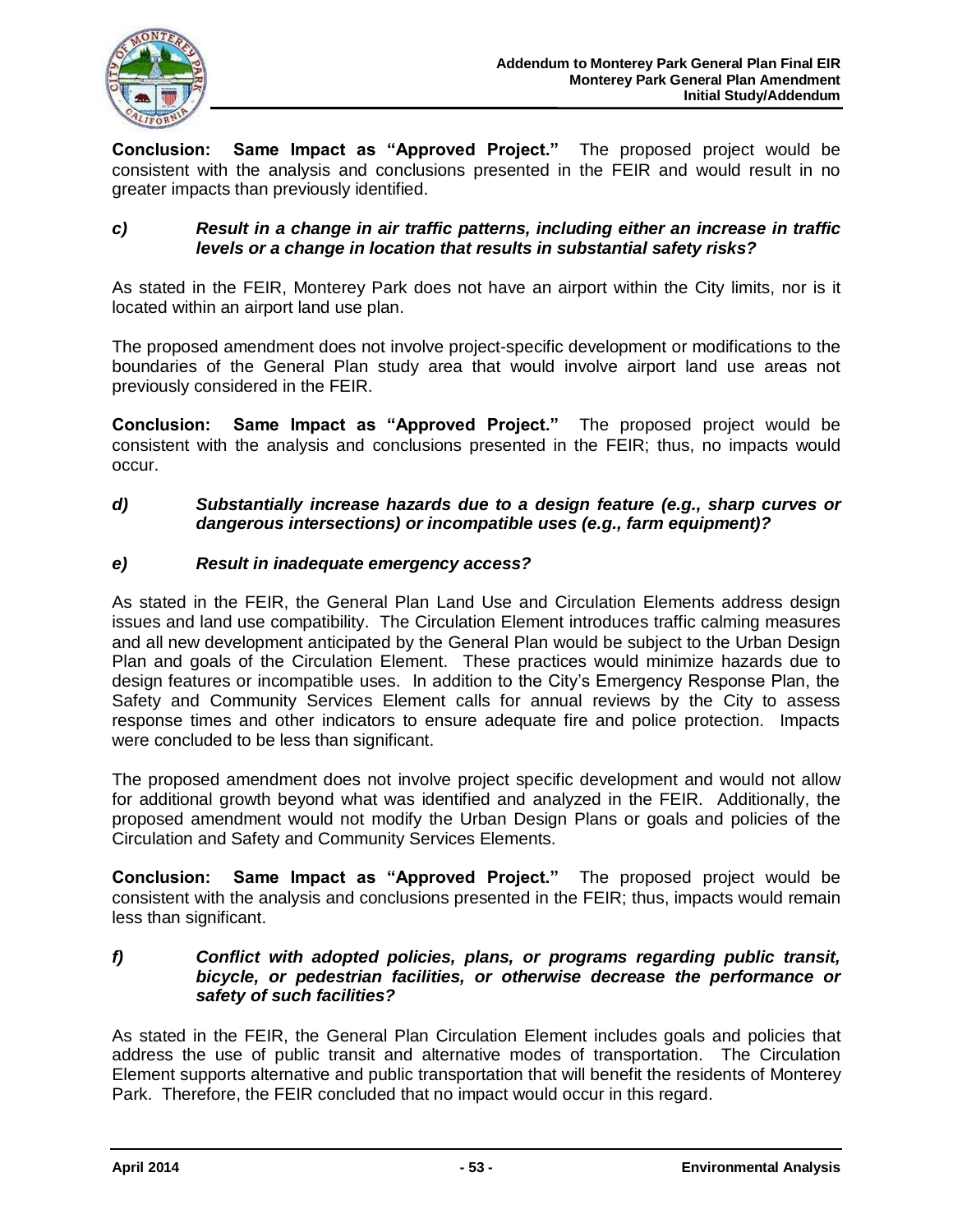

The proposed amendment does not involve project specific development and would not allow for additional growth beyond what was identified and analyzed in the FEIR. The proposed amendment would not modify goals and policies of the Circulation Element. However, the Healthy Community and Sustainability Elements propose goals and policies that would encourage and enhance alternative transportation such as public transit, bicycle, and pedestrian safety and accessibility, consistent with the Circulation Element.

**Conclusion: Same Impact as "Approved Project."** The proposed project would be consistent with the analysis and conclusions presented in the FEIR; thus, no impacts would occur.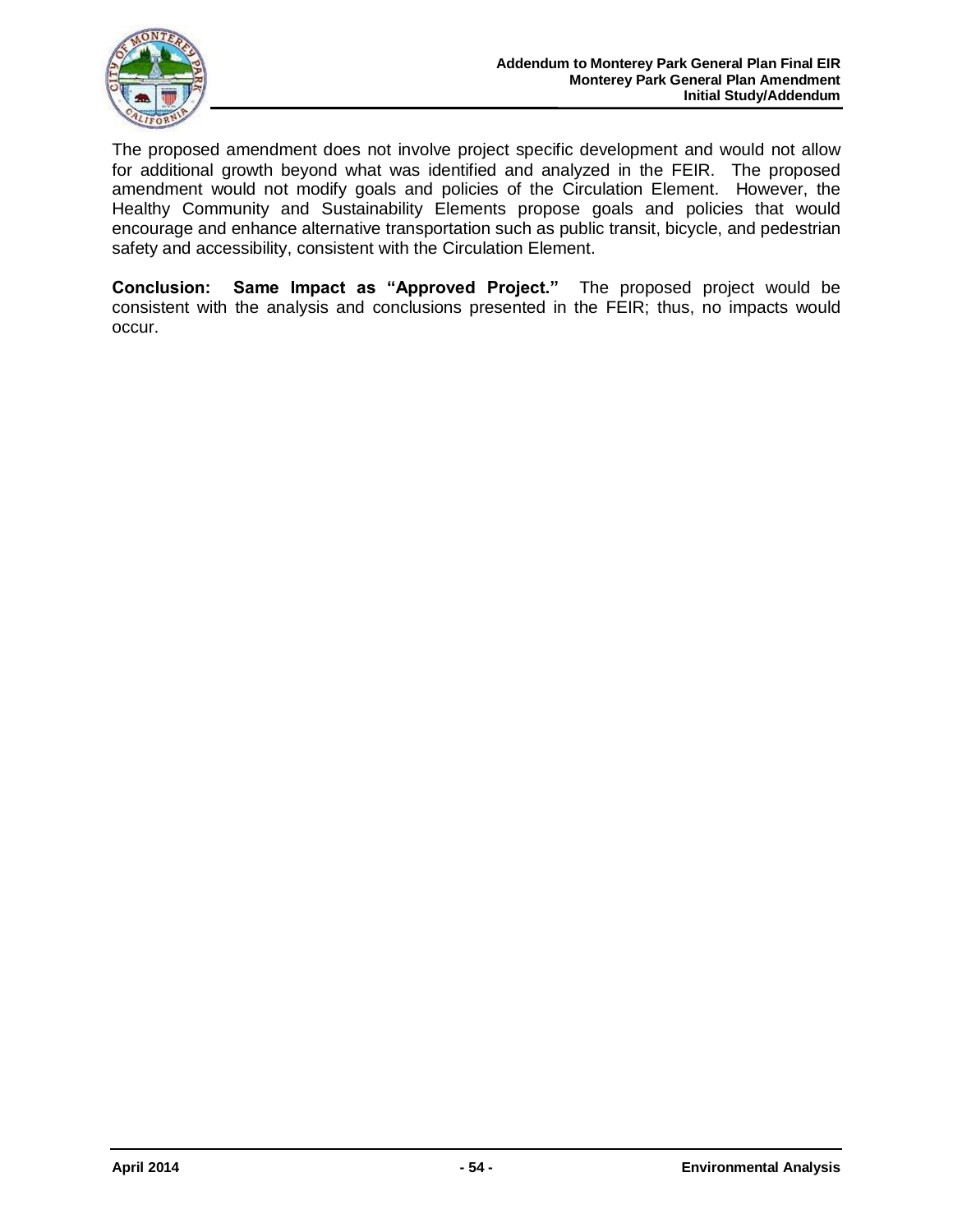

# 5.17 UTILITIES AND SERVICE SYSTEMS

|    | <b>Would the project:</b>                                                                                                                                                                                                                  | Do Proposed<br><b>Changes</b><br><b>Involve New</b><br><b>Significant</b><br>Impacts or<br><b>Substantially</b><br><b>More Severe</b><br>Impacts? | <b>Any New</b><br><b>Circumstances</b><br>Involving<br><b>Significant</b><br>Impacts or<br><b>Substantially</b><br><b>More Severe</b><br>Impacts? | <b>Any New</b><br><b>Information</b><br><b>Requiring</b><br><b>New</b><br>Analysis or<br><b>Verification?</b> | <b>Same</b><br>Impact as<br>"Approved<br>Project" | Less<br>Impact<br><b>Than</b><br>"Approved<br>Project" |
|----|--------------------------------------------------------------------------------------------------------------------------------------------------------------------------------------------------------------------------------------------|---------------------------------------------------------------------------------------------------------------------------------------------------|---------------------------------------------------------------------------------------------------------------------------------------------------|---------------------------------------------------------------------------------------------------------------|---------------------------------------------------|--------------------------------------------------------|
| a. | Exceed wastewater treatment requirements of the<br>applicable Regional Water Quality Control Board?                                                                                                                                        | No                                                                                                                                                | No.                                                                                                                                               | No.                                                                                                           | $\checkmark$                                      |                                                        |
| b. | Require or result in the construction of new water or<br>wastewater treatment facilities or expansion of existing<br>facilities, the construction of which could cause<br>significant environmental effects?                               | No                                                                                                                                                | No                                                                                                                                                | No                                                                                                            | ✓                                                 |                                                        |
| C. | Require or result in the construction of new storm water<br>drainage facilities or expansion of existing facilities, the<br>construction of which could cause significant<br>environmental effects?                                        | No                                                                                                                                                | No                                                                                                                                                | <b>No</b>                                                                                                     | ✓                                                 |                                                        |
| d. | Have sufficient water supplies available to serve the<br>project from existing entitlements and resources, or are<br>new or expanded entitlements needed?                                                                                  | <b>No</b>                                                                                                                                         | No                                                                                                                                                | No                                                                                                            | ✓                                                 |                                                        |
| е. | Result in a determination by the wastewater treatment<br>provider which serves or may serve the project that it<br>has adequate capacity to serve the project's projected<br>demand in addition to the provider's existing<br>commitments? | No                                                                                                                                                | No                                                                                                                                                | No                                                                                                            | ✓                                                 |                                                        |
| f. | Be served by a landfill with sufficient permitted capacity<br>to accommodate the project's solid waste disposal<br>needs?                                                                                                                  | <b>No</b>                                                                                                                                         | No                                                                                                                                                | No                                                                                                            | ✓                                                 |                                                        |
| g. | Comply with federal, state, and local statutes and<br>regulations related to solid waste?                                                                                                                                                  | <b>No</b>                                                                                                                                         | No                                                                                                                                                | No                                                                                                            | ✓                                                 |                                                        |

### Impact Analysis

- *a) Exceed wastewater treatment requirements of the applicable Regional Water Quality Control Board?*
- *b) Require or result in the construction of new water or wastewater treatment facilities or expansion of existing facilities, the construction of which could cause significant environmental effects?*
- *c) Require or result in the construction of new storm water drainage facilities or expansion of existing facilities, the construction of which could cause significant environmental effects?*

According to the FEIR, new development would discharge wastewater to the Los Angeles County Sanitation Districts' Joint Water Pollution Control Plant. The General Plan would not result in development of uses that could result in exceeding established treatment standards. No impacts would occur.

All water, sewer, and drainage improvements and infrastructure would be provided on a projectby-project basis. Payment of fees would provide funds for new regional systems and facilities to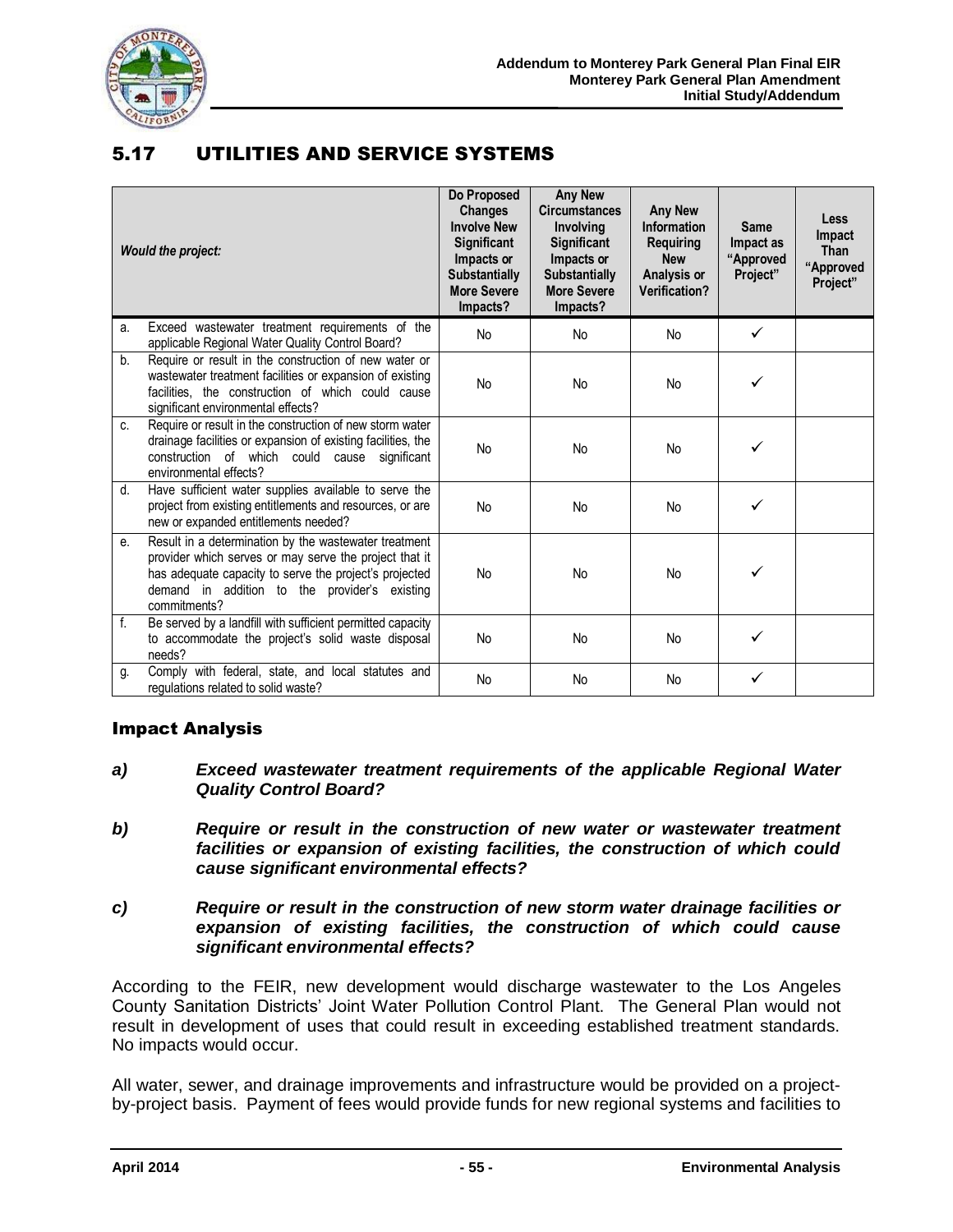

accommodate growth. The City, as part of its standard development review process, would review all individual improvement plans and control their construction. Impacts were concluded to be less than significant.

The proposed amendment involves the addition of Healthy Community and Sustainable Community Elements to the existing General Plan and does not propose project-specific development or changes to existing land use designations that would allow for additional growth beyond what was identified and analyzed in the FEIR.

**Conclusion: Same Impact as "Approved Project."** The proposed project would be consistent with the analysis and conclusions presented in the FEIR; thus, impacts would remain less than significant.

#### *d) Have sufficient water supplies available to serve the project from existing entitlements and resources, or are new or expanded entitlements needed?*

According to the FEIR, new development associated with implementation of the General Plan would exceed water demand projections identified in the City's Water Master Plan. However, the City is entitled to a percentage of the annual safe yield from the Main San Gabriel Basin and if the City withdraws more groundwater than its entitled amount, the City would purchase water from MWD that is fed back into the basin. MWD's entitlements are considered adequate to provide the City with water to offset pumping from the aquifer. Impacts were concluded to be less than significant.

The proposed amendment involves the addition of Healthy Community and Sustainable Community Elements to the existing General Plan and does not propose project-specific development or changes that would allow for additional growth beyond what was identified and analyzed in the FEIR. Further, the proposed Sustainability Element includes policies for conserving water and use of recycled water. Implementation of the policies would support and enhance the water conservation goals and policies within the General Plan Resources Element.

**Conclusion: Same Impact as "Approved Project."** The proposed project would be consistent with the analysis and conclusions presented in the FEIR; thus, impacts would remain less than significant.

#### *e) Result in a determination by the wastewater treatment provider which serves or may serve the project that it has adequate capacity to serve the project's projected demand in addition to the provider's existing commitments?*

According to the FEIR, the Sewer Master Plan makes recommendations to improve the sewer system in order to accommodate a projected 2015 population of 80,000. The General Plan Safety and Community Services Element includes policies for implementation of the recommended sewer system improvements. Impacts were concluded to be less than significant.

The proposed amendment involves the addition of Healthy Community and Sustainable Community Elements to the existing General Plan and does not propose project-specific development or changes that would allow for additional growth beyond what was identified and analyzed in the FEIR.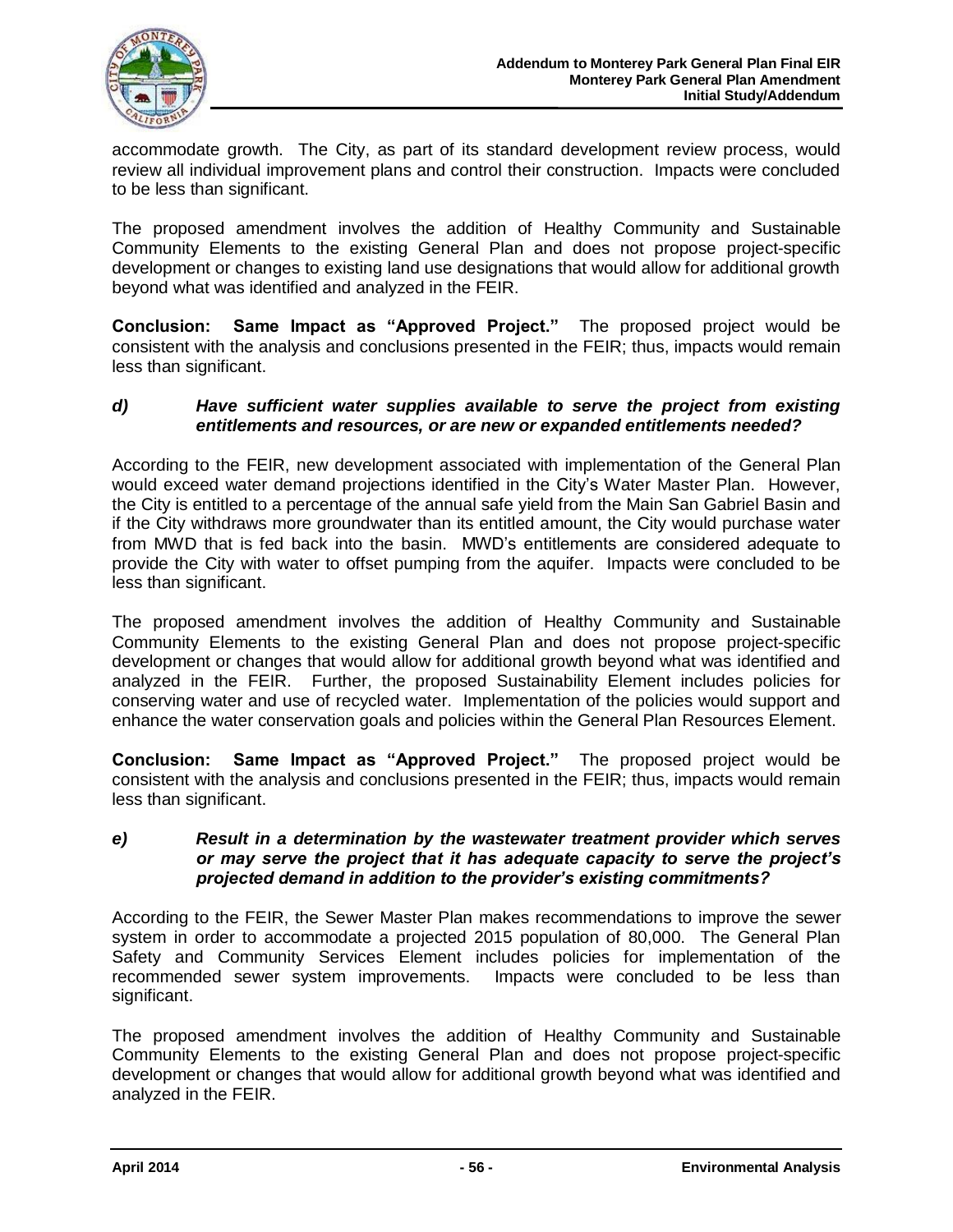

**Conclusion: Same Impact as "Approved Project."** The proposed project would be consistent with the analysis and conclusions presented in the FEIR; thus, impacts would remain less than significant.

#### *f) Be served by a landfill with sufficient permitted capacity to accommodate the project's solid waste disposal needs?*

According to the FEIR, the addition of hazard and nonhazardous waste associated with implementation of the General Plan would result in an adverse and significant impact due to the shortage of future landfill space.

The proposed amendment does not involve project-specific development and would not allow for additional growth beyond what was identified and analyzed in the FEIR. Further, the proposed amendment would not limit the maximum amount of residential development and/or non-residential development anticipated to occur over the 20-year period analyzed as part of the FEIR. Therefore, significant and unavoidable impacts on the capacity of landfills are anticipated to continue to occur with the proposed amendment.

**Conclusion: Same Impact as "Approved Project."** The proposed project would be consistent with the analysis and conclusions presented in the FEIR and would result in no greater impacts than previously identified.

#### *g) Comply with federal, state, and local statutes and regulations related to solid waste?*

As stated in the FEIR, the City has a Source Reduction and Recycling Element (SRRE) in order to divert solid waste in compliance with the California Integrated Waste Management Act of 1989 (AB 939). The General Plan Safety and Community Services Element provides goals and policies that address solid waste reduction. Impacts were concluded to be less than significant.

The proposed amendment involves the addition of Healthy Community and Sustainable Community Elements to the existing General Plan and does not propose project-specific development or changes that would allow for additional growth beyond what was identified and analyzed in the FEIR. The Sustainable Community Element proposes goals and policies that encourage waste reduction, recycling, and composting, consistent with the Safety and Community Services Element.

**Conclusion: Same Impact as "Approved Project."** The proposed project would be consistent with the analysis and conclusions presented in the FEIR; thus, impacts would remain less than significant.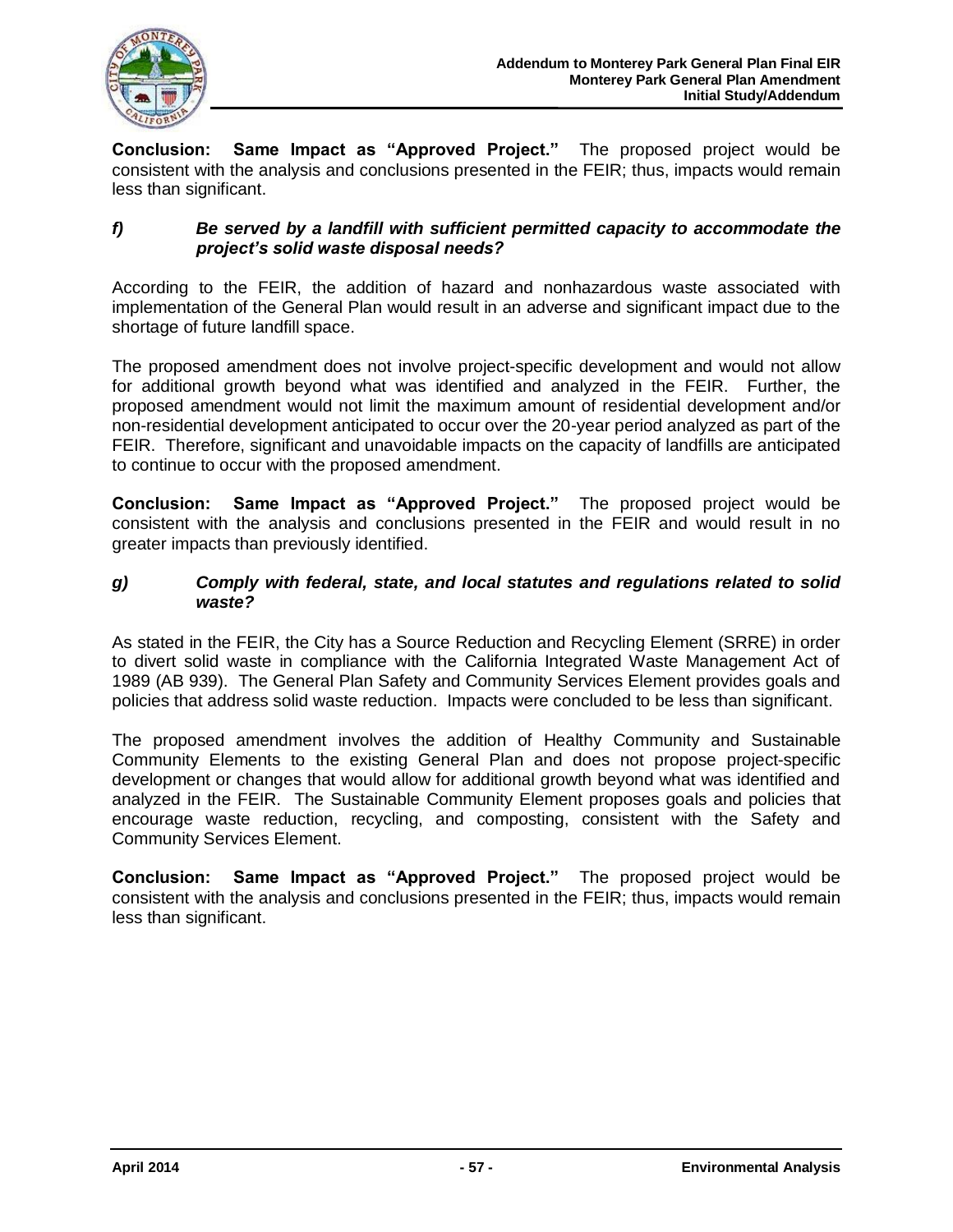

# 5.18 MANDATORY FINDINGS OF SIGNIFICANCE

| <b>Would the project:</b> |                                                                                                                                                                                                                                                                                                                                                                                                                                                                               | Do Proposed<br><b>Changes</b><br><b>Involve New</b><br><b>Significant</b><br>Impacts or<br><b>Substantially</b><br><b>More Severe</b><br>Impacts? | <b>Any New</b><br><b>Circumstances</b><br>Involving<br><b>Significant</b><br>Impacts or<br><b>Substantially</b><br><b>More Severe</b><br>Impacts? | <b>Any New</b><br><b>Information</b><br><b>Requiring</b><br><b>New</b><br>Analysis or<br><b>Verification?</b> | Same<br>Impact as<br>"Approved<br>Project" | <b>Less</b><br>Impact<br><b>Than</b><br>"Approved<br>Project" |
|---------------------------|-------------------------------------------------------------------------------------------------------------------------------------------------------------------------------------------------------------------------------------------------------------------------------------------------------------------------------------------------------------------------------------------------------------------------------------------------------------------------------|---------------------------------------------------------------------------------------------------------------------------------------------------|---------------------------------------------------------------------------------------------------------------------------------------------------|---------------------------------------------------------------------------------------------------------------|--------------------------------------------|---------------------------------------------------------------|
| a.                        | Does the project have the potential to degrade the<br>quality of the environment, substantially reduce the<br>habitat of a fish or wildlife species, cause a fish or<br>wildlife population to drop below self-sustaining levels,<br>threaten to eliminate a plant or animal community,<br>reduce the number or restrict the range of a rare or<br>endangered plant or animal or eliminate important<br>examples of the major periods of California history or<br>prehistory? | No                                                                                                                                                | No.                                                                                                                                               | <b>No</b>                                                                                                     |                                            |                                                               |
| b.                        | Does the project have impacts that are individually<br>limited, but cumulatively considerable? ("Cumulatively<br>considerable" means that the incremental effects of a<br>project are considerable when viewed in connection<br>with the effects of past projects, the effects of other<br>current projects, and the effects of probable future<br>projects)?                                                                                                                 | No                                                                                                                                                | No                                                                                                                                                | N <sub>o</sub>                                                                                                |                                            |                                                               |
| C.                        | Does the project have environmental effects which will<br>cause substantial adverse effects on human beings,<br>either directly or indirectly?                                                                                                                                                                                                                                                                                                                                | No                                                                                                                                                | No                                                                                                                                                | <b>No</b>                                                                                                     |                                            |                                                               |

### Impact Analysis

*a) Does the project have the potential to degrade the quality of the environment, substantially reduce the habitat of a fish or wildlife species, cause a fish or wildlife population to drop below self-sustaining levels, threaten to eliminate a plant or animal community, reduce the number or restrict the range of a rare or endangered plant or animal or eliminate important examples of the major periods of California history or prehistory?*

As stated in the FEIR, there are no unique biological resources or habitat conservation areas in Monterey Park. No unique, rare, or endangered species of animals or plants are known to occur in the City. The General Plan would not change historic designations or the status of historical structures, or the City's existing preservation objectives or policies. Therefore, the FEIR concluded that no impact would occur in this regard.

Similarly, the proposed amendment would not potentially degrade the quality of the environment, substantially reduce the habitat of a fish or wildlife species, cause a fish or wildlife population to drop below self-sustaining levels, threaten to eliminate a plant or animal community, reduce the number or restrict the range of a rare or endangered plant or animal, or eliminate important examples of the major periods of California history or prehistory. The proposed project involves an amendment to the General Plan to include Healthy Community and Sustainable Community Elements within the General Plan. The proposed project would not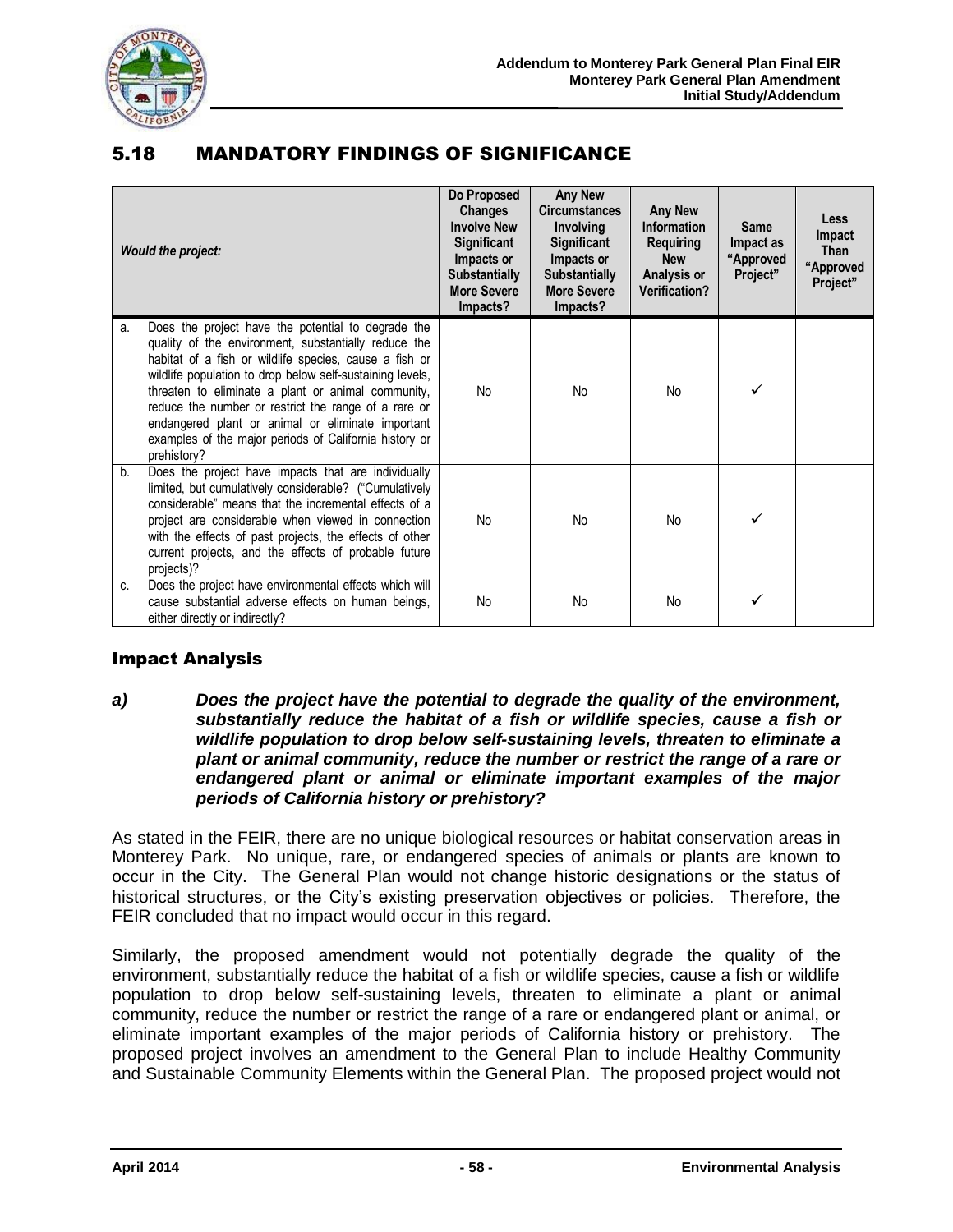

involve any changes to the designation of historic structures or modify any existing preservation objectives or policies.

**Conclusion: Same Impact as "Approved Project."** The proposed project would be consistent with the analysis and conclusions presented in the FEIR; thus, no impacts would occur.

*b) Does the project have impacts that are individually limited, but cumulatively considerable? ("Cumulatively considerable" means that the incremental effects of a project are considerable when viewed in connection with the effects of past projects, the effects of other current projects, and the effects of probable future projects)?* 

As concluded in the FEIR, the General Plan could potentially result in cumulatively considerable impacts associated with transportation and traffic, air quality, noise, schools, and utilities and service systems, .

As concluded in the previous discussions, the proposed project involves an amendment to the General Plan in order to include Healthy Community and Sustainable Community Elements within the General Plan. The proposed amendment does not propose site-specific development and would not involve changes to the General Plan study area. Further, the proposed amendment would not limit the maximum amount of residential development and/or nonresidential development anticipated to occur over the 20-year period analyzed as part of the FEIR. It is anticipated that cumulatively considerable impacts associated with implementation of the General Plan, as identified in the FEIR, would continue to occur with the proposed amendment.

**Conclusion: Same Impact as "Approved Project."** The proposed project would be consistent with the analysis and conclusions presented in the FEIR and would result in no greater impacts than previously identified.

#### *c) Does the project have environmental effects which will cause substantial adverse effects on human beings, either directly or indirectly?*

As concluded in the FEIR, the purpose of the General Plan is to guide long-term development and ensure land use compatibility in the City, and to provide a safe living and working environment for the residents of Monterey Park. The General Plan is anticipated to result in an overall beneficial effect on people. Impacts were concluded to be less than significant.

The proposed project involves an amendment to the General Plan in order to include Healthy Community and Sustainable Community Elements within the General Plan. The proposed amendment does not propose site-specific development and would not involve changes to the General Plan study area. Implementation of the Healthy Community and Sustainable Community Elements would further enhance the overall health and well-being of residents, providing overall beneficial impacts, consistent with the existing General Plan.

**Conclusion: Same Impact as "Approved Project."** The proposed project would be consistent with the analysis and conclusions presented in the FEIR; thus impacts would remain less than significant.